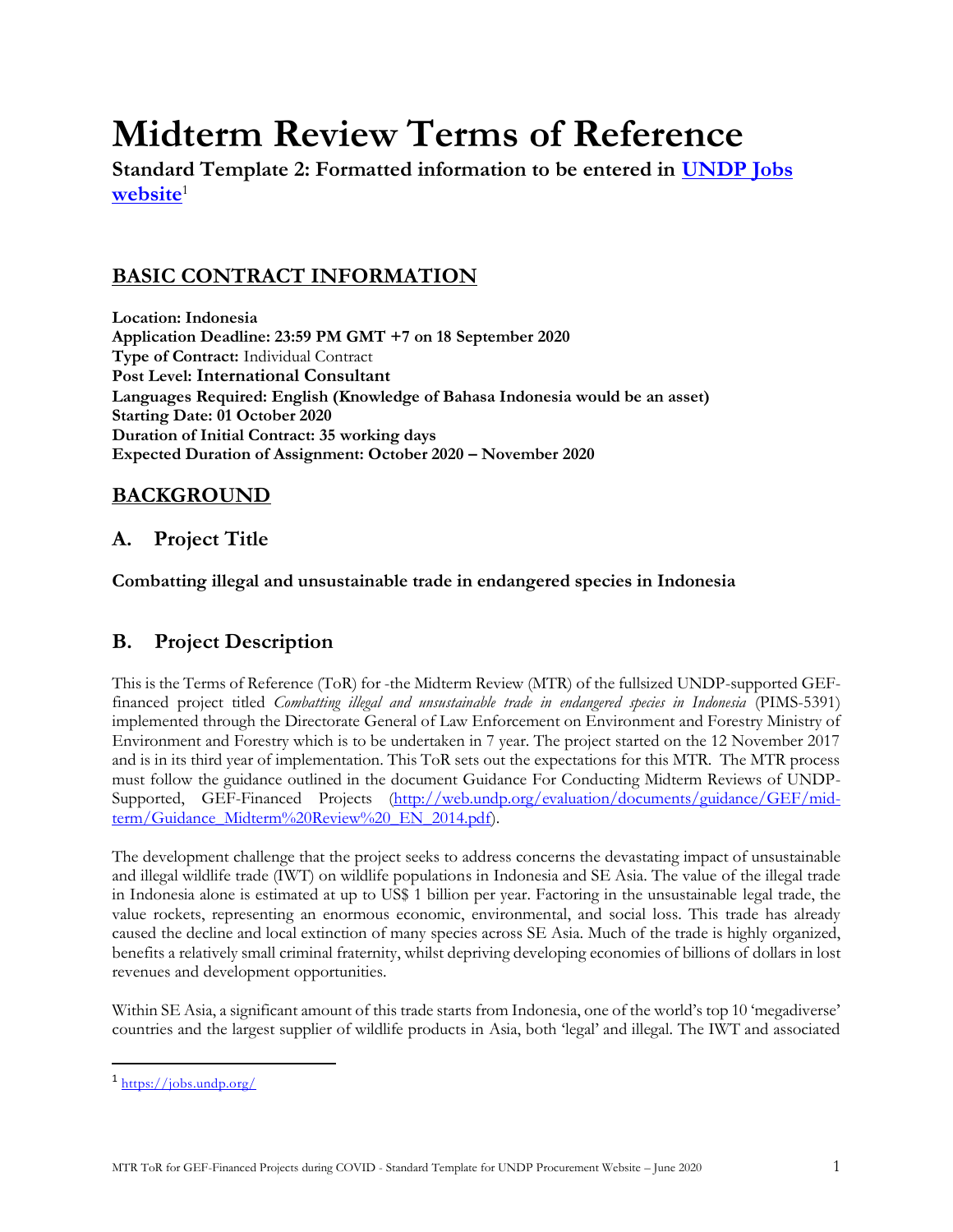bushmeat trade are an immediate threat to the existence of key endangered species such as the Sumatran and Javan Rhinoceros, Sumatran Tiger, Asian Elephant and Sunda Pangolin amongst a wide range of less prominent species. Indonesia is also becoming an important transit point for IWT from Africa to East Asia, such as African Ivory. The consequence of the unsustainable trade is a massive threat to globally important wildlife.

The project aims to remove the barriers to accomplishing the long term solution to this challenge, namely to conserve key wildlife species in Indonesia, by ensuring that the legal wildlife trade is ecologically and economically sustainable, while reducing the scale and impact of illegal wildlife trafficking, both from Indonesia and in transit through the country.

The Project Objective is to reduce the volume of unsustainable wildlife trade and the rate of loss of globally significant biodiversity in Indonesia and East and South-East Asia. The four outcomes of the project are:

**Outcome 1**: Strengthened national policy, legal and institutional framework for regulating legal commercial wildlife trade and combating illegal wildlife trade.

**Outcome 2**: Strengthened institutional capacity for regulatory coordination, implementation and enforcement at the national and international levels.

**Outcome 3**: Improved enforcement strategy demonstrated and scaled up at key trade ports and connected subnational regions with key ecosystems.

**Outcome 4**: Implementation and upscaling/replication of project approaches at national and international levels is supported by effective knowledge management and gender mainstreaming.

This project is part of the GEF Programmatic Approach to Prevent the Extinction of Known Threatened Species, and falls under the GEF Programme Global Partnership on Wildlife Conservation and Crime Prevention For Sustainable Development which is led by the World Bank.

The total allocated resources for this project is US \$ USD 6,988,853. In addition, in-kind Parallel Funding is US \$ 51,937,595 from the Government of Indonesia and NGO partners. Directorate General of Law Enforcement on Environment and Forestry under the Ministry of Environment and Forestry is the Implementing Partner for the project.

As of 30 August 2020, there were 172,053 confirmed cases of Covid-19 in Indonesia, of which 7,343 were fatalities and 124,185 persons recovered. Covid-19 has spread in 34 provinces and 487 regencies/cities across Indonesia. Some regions implemented large social restrictions to prevent Covid-19 pandemics. Covid-19 pandemics have affected the implementation of the project. Based on the assessment, some works can continue on-schedule, while some are deferred and likely to delay and some may need readjustment to adapt to the new normal.

# **C. MTR Purpose**

The MTR will assess progress towards the achievement of the project objectives and outcomes as specified in the Project Document, and assess early signs of project success or failure with the goal of identifying the necessary changes to be made in order to set the project on-track to achieve its intended results. The MTR will also review the project's strategy and its risks to sustainability.

The MTR will also look at any project interventions that have contributed directly or indirectly to government's effort of COVID-19 recovery both at the national level and project sites.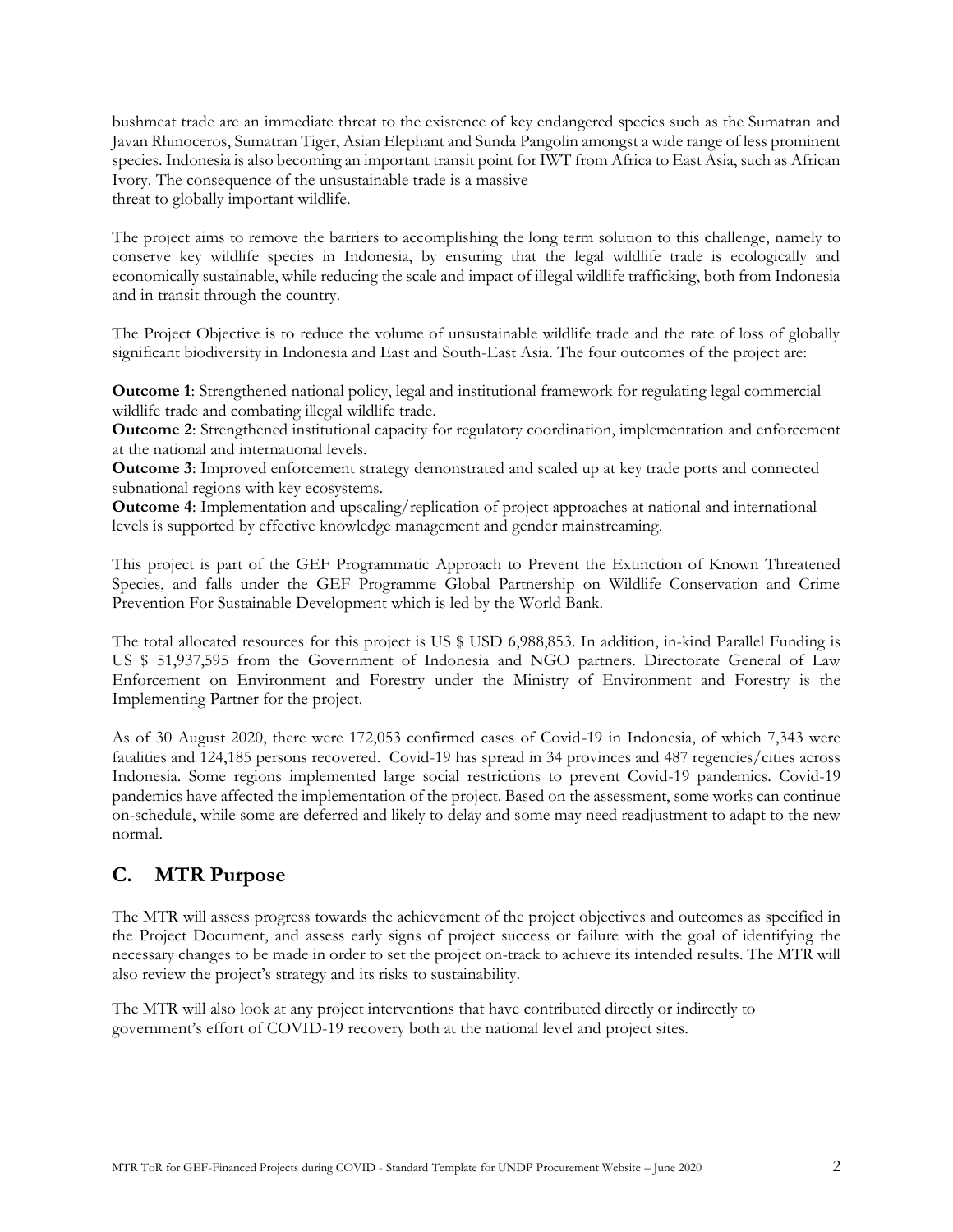# **DUTIES AND RESPONSIBILITIES**

# **D. MTR Approach & Methodology**

The MTR report must provide evidence-based information that is credible, reliable and useful.

The MTR team will review all relevant sources of information including documents prepared during the preparation phase (i.e. PIF, UNDP Initiation Plan, UNDP Social and Environmental Screening Procedure/SESP), the Project Document, project reports including annual PIRs, project budget revisions, national strategic and legal documents, and any other materials that the team considers useful for this evidencebased review. The MTR team will review the baseline GEF focal area Core Indicators/Tracking Tools submitted to the GEF at CEO endorsement, and the midterm GEF focal area Core Indicators/Tracking Tools that must be completed before the MTR field mission begins.

The MTR team is expected to follow a collaborative and participatory approach<sup>2</sup> ensuring close engagement with the Project Team, government counterparts (the GEF Operational Focal Point), the UNDP Country Office(s), the Nature, Climate and Energy (NCE) Regional Technical Advisor, direct beneficiaries, and other key stakeholders.

Engagement of stakeholders is vital to a successful MTR. Stakeholder involvement should include interviews with stakeholders who have project responsibilities, including but not limited to Directorate General of Law Enforcement on Environment and Forestry Ministry of Environment and Forestry; National Project Director (NPD) CIWT Project; Directorate of Forest Protection Ministry of Environment and Forestry; Directorate of Biodiversity Conservation Ministry of Environment and Forestry; GEF Operational Focal Point of Indonesia; Head of BBKSDA North Sumatera, Head of BBKSDA Riau; Head of Balai Gakkum Sumatera; Head of Balai Gakkum Sulawesi; Head of Gunung Leuser National Park; Head of BKSDA North Sumatera, Head of Bogani Nanti Wartabone National Park; executing agencies, senior officials and task team/ component leaders, key experts and consultants in the subject area, Project Board, project stakeholders, academia, local government and CSOs, etc. Additionally, the MTR team may require conducting field missions to Surabaya, East Java; Pekanbaru, Riau; Kotamobagu, North Sulawesi; Manado, North Sulawesi.

As of 11 March 2020, the World Health Organization (WHO) declared COVID-19 a global pandemic as the new coronavirus rapidly spread to all regions of the world. Travel to the country has been restricted since 03/2020 and travel in the country is also restricted. If it is not possible to travel to or within the country for the MTR mission then the MTR team should develop a methodology that takes this into account the conduct of the MTR virtually and remotely, including the use of remote interview methods and extended desk reviews, data analysis, surveys and evaluation questionnaires. International consultants can work remotely with national evaluator support in the field if it is safe for them to operate and travel. A short validation mission may be considered if it is confirmed to be safe for staff, consultants, stakeholders and if such a mission is possible within the MTR schedule. This should be detailed in the MTR Inception Report and agreed with the Commissioning Unit

If all or part of the MTR is to be carried out virtually then consideration should be taken for stakeholder availability, ability or willingness to be interviewed remotely. In addition, their accessibility to the internet/computer may be an issue as many government and national counterparts may be working from home. These limitations must be reflected in the final MTR report.

If a data collection/field mission is not possible then remote interviews may be undertaken through telephone or online (skype, zoom etc.). International consultants can work remotely with national evaluator support in

<sup>&</sup>lt;sup>2</sup> For ideas on innovative and participatory Monitoring and Evaluation strategies and techniques, see UNDP Discussion Paper: [Innovations in Monitoring & Evaluating Results,](http://www.undp.org/content/undp/en/home/librarypage/capacity-building/discussion-paper--innovations-in-monitoring---evaluating-results/) 05 Nov 2013.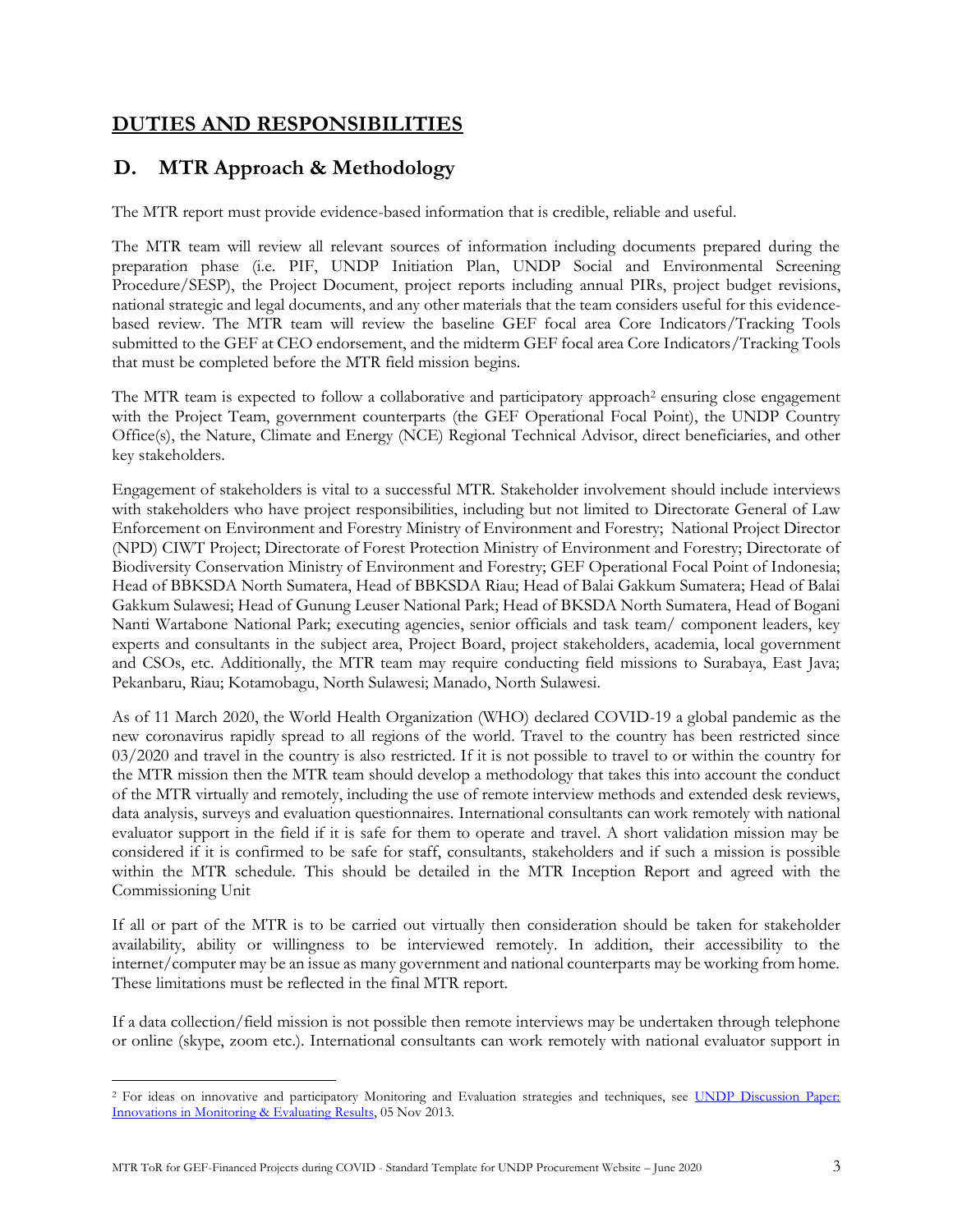the field if it is safe for them to operate and travel. No stakeholders, consultants or UNDP staff should be put in harm's way and safety is the key priority.

A short validation mission may be considered if it is confirmed to be safe for staff, consultants, stakeholders and if such a mission is possible within the MTR schedule. Equally, qualified and independent national consultants can be hired to undertake the MTR and interviews in country as long as it is safe to do so.

The specific design and methodology for the MTR should emerge from consultations between the MTR team and the above-mentioned parties regarding what is appropriate and feasible for meeting the MTR purpose and objectives and answering the evaluation questions, given limitations of budget, time and data. Considering the COVID-19 situation, the MTR team should consider flexibility in using technologies and tools to effectively engage stakeholder virtually. The MTR team must use gender-responsive methodologies and tools and ensure that gender equality and women's empowerment, as well as other cross-cutting issues and SDGs are incorporated into the MTR report.

The final methodological approach including interview schedule, field visits and data to be used in the MTR must be clearly outlined in the Inception Report and be fully discussed and agreed between UNDP, stakeholders and the MTR team.

The final MTR report must describe the full MTR approach taken and the rationale for the approach making explicit the underlying assumptions, challenges, strengths and weaknesses about the methods and approach of the review.

# **E. Detailed Scope of the MTR**

The MTR team will assess the following four categories of project progress. See the *Guidance for Conducting Midterm Reviews of UNDP-Supported, GEF-Financed Projects* for extended descriptions.

# **1. Project Strategy**

Project Design:

- Review the problem addressed by the project and the underlying assumptions. Review the effect of any incorrect assumptions or changes to the context to achieving the project results as outlined in the Project Document.
- Review the relevance of the project strategy and assess whether it provides the most effective route towards expected/intended results. Were lessons from other relevant projects properly incorporated into the project design?
- Review how the project addresses country priorities. Review country ownership. Was the project concept in line with the national sector development priorities and plans of the country (or of participating countries in the case of multi-country projects)?
- Review decision-making processes: were perspectives of those who would be affected by project decisions, those who could affect the outcomes, and those who could contribute information or other resources to the process, taken into account during project design processes?
- Review the extent to which relevant gender issues were raised in the project design. See Annex 9 of *Guidance For Conducting Midterm Reviews of UNDP-Supported, GEF-Financed Projects* for further guidelines.
	- o Were relevant gender issues (e.g. the impact of the project on gender equality in the programme country, involvement of women's groups, engaging women in project activities) raised in the Project Document?
- If there are major areas of concern, recommend areas for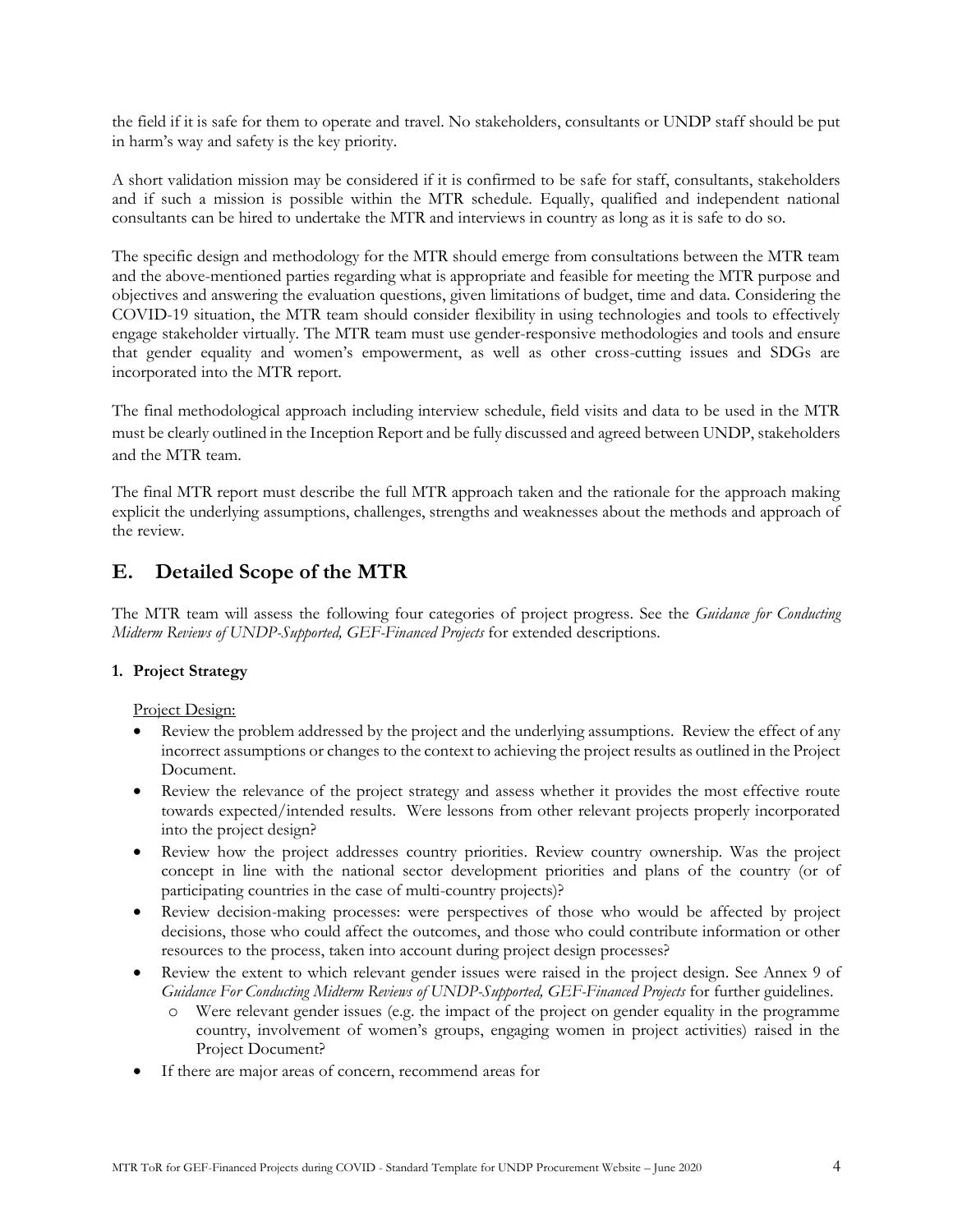## Results Framework/Logframe:

- Undertake a critical analysis of the project's logframe indicators and targets, assess how "SMART" the midterm and end-of-project targets are (Specific, Measurable, Attainable, Relevant, Time-bound), and suggest specific amendments/revisions to the targets and indicators as necessary.
- Are the project's objectives and outcomes or components clear, practical, and feasible within its time frame?
- Examine if progress so far has led to or could in the future catalyse beneficial development effects (i.e. income generation, gender equality and women's empowerment, improved governance etc...) that should be included in the project results framework and monitored on an annual basis.
- Ensure broader development and gender aspects of the project are being monitored effectively. Develop and recommend SMART 'development' indicators, including sex-disaggregated indicators and indicators that capture development benefits.

## **2. Progress Towards Results**

- Review the logframe indicators against progress made towards the end-of-project targets; populate the Progress Towards Results Matrix, as described in the *Guidance For Conducting Midterm Reviews of UNDP-Supported, GEF-Financed Projects*; colour code progress in a "traffic light system" based on the level of progress achieved; assign a rating on progress for the project objective and each outcome; make recommendations from the areas marked as "not on target to be achieved" (red).
- Compare and analyse the GEF Tracking Tool/Core Indicators at the Baseline with the one completed right before the Midterm Review.
- Identify remaining barriers to achieving the project objective in the remainder of the project.
- By reviewing the aspects of the project that have already been successful, identify ways in which the project can further expand these benefits.

## **3. Project Implementation and Adaptive Management**

## Management Arrangements

- Review overall effectiveness of project management as outlined in the Project Document. Have changes been made and are they effective? Are responsibilities and reporting lines clear? Is decision-making transparent and undertaken in a timely manner? Recommend areas for improvement.
- Review the quality of execution of the Executing Agency/Implementing Partner(s) and recommend areas for improvement.
- Review the quality of support provided by the GEF Partner Agency (UNDP) and recommend areas for improvement.
- Do the Executing Agency/Implementing Partner and/or UNDP and other partners have the capacity to deliver benefits to or involve women? If yes, how?
- What is the gender balance of project staff? What steps have been taken to ensure gender balance in project staff?
- What is the gender balance of the Project Board? What steps have been taken to ensure gender balance in the Project Board?

## Work Planning

- Review any delays in project start-up and implementation, identify the causes and examine if they have been resolved.
- Are work-planning processes results-based? If not, suggest ways to re-orientate work planning to focus on results?
- Examine the use of the project's results framework/ logframe as a management tool and review any changes made to it since project start.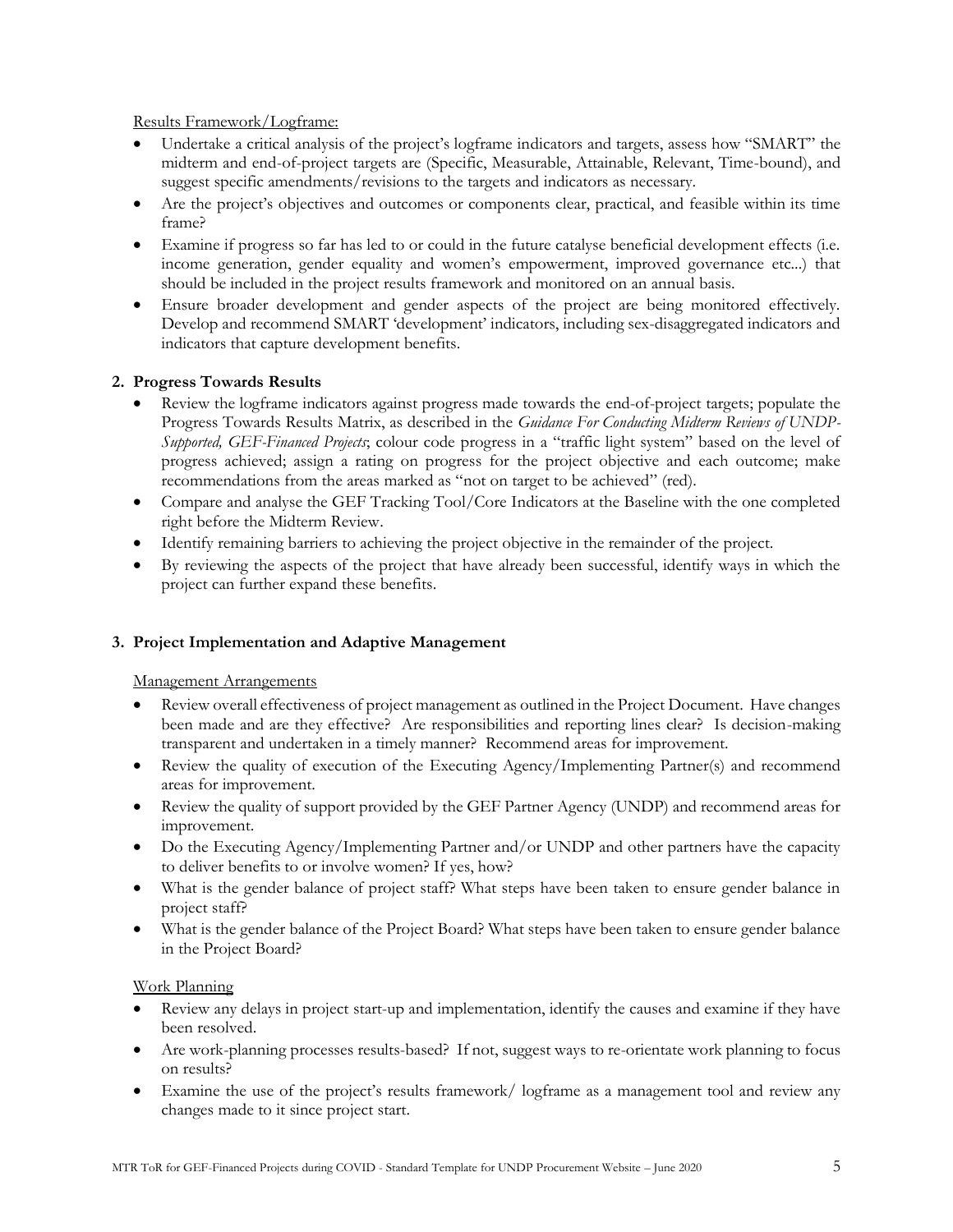Finance and co-finance

- Consider the financial management of the project, with specific reference to the cost-effectiveness of interventions.
- Review the changes to fund allocations as a result of budget revisions and assess the appropriateness and relevance of such revisions.
- Does the project have the appropriate financial controls, including reporting and planning, that allow management to make informed decisions regarding the budget and allow for timely flow of funds?
- Informed by the co-financing monitoring table to be filled out by the Commissioning Unit and project team, provide commentary on co-financing: is co-financing being used strategically to help the objectives of the project? Is the Project Team meeting with all co-financing partners regularly in order to align financing priorities and annual work plans?

| Sources of<br>Co-financing | Name of Co-<br>financer             | Type of Co-<br>financing | Co-financing<br>amount<br>confirmed at<br><b>CEO</b><br>Endorsement<br>(US\$) | Actual<br>Amount<br>Contributed at<br>stage of<br>Midterm<br><b>Review (US\$)</b> | Actual % of<br><b>Expected</b><br>Amount |
|----------------------------|-------------------------------------|--------------------------|-------------------------------------------------------------------------------|-----------------------------------------------------------------------------------|------------------------------------------|
| <b>UNDP</b>                |                                     | In-kind                  | 100,000                                                                       |                                                                                   |                                          |
| Government                 | DG-Law<br>Enforcement.<br>MoEF      | In-kind                  | 42,848,742                                                                    |                                                                                   |                                          |
| <b>NGO</b>                 | Wildlife<br>Conservation<br>Society | In-kind                  | 2,000,000                                                                     |                                                                                   |                                          |
|                            |                                     |                          |                                                                               |                                                                                   |                                          |
|                            |                                     |                          |                                                                               |                                                                                   |                                          |
|                            |                                     | <b>TOTAL</b>             | 44,948,742                                                                    |                                                                                   |                                          |

• Include the separate GEF Co-Financing template (filled out by the Commissioning Unit and project team) which categorizes co-financing amounts by source as 'investment mobilized' or 'recurrent expenditures'. (This template will be annexed as a separate file.

Project-level monitoring and evaluation systems

- Review the monitoring tools currently being used: Do they provide the necessary information? Do they involve key partners? Are they aligned or mainstreamed with national systems? Do they use existing information? Are they efficient? Are they cost-effective? Are additional tools required? How could they be made more participatory and inclusive?
- Examine the financial management of the project monitoring and evaluation budget. Are sufficient resources being allocated to monitoring and evaluation? Are these resources being allocated effectively?
- Review the extent to which relevant gender issues were incorporated in monitoring systems. See Annex 9 of *Guidance For Conducting Midterm Reviews of UNDP-Supported, GEF-Financed Projects* for further guidelines.

Stakeholder Engagement

• Project management: Has the project developed and leveraged the necessary and appropriate partnerships with direct and tangential stakeholders?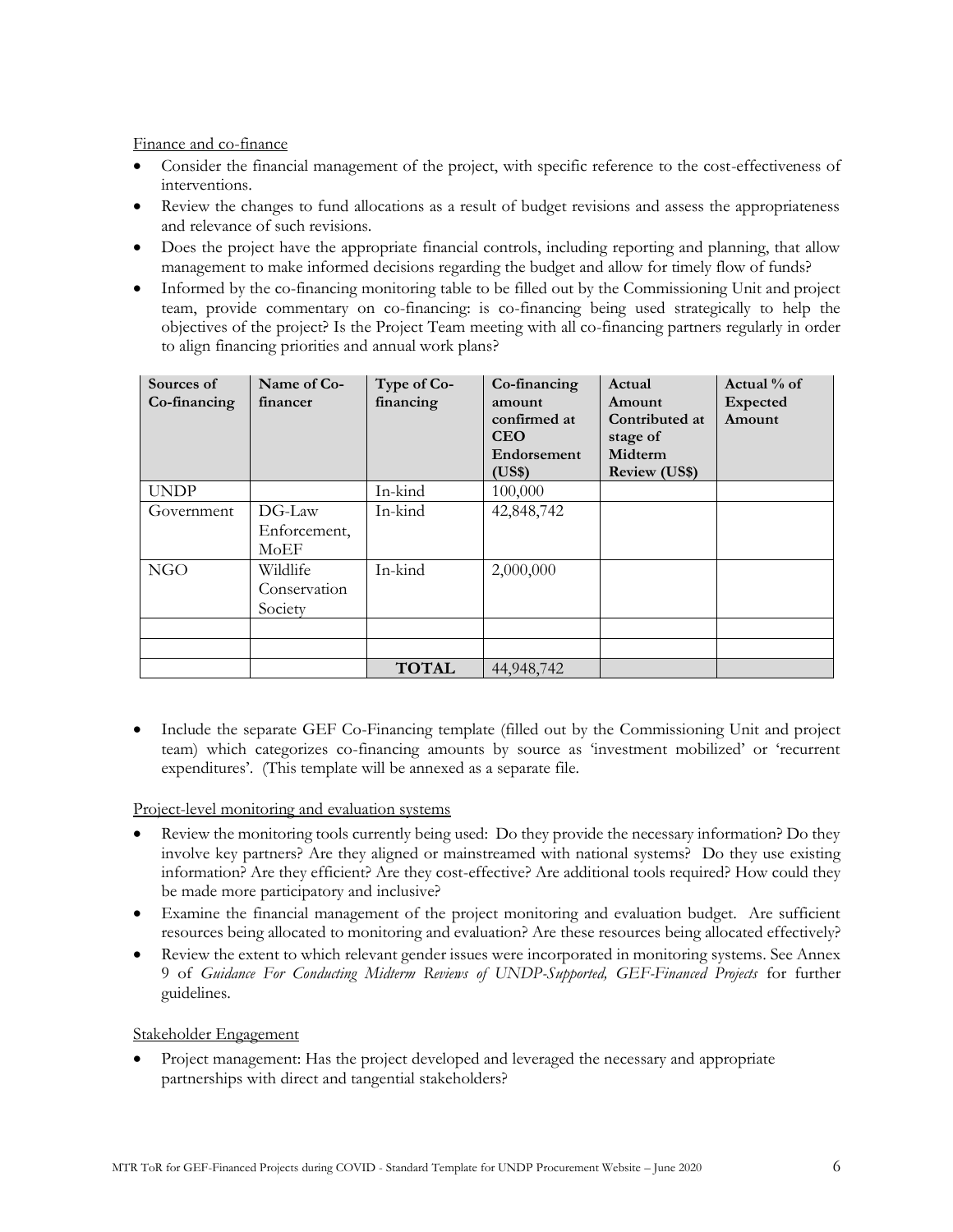- Participation and country-driven processes: Do local and national government stakeholders support the objectives of the project? Do they continue to have an active role in project decision-making that supports efficient and effective project implementation?
- Participation and public awareness: To what extent has stakeholder involvement and public awareness contributed to the progress towards achievement of project objectives?
- How does the project engage women and girls? Is the project likely to have the same positive and/or negative effects on women and men, girls and boys? Identify, if possible, legal, cultural, or religious constraints on women's participation in the project. What can the project do to enhance its gender benefits?

Social and Environmental Standards (Safeguards)

- Validate the risks identified in the project's most current SESP, and those risks' ratings; are any revisions needed?
- Summarize and assess the revisions made since CEO Endorsement/Approval (if any) to:
	- o The project's overall safeguards risk categorization.
	- o The identified types of risks<sup>3</sup> (in the SESP).
	- o The individual risk ratings (in the SESP) .
- Describe and assess progress made in the implementation of the project's social and environmental management measures as outlined in the SESP submitted at CEO Endorsement/Approval (and prepared during implementation, if any), including any revisions to those measures. Such management measures might include Environmental and Social Management Plans (ESMPs) or other management plans, though can also include aspects of a project's design; refer to Question 6 in the SESP template for a summary of the identified management measures.

A given project should be assessed against the version of UNDP's safeguards policy that was in effect at the time of the project's approval.

#### **Reporting**

- Assess how adaptive management changes have been reported by the project management and shared with the Project oard.
- Assess how well the Project Team and partners undertake and fulfil GEF reporting requirements (i.e. how have they addressed poorly-rated PIRs, if applicable?)
- Assess how lessons derived from the adaptive management process have been documented, shared with key partners and internalized by partners.

#### Communications & Knowledge Management

- Review internal project communication with stakeholders: Is communication regular and effective? Are there key stakeholders left out of communication? Are there feedback mechanisms when communication is received? Does this communication with stakeholders contribute to their awareness of project outcomes and activities and investment in the sustainability of project results?
- Review external project communication: Are proper means of communication established or being established to express the project progress and intended impact to the public (is there a web presence, for example? Or did the project implement appropriate outreach and public awareness campaigns?)

<sup>&</sup>lt;sup>3</sup> Risks are to be labeled with both the UNDP SES Principles and Standards, and the GEF's "types of risks and potential impacts": Climate Change and Disaster; Disadvantaged or Vulnerable Individuals or Groups; Disability Inclusion; Adverse Gender-Related impact, including Gender-based Violence and Sexual Exploitation; Biodiversity Conservation and the Sustainable Management of Living Natural Resources; Restrictions on Land Use and Involuntary Resettlement; Indigenous Peoples; Cultural Heritage; Resource Efficiency and Pollution Prevention; Labor and Working Conditions; Community Health, Safety and Security.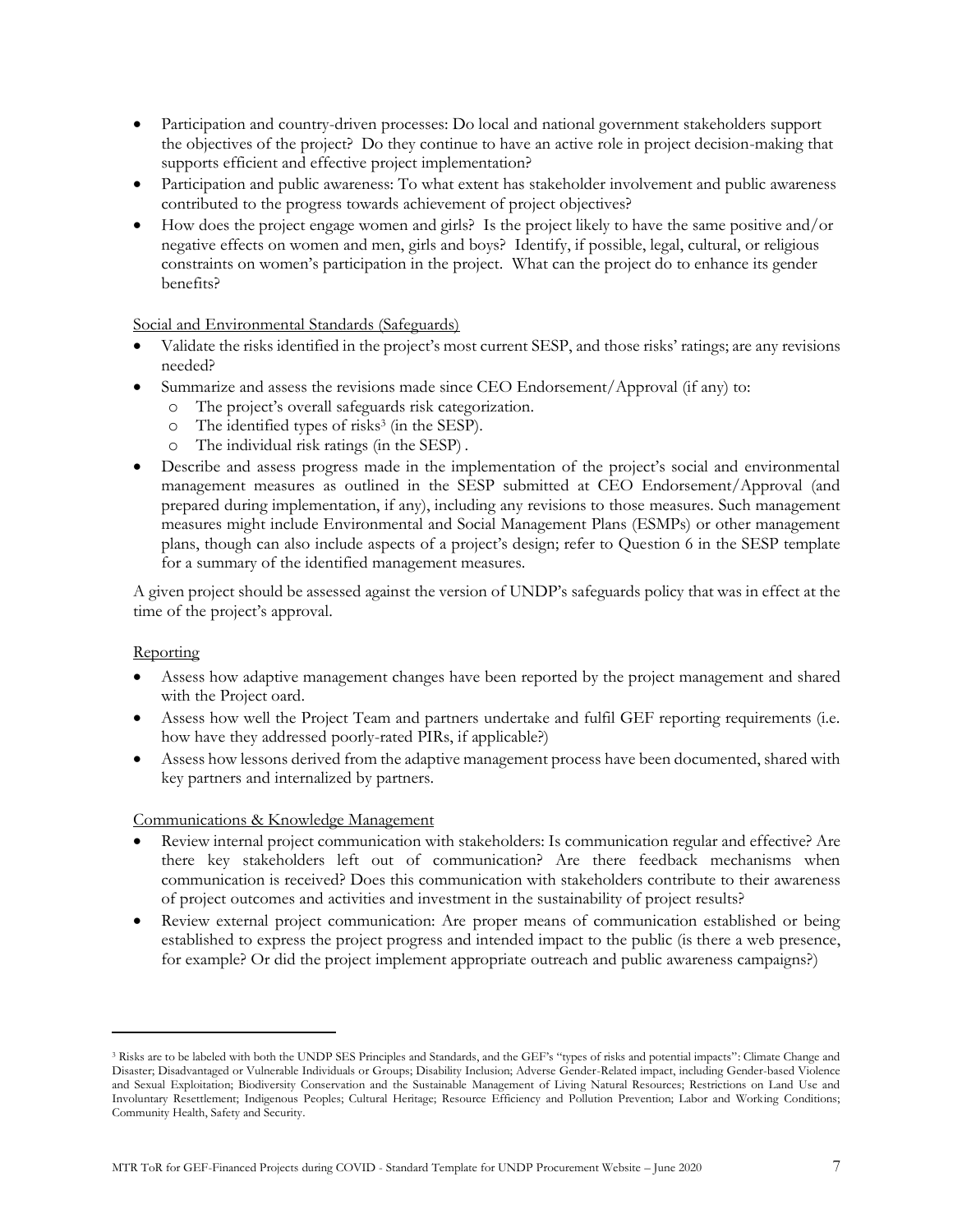- For reporting purposes, write one half-page paragraph that summarizes the project's progress towards results in terms of contribution to sustainable development benefits, as well as global environmental benefits.
- List knowledge activities/products developed (based on knowledge management approach approved at CEO Endorsement/Approval).

## **4. Sustainability**

- Validate whether the risks identified in the Project Document, Annual Project Review/PIRs and the ATLAS Risk Register are the most important and whether the risk ratings applied are appropriate and up to date. If not, explain why.
- In addition, assess the following risks to sustainability:

## Financial risks to sustainability:

What is the likelihood of financial and economic resources not being available once the GEF assistance ends (consider potential resources can be from multiple sources, such as the public and private sectors, income generating activities, and other funding that will be adequate financial resources for sustaining project's outcomes)?

#### Socio-economic risks to sustainability:

• Are there any social or political risks that may jeopardize sustainability of project outcomes? What is the risk that the level of stakeholder ownership (including ownership by governments and other key stakeholders) will be insufficient to allow for the project outcomes/benefits to be sustained? Do the various key stakeholders see that it is in their interest that the project benefits continue to flow? Is there sufficient public / stakeholder awareness in support of the long-term objectives of the project? Are lessons learned being documented by the Project Team on a continual basis and shared/ transferred to appropriate parties who could learn from the project and potentially replicate and/or scale it in the future?

Institutional Framework and Governance risks to sustainability:

• Do the legal frameworks, policies, governance structures and processes pose risks that may jeopardize sustenance of project benefits? While assessing this parameter, also consider if the required systems/ mechanisms for accountability, transparency, and technical knowledge transfer are in place.

Environmental risks to sustainability:

Are there any environmental risks that may jeopardize sustenance of project outcomes?

## **Conclusions & Recommendations**

The MTR consultant/team will include a section in the MTR report for evidence-based **conclusions**, in light of the findings.

Additionally, the MTR consultant/team is expected to make **recommendations** to the Project Team. Recommendations should be succinct suggestions for critical intervention that are specific, measurable, achievable, and relevant. A recommendation table should be put in the report's executive summary. The MTR consultant/team should make no more than 15 recommendations total.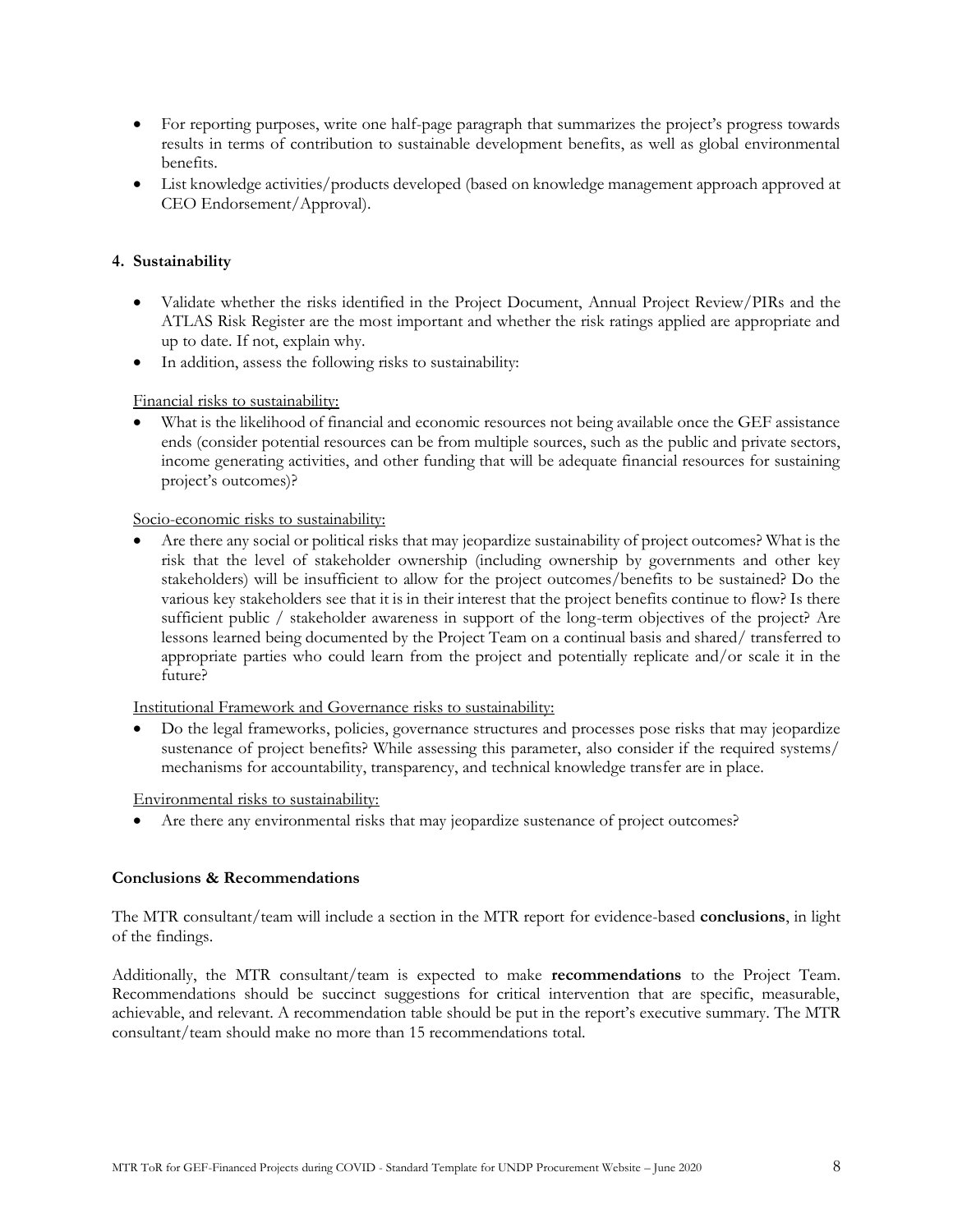## **Ratings**

The MTR team will include its ratings of the project's results and brief descriptions of the associated achievements in a *MTR Ratings & Achievement Summary Table* in the Executive Summary of the MTR report. See the TOR Annexes for the Rating Table and ratings scales.

# **F. Expected Outputs and Deliverables**

The MTR team shall prepare and submit:

- MTR Inception Report: MTR team clarifies objectives and methods of the Midterm Review no later than 2 weeks before the MTR mission. To be sent to the Commissioning Unit and project management. Completion date: 05 October 2020
- Presentation: MTR team presents initial findings to project management and the Commissioning Unit at the end of the MTR mission. Completion date: 28 October 2020
- Draft MTR Report: MTR team submits the draft full report with annexes within 3 weeks of the MTR mission. Completion date: 03 November 2020
- Final Report<sup>\*</sup>: MTR team submits the revised report with annexed and completed Audit Trail detailing how all received comments have (and have not) been addressed in the final MTR report. To be sent to the Commissioning Unit within 1 week of receiving UNDP comments on draft. Completion date: 26 November 2020

\*The final MTR report must be in English. If applicable, the Commissioning Unit may choose to arrange for a translation of the report into a language more widely shared by national stakeholders.

# **G. Institutional Arrangements**

The principal responsibility for managing this MTR resides with the Commissioning Unit. The Commissioning Unit for this project's MTR is UNDP Indonesia Country Office.

The Commissioning Unit will contract the consultants and ensure the timely provision of per diems and travel arrangements within the country for the MTR team and will provide an updated stakeholder list with contact details (phone and email). The Project Team will be responsible for liaising with the MTR team to provide all relevant documents, set up stakeholder interviews, and arrange field visits.

# **H. Duration of the Work**

The total duration of the MTR will be approximately 35 of days over a period of 5 weeks starting 01 October 2020 and shall not exceed five months from when the consultant(s) are hired. The tentative MTR timeframe is as follows:

- 18 September 2020*:* Application closes
- 25 September 2020*:* Selection of MTR Team
- 28 September 2020*:* Prep the MTR Team (handover of project documents)
- 05 October 2020, 02 days *(r: 2-4):* Document review and preparing MTR Inception Report
- 08 October2020, 03 days*:* Finalization and Validation of MTR Inception Report- latest start of MTR mission
- 10 24 October 2020 14 days *(r: 7-15):* MTR mission: online stakeholder meetings, online interviews
- 28 October 2020*:* Mission wrap-up meeting & presentation of initial findings- earliest end of MTR mission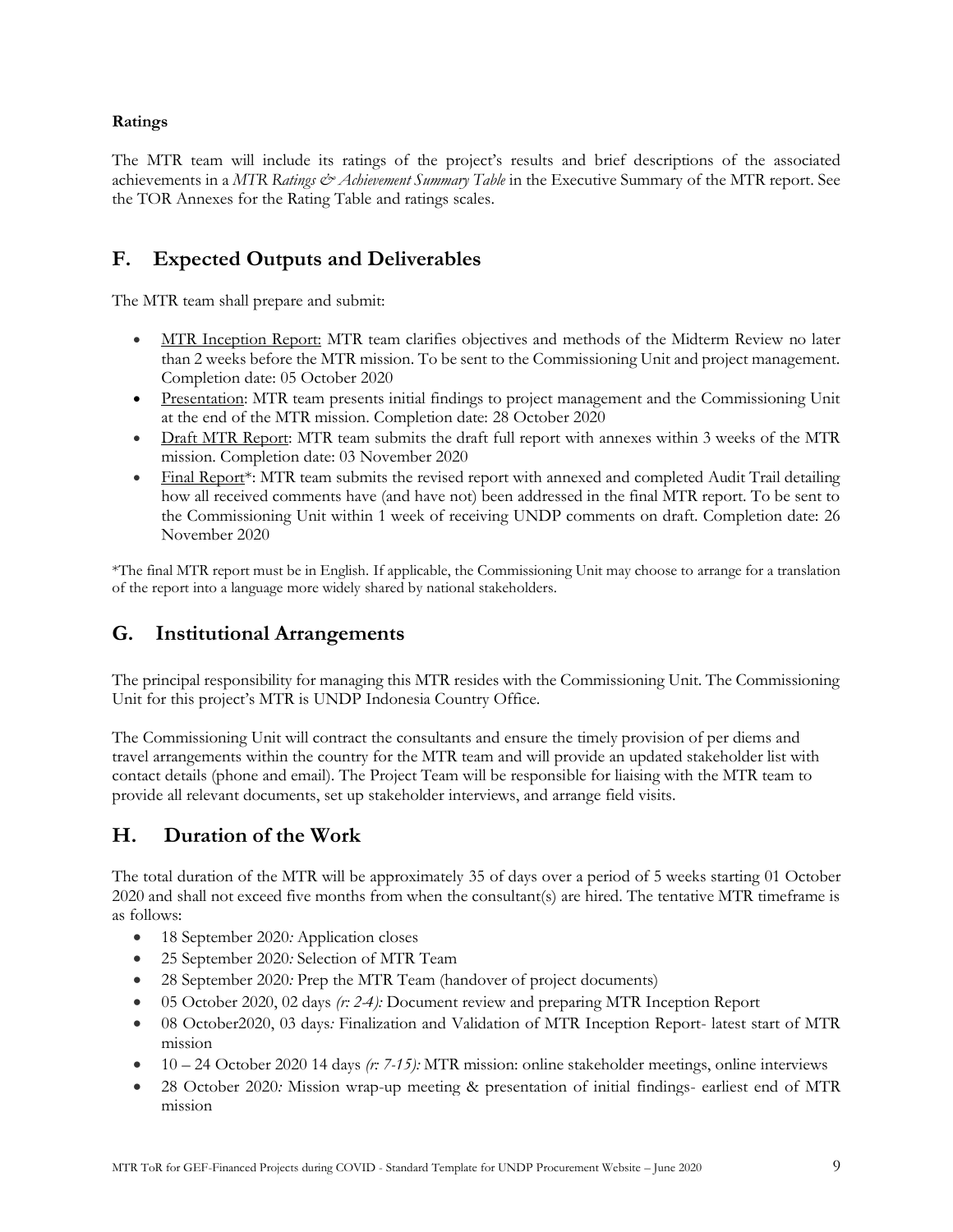- 07 November 2020) 05 days *(r: 5-10):* Preparing draft report
- 04 November 2020 01 day *(r: 1-2):* Incorporating audit trail on draft report/Finalization of MTR report
- 06 November 2020*:* Preparation & Issue of Management Response
- 18 November 2020): *(optional) Concluding Stakeholder Workshop (not mandatory for MTR team)*
- 26 November 2020: Expected date of full MTR completion

The date start of contract is 01 October 2020.

# **I. Duty Station**

- a) The contractor's duty station will be home-based with possibility of travel to Jakarta, Aceh Province, Riau Province, East Java Province and North Sulawesi Province during field visit to project sites, subject to the approval from RR or Head of Unit.
- b) The consultant is working on the output-based, thus no necessity to report or present regularly

# **Travel:**

- International travel may require to Indonesia during the MTR mission, if the travel is permitted;
- The BSAFE training course must be successfully completed prior to commencement of travel; Herewith is the link to access this training: [https://training.dss.un.org/courses/login/index.php](https://eur03.safelinks.protection.outlook.com/?url=https%3A%2F%2Ftraining.dss.un.org%2Fcourses%2Flogin%2Findex.php&data=02%7C01%7Cmargarita.arguelles%40undp.org%7Cf844bcc8bed44b9d964e08d81439040f%7Cb3e5db5e2944483799f57488ace54319%7C0%7C0%7C637281583941862242&sdata=rxpJarejT1BkWC%2FDUq2F4MmAZf43mbRMl5fFqWWBTyY%3D&reserved=0) . These training modules at this secure internet site is accessible to Consultants, which allows for registration with private email.
- Individual Consultants are responsible for ensuring they have vaccinations/inoculations when travelling to certain countries, as designated by the UN Medical Director.
- Consultants are required to comply with the UN security directives set forth under <https://dss.un.org/dssweb/>
- All related travel expenses will be covered and will be reimbursed as per UNDP rules and regulations upon submission of an F-10 claim form and supporting documents.

| $\mathbf{N}\mathbf{o}$ | <b>Indicative Location</b> | Frequency | <b>Number of Travel Days</b> |
|------------------------|----------------------------|-----------|------------------------------|
|                        | Aceh                       |           |                              |
| 2                      | Riau                       |           |                              |
| 3                      | East Java                  |           |                              |
| 4                      | <b>North Sulawesi</b>      |           |                              |

# **REQUIRED SKILLS AND EXPERIENCE**

# **J. Qualifications of the Successful Applicants**

A team of two independent consultants will conduct the MTR - one team leader (International Consultant) and one team expert (National Consultant). The team leader will be responsible for the overall design and writing of the MTR report*.* The team expert will assess emerging trends with respect to regulatory frameworks, budget allocations, capacity building, work with the Project Team in developing the MTR itinerary. The National Consultant will also act as a focal point for coordinating and working with relevant stakeholders in Indonesia. If the international travel restriction continues and, in-country mission is not possible, the MTR team will use alternative means of interviewing stakeholders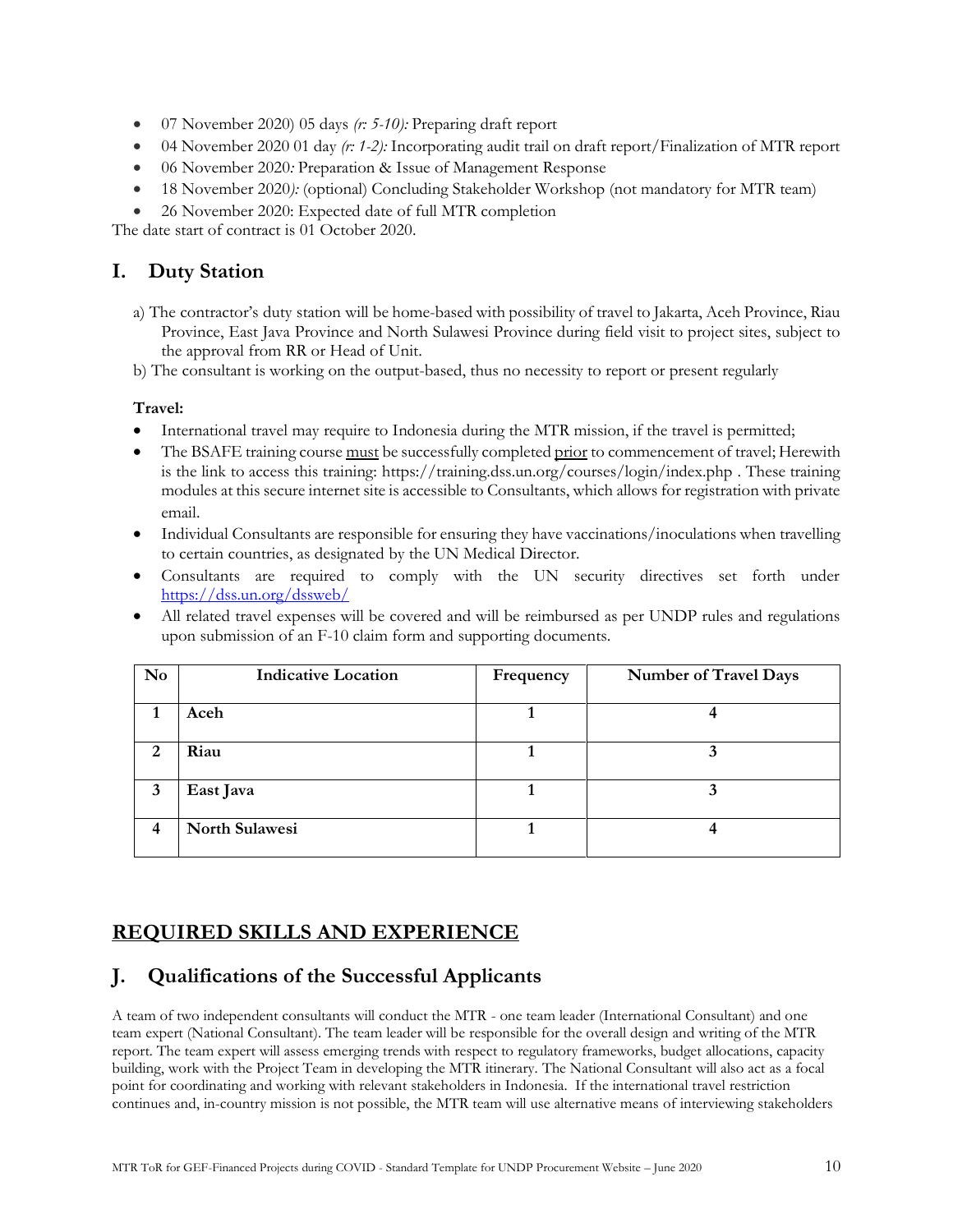and data collection (i.e. Skype interview, mobile questionnaires, etc.) including the field visit by the National Consultant under the International Consultant's guidance.

The consultants cannot have participated in the project preparation, formulation, and/or implementation (including the writing of the Project Document) and should not have a conflict of interest with project's related activities.

The selection of consultants will be aimed at maximizing the overall "team" qualities in the following areas:

When using this weighted scoringmethod, the award of the contract should be made to the individual consultant whose offer has been evaluated and determined as:

a) Responsive/compliant/acceptable, and

b) Having received the highest score out of a pre-determined set of weighted technical and financial criteria specific to the solicitation.

- \* Technical Criteria weight; 70%
- \* Financial Criteria weight; 30%

Only candidates obtaining a minimum of 70 point would be considered for the Financial Evaluation

| Criteria                                                                                                                                                                                                                                | Weight | <b>Maximum Point</b> |
|-----------------------------------------------------------------------------------------------------------------------------------------------------------------------------------------------------------------------------------------|--------|----------------------|
| Technical Criteria                                                                                                                                                                                                                      |        |                      |
| CriteriaA: qualification requirements as per ToR:                                                                                                                                                                                       | 40%    |                      |
| biodiversity studies, wildlife<br>forestry,<br>Master's<br>degree<br>in<br>management and other biodiversity related fields. Experience in<br>illegal wildlife trade is an advantage or other closely related field                     |        | 10                   |
| At least ten (10) years' experience with<br>result-based<br>management and evaluation methodologies particularly in the area<br>of sustainable development and/or biodiversity/illegal wildlife trade<br>with gender sensitive analysis |        | 10                   |
| Experience working with the UN and/or GEF or GEF-evaluations                                                                                                                                                                            |        | 10                   |
| Experience working in Asia-Pacific region                                                                                                                                                                                               |        | 10                   |
| CriteriaB: Brief Description of Approach to Assignment                                                                                                                                                                                  | 60%    |                      |
| Understands the task and applies a methodology appropriate for the<br>task?                                                                                                                                                             |        | 25                   |
| Important aspects of the task addressed clearly and in sufficient<br>detail?                                                                                                                                                            |        | 20                   |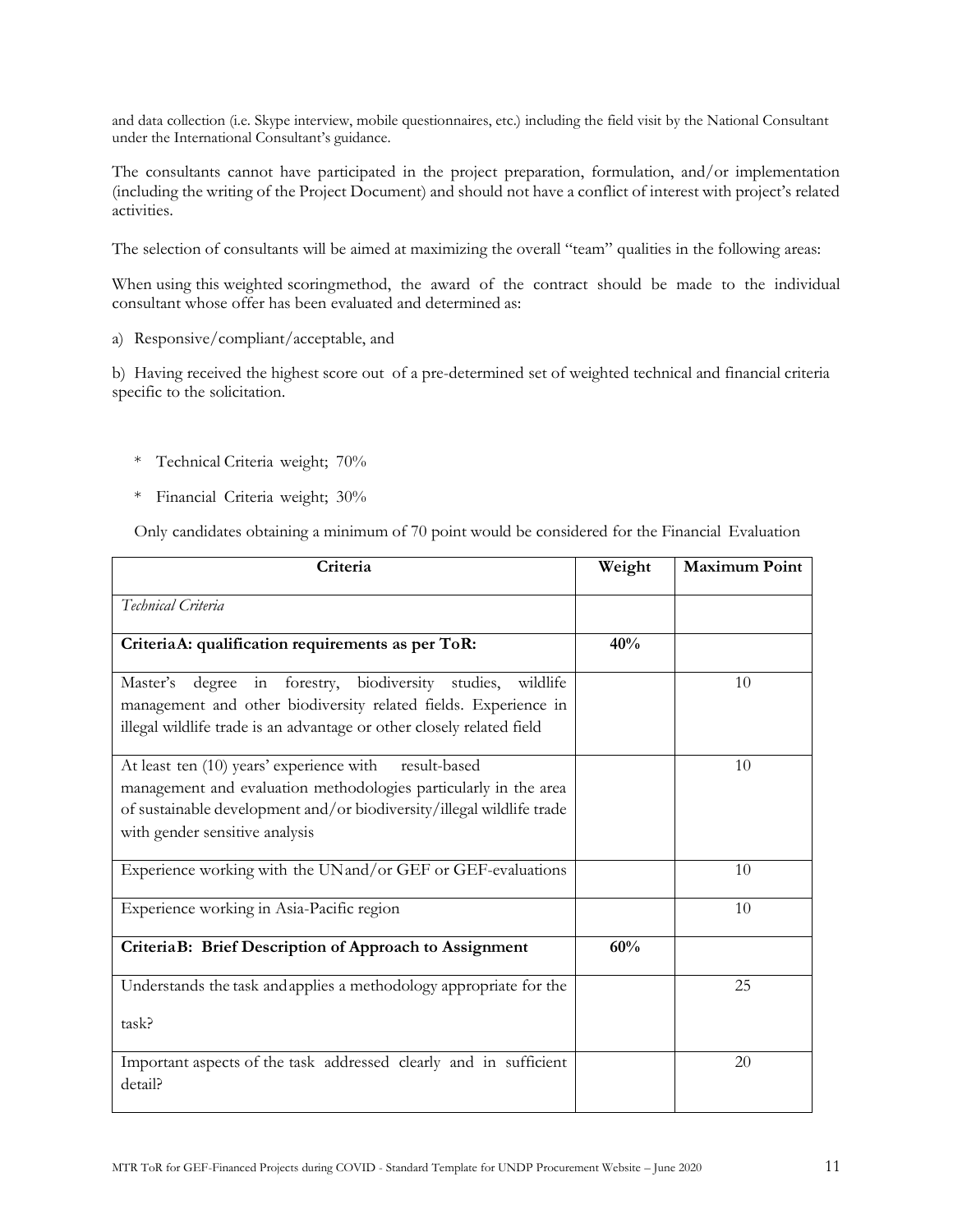| Is planning logical, realistic for efficient project implementation? |  |
|----------------------------------------------------------------------|--|
|                                                                      |  |

## Education

A Master's degree in forestry, biodiversity studies, wildlife management and other biodiversity related fields. Experience in illegal wildlife trade is an advantage

## **Experience**

- Relevant experience with result-based management evaluation methodologies;
- Experience applying SMART indicators and reconstructing or validating baseline scenarios;
- Competence in adaptive management, as applied to Illegal Wildlife Trade/Biodiversity;
- Experience in evaluating projects;
- Experience working in Asia Pacific;
- Experience in relevant technical areas for at least 10 years;
- Demonstrated understanding of issues related to gender and Illegal Wildlife Trade/Biodiversity; experience in gender sensitive evaluation and analysis.
- Experience with implementing evaluations remotely will be considered an asset.
- Excellent communication skills;
- Demonstrable analytical skills;
- Project evaluation/review experiences within United Nations system will be considered an asset.

## **Language**

- Fluency in written and spoken English.
- Knowledge of Bahasa would be an asset.

# **K. Ethics**

The MTR team will be held to the highest ethical standards and is required to sign a code of conduct upon acceptance of the assignment. This MTR will be conducted in accordance with the principles outlined in the UNEG 'Ethical Guidelines for Evaluation'. The MTR team must safeguard the rights and confidentiality of information providers, interviewees and stakeholders through measures to ensure compliance with legal and other relevant codes governing collection of data and reporting on data. The MTR team must also ensure security of collected information before and after the MTR and protocols to ensure anonymity and confidentiality of sources of information where that is expected. The information, knowledge and data gathered in the MTR process must also be solely used for the MTR and not for other uses without the express authorization of UNDP and partners.

# **L. Schedule of Payments**

- 20% payment upon satisfactory delivery of the final MTR Inception Report and approval by the Commissioning Unit
- 40% payment upon satisfactory delivery of the draft MTR report to the Commissioning Unit
- 40% payment upon satisfactory delivery of the final MTR report and approval by the Commissioning Unit and RTA (via signatures on the TE Report Clearance Form) and delivery of completed TE Audit Trail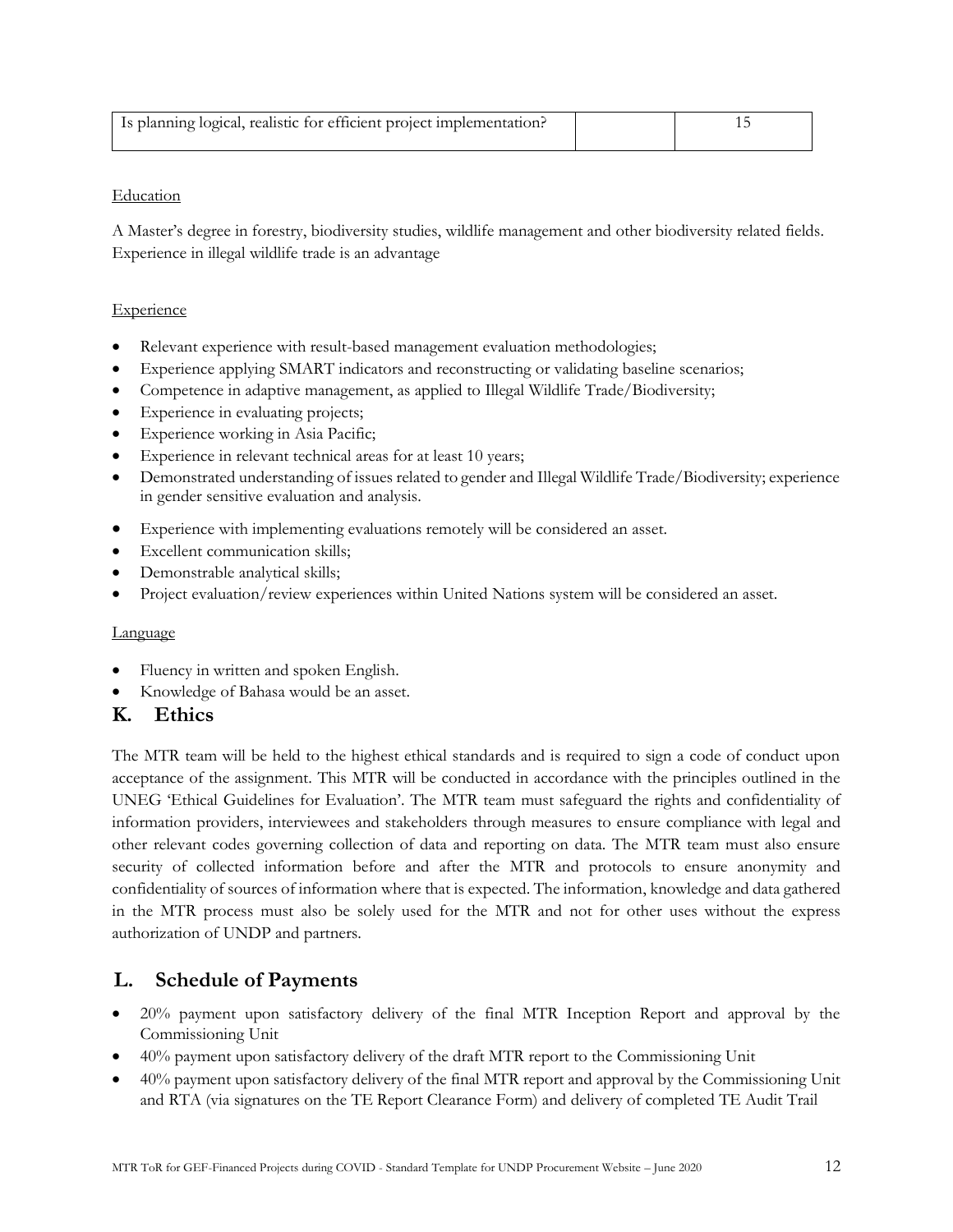Criteria for issuing the final payment of 40%

- The final MTR report includes all requirements outlined in the MTR TOR and is in accordance with the MTR guidance.
- The final MTR report is clearly written, logically organized, and is specific for this project (i.e. text has not been cut & pasted from other MTR reports).
- The Audit Trail includes responses to and justification for each comment listed.

# **APPLICATION PROCESS**

# **M. Recommended Presentation of Offer**

- a) **Letter of Confirmation of Interest and Availability** using the [template](https://intranet.undp.org/unit/bom/pso/Support%20documents%20on%20IC%20Guidelines/Template%20for%20Confirmation%20of%20Interest%20and%20Submission%20of%20Financial%20Proposal.docx)<sup>4</sup> provided by UNDP;
- b) **CV** and a **Personal History Form** (*P11 form<sup>5</sup>)*;
- c) **Brief description of approach to work/technical proposal** of why the individual considers him/herself as the most suitable for the assignment, and a proposed methodology on how they will approach and complete the assignment; (max 1 page)
- d) **Financial Proposal** that indicates the all-inclusive fixed total contract price and all other travel related costs (such as flight ticket, per diem, etc), supported by a breakdown of costs, as per template attached to the [Letter of Confirmation of Interest template.](https://popp.undp.org/_layouts/15/WopiFrame.aspx?sourcedoc=/UNDP_POPP_DOCUMENT_LIBRARY/Public/PSU_%20Individual%20Contract_Offerors%20Letter%20to%20UNDP%20Confirming%20Interest%20and%20Availability.docx&action=default) If an applicant is employed by an organization/company/institution, and he/she expects his/her employer to charge a management fee in the process of releasing him/her to UNDP under Reimbursable Loan Agreement (RLA), the applicant must indicate at this point, and ensure that all such costs are duly incorporated in the financial proposal submitted to UNDP.

All application materials should be submitted to the address UNDP Indonesia Procurement Unit Menara Thamrin 7-9th Floor Jl. MH Thamrin Kav. 3 Jakarta 10250 in a sealed envelope indicating the following reference "Consultant for Combatting illegal and unsustainable trade in endangered species in Indonesia Midterm Review" or by email at the following address ONLY: (bids.id@undp.org) by **(23:59 PM GMT +7 on 18 September 2020).** Incomplete applications will be excluded from further consideration.

# **N. Criteria for Selection of the Best Offer**

Only those applications which are responsive and compliant will be evaluated. Offers will be evaluated according to the Combined Scoring method – where the educational background and experience on similar assignments will be weighted at 70% and the price proposal will weigh as 30% of the total scoring. The applicant receiving the Highest Combined Score that has also accepted UNDP's General Terms and Conditions will be awarded the contract.

# **O. Annexes to the MTR ToR**

Annexes include: (reference ToR Annexes in Annex 3 of *Guidance for Conducting Midterm Reviews of UNDP-Supported, GEF-Financed Projects*)

4

[https://intranet.undp.org/unit/bom/pso/Support%20documents%20on%20IC%20Guidelines/Template%20for%20Confirmation](https://intranet.undp.org/unit/bom/pso/Support%20documents%20on%20IC%20Guidelines/Template%20for%20Confirmation%20of%20Interest%20and%20Submission%20of%20Financial%20Proposal.docx) [%20of%20Interest%20and%20Submission%20of%20Financial%20Proposal.docx](https://intranet.undp.org/unit/bom/pso/Support%20documents%20on%20IC%20Guidelines/Template%20for%20Confirmation%20of%20Interest%20and%20Submission%20of%20Financial%20Proposal.docx)

<sup>5</sup> [http://www.undp.org/content/dam/undp/library/corporate/Careers/P11\\_Personal\\_history\\_form.doc](http://www.undp.org/content/dam/undp/library/corporate/Careers/P11_Personal_history_form.doc)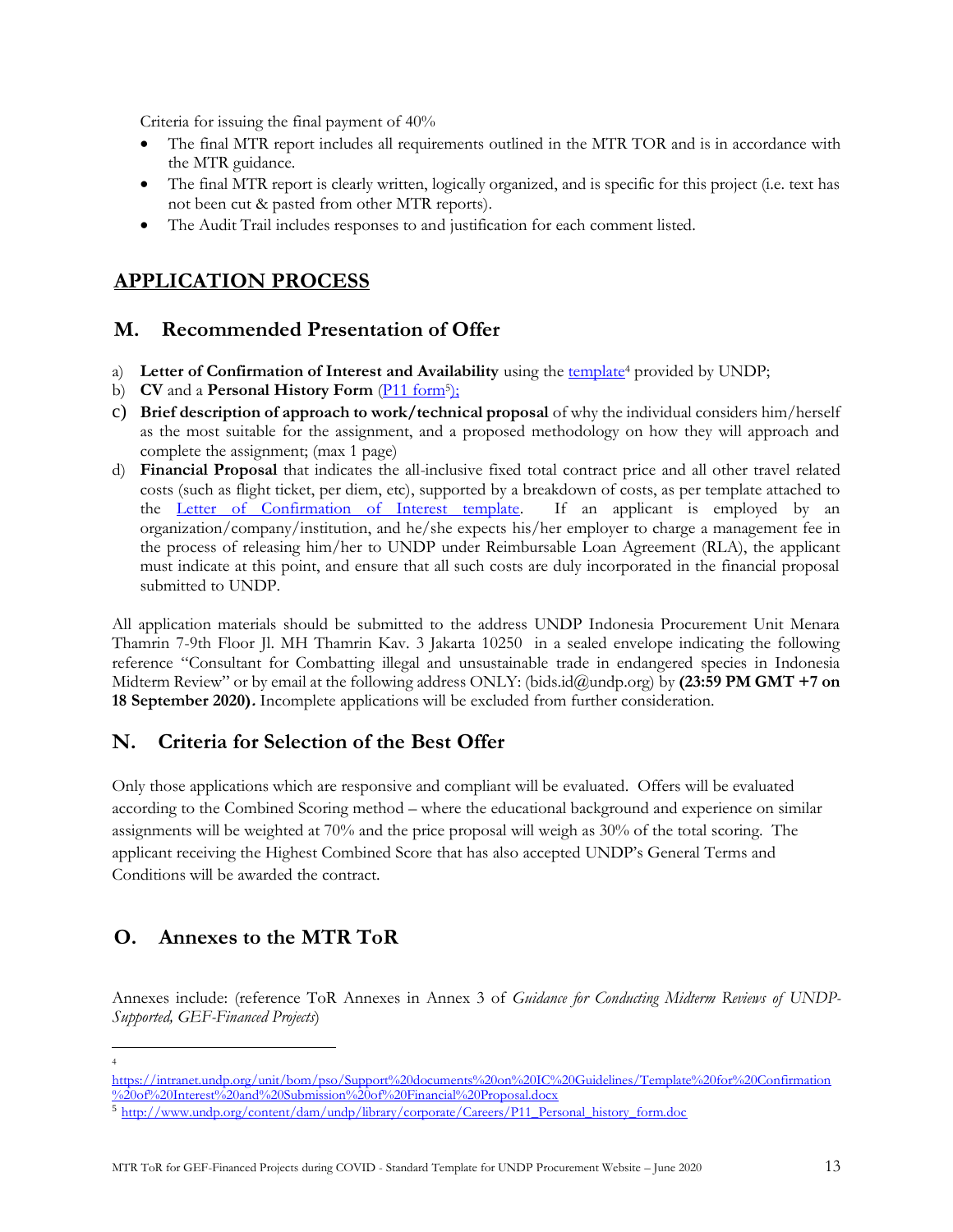- List of documents to be reviewed by the MTR Team
- Guidelines on Contents for the Midterm Review Report
- Midterm Review Evaluative Matrix Template
- UNEG Code of Conduct for Evaluators/Midterm Review Consultants
- MTR Required Ratings Table and Ratings Scales
- MTR Report Clearance Form
- Audit Trail Template
- Progress Towards Results Matrix
- GEF Co-Financing Template (in Word)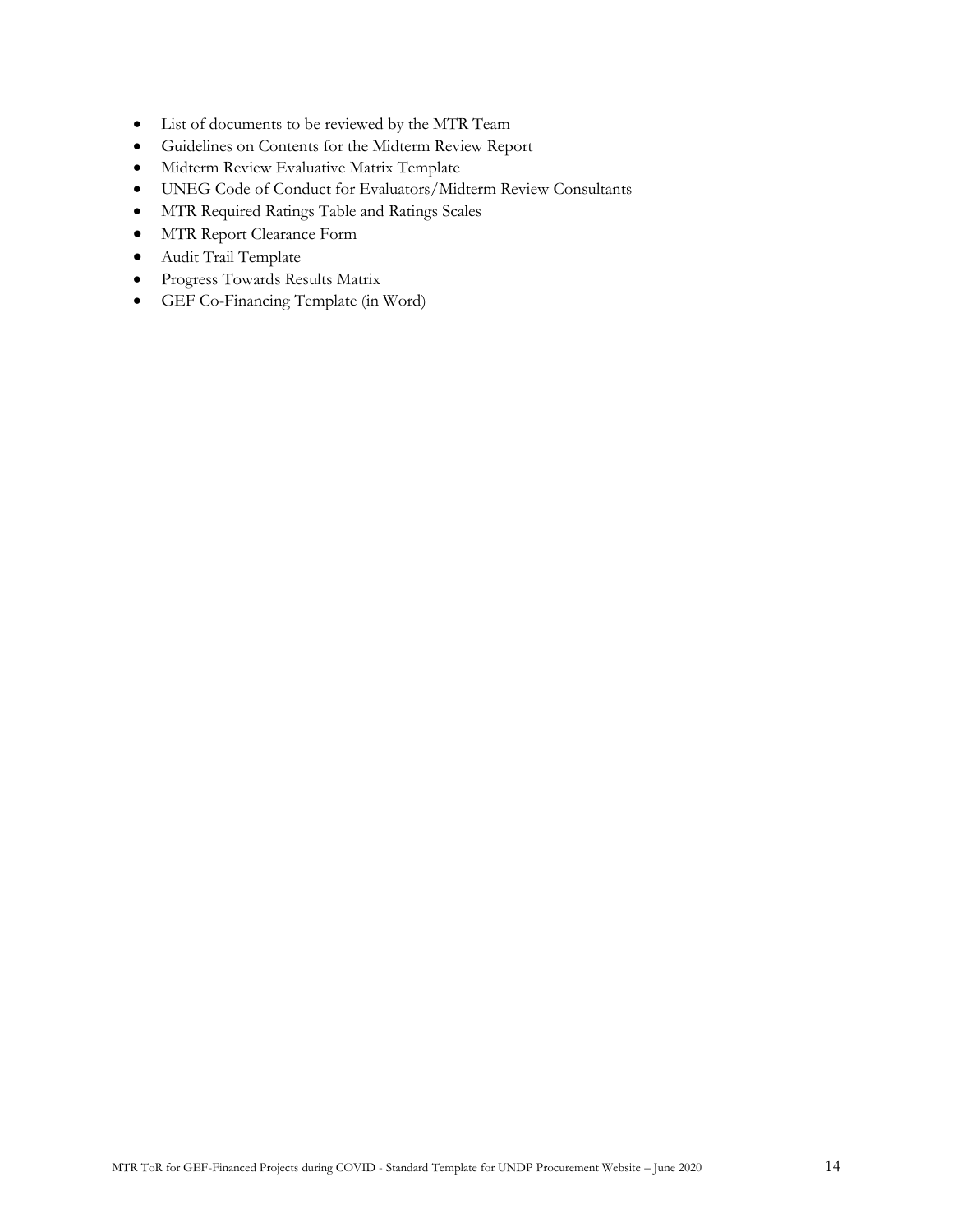# **Annexes to Midterm Review Terms of Reference**

**For Standard Template 2**

- **ToR ANNEX A: List of Documents to be reviewed by the MTR Team**
- **ToR ANNEX B: Guidelines on Contents for the Midterm Review Report**<sup>6</sup>
- **ToR ANNEX C: Midterm Review Evaluative Matrix Template**
- **ToR ANNEX D: UNEG Code of Conduct for Evaluators/Midterm Review Consultants<sup>7</sup>**
- **ToR ANNEX E: MTR Ratings and Achievements Summary Table and Rating Scales**
- **ToR ANNEX F: MTR Report Clearance Form**
- **ToR ANNEX G: Audit Trail Template**
- **ToR ANNEX H: Progress Towards Results Matrix**
- **ToR ANNEX I: GEF Co-Financing Template (provided as a separate file)**

<sup>6</sup> The Report length should not exceed *40* pages in total (not including annexes).

<sup>&</sup>lt;sup>7</sup> <http://www.unevaluation.org/document/detail/100>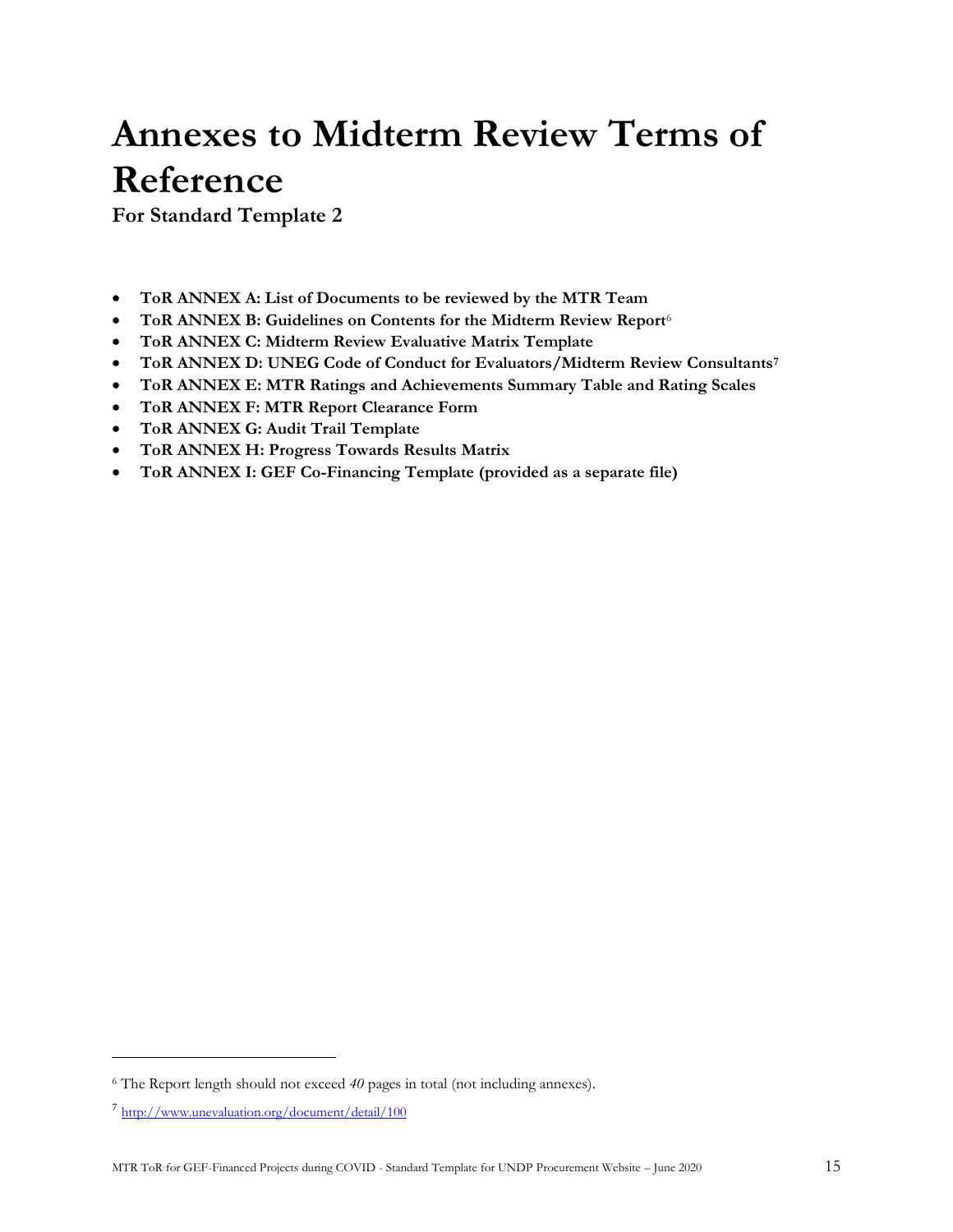## **ToR ANNEX A: List of Documents to be reviewed by the MTR Team**

*(The Commissioning Unit is responsible for compiling these documents prior to the recruitment of the MTR team so that they are available to the team immediately after contract signature.)*

- 1. PIF
- 2. UNDP Initiation Plan
- 3. UNDP Project Document
- 4. UNDP Social and Environmental Screening Procedure (SESP)
- 5. Project Inception Report
- 6. All Project Implementation Reports (PIR's)
- 7. Quarterly progress reports and work plans of the various implementation task teams
- 8. Audit reports
- 9. Finalized GEF focal area Tracking Tools/Core Indicators at CEO endorsement and midterm review
- 10. Oversight mission reports
- 11. All monitoring reports prepared by the project
- 12. Financial and Administration guidelines used by Project Team

The following documents will also be available:

- 13. Project operational guidelines, manuals and systems
- 14. UNDP country/countries programme document(s)
- 15. Minutes of the Combatting illegal and unsustainable trade in endangered species in Indonesia Board Meetings and other meetings (i.e. Project Appraisal Committee meetings)
- 16. Project site location maps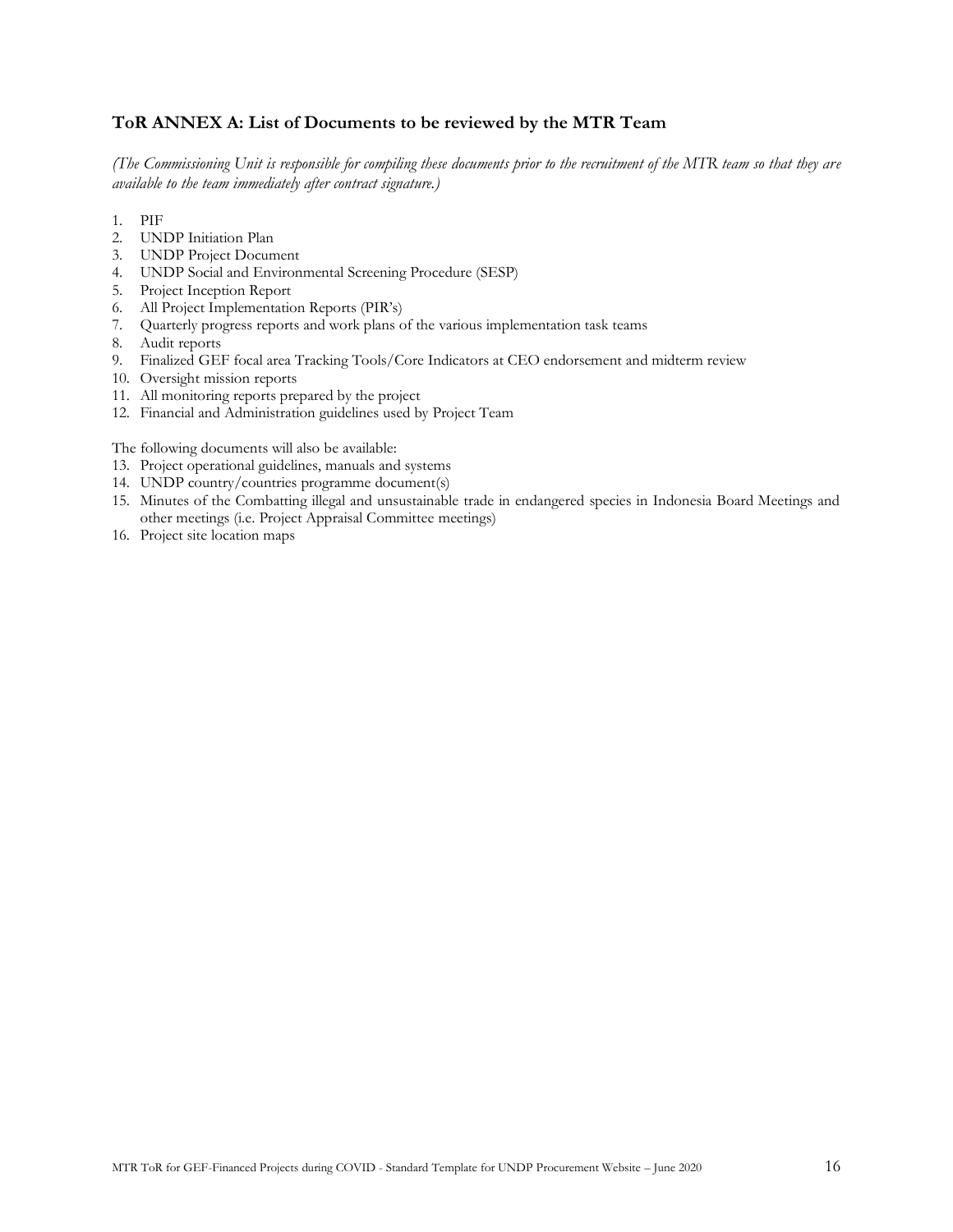## **ToR ANNEX B: Guidelines on Contents for the Midterm Review Report**<sup>8</sup>

- **i.** Basic Report Information *(for opening page or title page)*
	- Title of UNDP supported GEF financed project
	- UNDP PIMS# and GEF project ID#
	- MTR time frame and date of MTR report
	- Region and countries included in the project
	- GEF Operational Focal Area/Strategic Program
	- Executing Agency/Implementing Partner and other project partners
	- MTR team members
	- Acknowledgements
- **ii.** Table of Contents
- **iii.** Acronyms and Abbreviations
- **1.** Executive Summary *(3-5 pages)*
	- Project Information Table
	- Project Description (brief)
	- Project Progress Summary (between 200-500 words)
	- MTR Ratings & Achievement Summary Table
	- Concise summary of conclusions
	- Recommendation Summary Table
- **2.** Introduction *(2-3 pages)*
	- Purpose of the MTR and objectives
	- Scope & Methodology: principles of design and execution of the MTR, MTR approach and data collection methods, limitations to the MTR
	- Structure of the MTR report
- **3.** Project Description and Background Context *(3-5 pages)*
	- Development context: environmental, socio-economic, institutional, and policy factors relevant to the project objective and scope
	- Problems that the project sought to address threats and barriers targeted
	- Project Description and Strategy: objective, outcomes and expected results, description of field sites (if any)
	- Project Implementation Arrangements: short description of the Project Board, key implementing partner arrangements, etc.
	- Project timing and milestones
	- Main stakeholders: summary list
- **4.** Findings *(12-14 pages)*
	- **4.1** Project Strategy
		- Project Design
		- Results Framework/Logframe
	- **4.2** Progress Towards Results
		- Progress towards outcomes analysis
		- Remaining barriers to achieving the project objective
	- **4.3** Project Implementation and Adaptive Management
		- Management Arrangements
		- Work planning
		- Finance and co-finance
		- Project-level monitoring and evaluation systems
		- Stakeholder engagement
		- Social and Environmental Standards (Safeguards)
		- Reporting

<sup>8</sup> The Report length should not exceed *40* pages in total (not including annexes).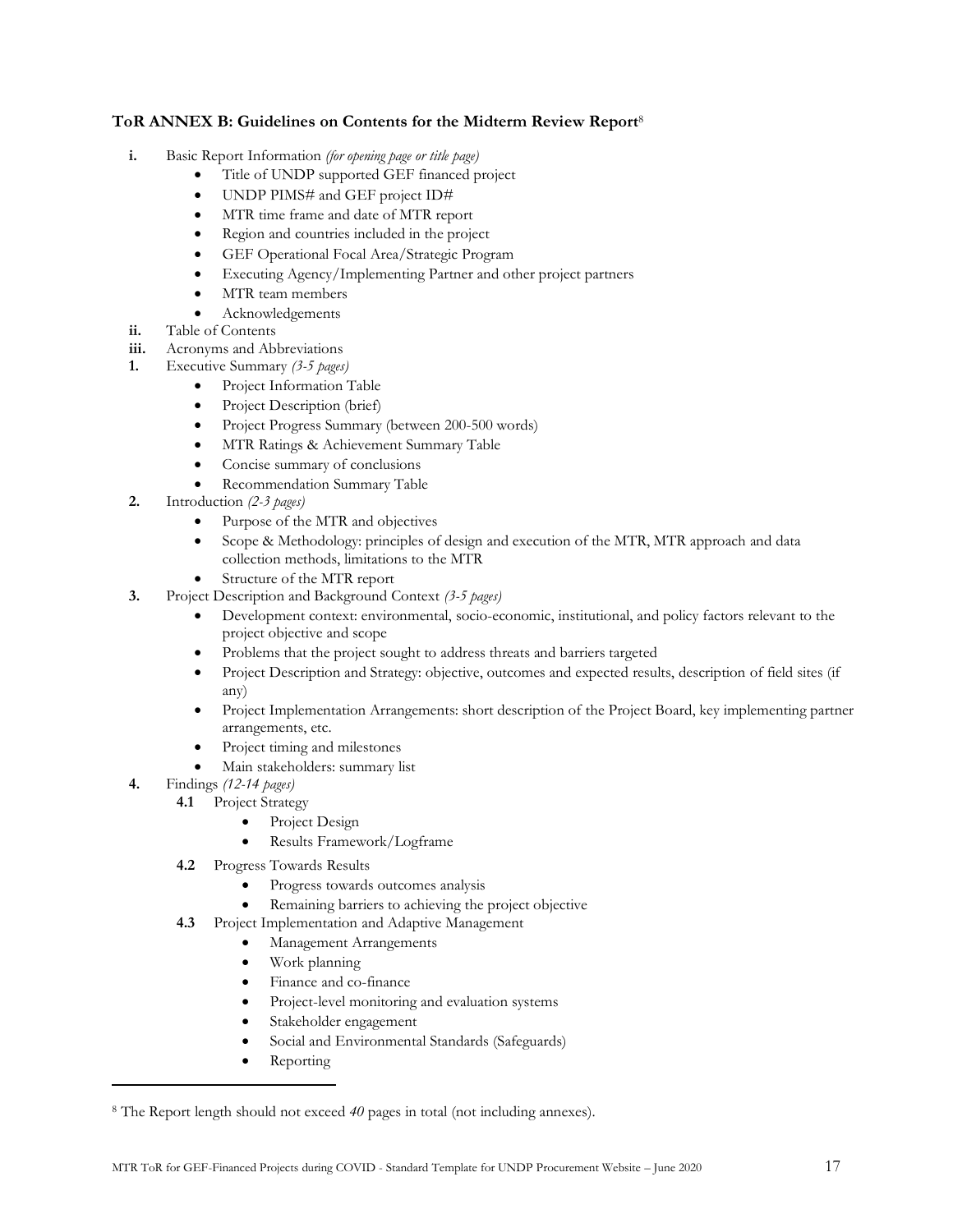- Communications & Knowledge Management
- **4.4** Sustainability
	- Financial risks to sustainability
	- Socio-economic to sustainability
	- Institutional framework and governance risks to sustainability
	- Environmental risks to sustainability
- **5.** Conclusions and Recommendations *(4-6 pages)*
	- **5.1**  Conclusions
		- Comprehensive and balanced statements (that are evidence-based and connected to the MTR's findings) which highlight the strengths, weaknesses and results of the project
	- **5.2** Recommendations
		- Corrective actions for the design, implementation, monitoring and evaluation of the project
		- Actions to follow up or reinforce initial benefits from the project
		- Proposals for future directions underlining main objectives
- **6.** Annexes
	- MTR ToR (excluding ToR annexes)
	- MTR evaluative matrix (evaluation criteria with key questions, indicators, sources of data, and methodology)
	- Example Questionnaire or Interview Guide used for data collection
	- Ratings Scales
	- MTR mission itinerary
	- List of persons interviewed
	- List of documents reviewed
	- Co-financing table (if not previously included in the body of the report)
	- Signed UNEG Code of Conduct form
	- Signed MTR final report clearance form
	- *Annexed in a separate file:* Audit trail from received comments on draft MTR report
	- *Annexed in a separate file:* Relevant midterm tracking tools (UNDP Capacity Development Scorecard for Gakkum, ICCWC Indicator Framework, PortMATE assessment*) and Core Indicators*
	- *Annexed in a separate file: GEF Co-financing template (categorizing co-financing amounts by source as 'investment mobilized' or 'recurrent expenditure')*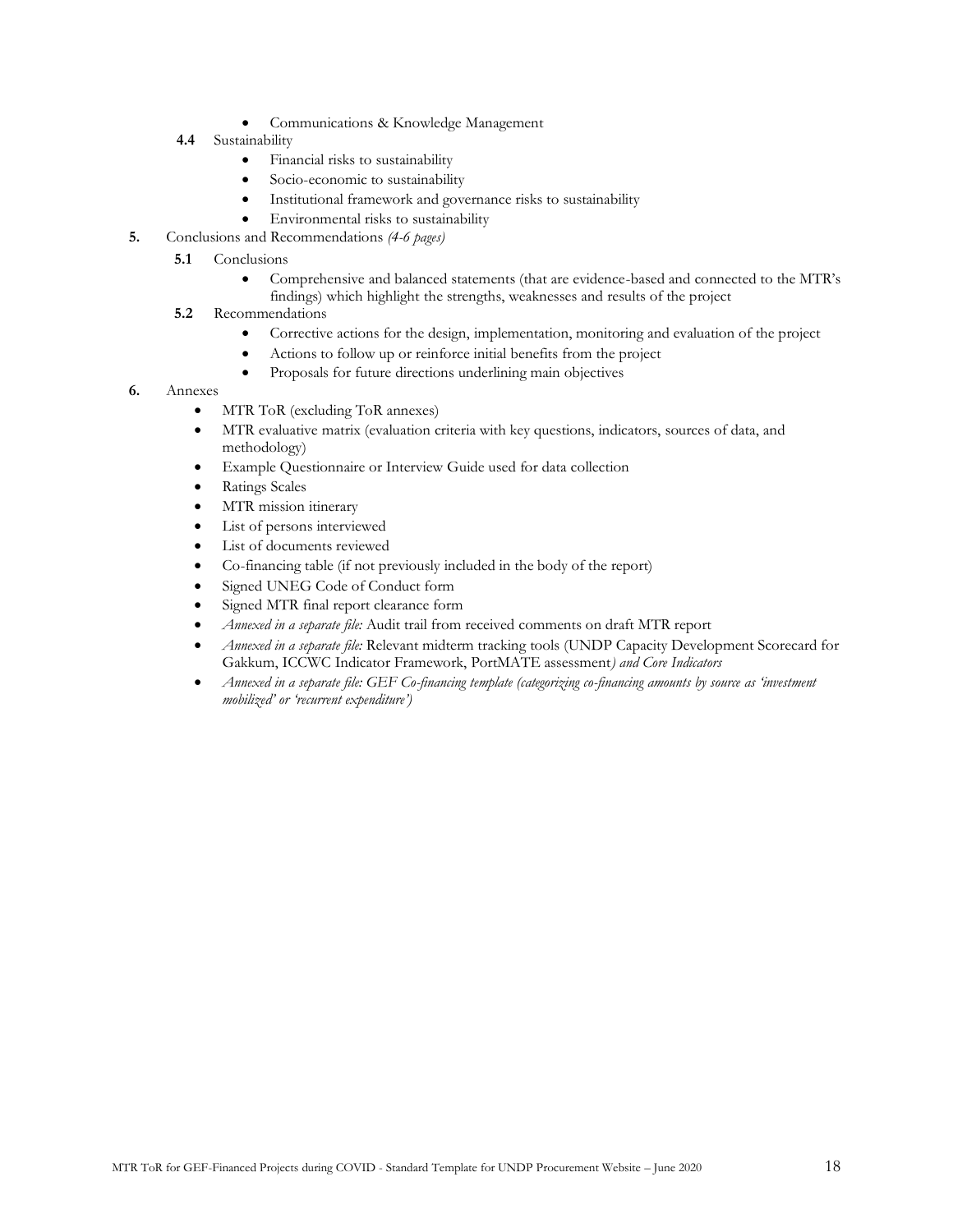# **ToR ANNEX C: Midterm Review Evaluative Matrix Template**

This Midterm Review Evaluative Matrix must be fully completed/amended by the consultant and included in the MTR inception report and as an Annex to the MTR report. This is a generic list with sample questions.

| <b>Evaluative Questions</b>                                                                                                                                                                                                                                                                                                                                                                                        | Indicators | <b>Sources</b> | Methodology |
|--------------------------------------------------------------------------------------------------------------------------------------------------------------------------------------------------------------------------------------------------------------------------------------------------------------------------------------------------------------------------------------------------------------------|------------|----------------|-------------|
| Project Strategy: To what extent is the project strategy relevant to country priorities, country ownership,<br>and the best route towards expected results?                                                                                                                                                                                                                                                        |            |                |             |
| To what extent were the project<br>objectives and outputs aligned<br>with member States' and other<br>project stakeholders'<br>development strategies?                                                                                                                                                                                                                                                             |            |                |             |
| Were the project's expected<br>accomplishments and<br>indicators of achievements<br>properly designed,<br>timebound and achievable?                                                                                                                                                                                                                                                                                |            |                |             |
| Progress Towards Results: To what extent have the expected outcomes and objectives of the project been<br>achieved thus far?                                                                                                                                                                                                                                                                                       |            |                |             |
| How effective was the project<br>in building the capacity of<br>policymaker on ()?                                                                                                                                                                                                                                                                                                                                 |            |                |             |
| To what extent does the<br>project contribute to the                                                                                                                                                                                                                                                                                                                                                               |            |                |             |
| objective of enhanced<br>capacity of $()$ to use the<br>tools and mechanisms<br>developed under this project<br>to $()$ ?                                                                                                                                                                                                                                                                                          |            |                |             |
| Do the project-related<br>activities give the participants                                                                                                                                                                                                                                                                                                                                                         |            |                |             |
| adequate access to the<br>benefits and implications of<br>the project?                                                                                                                                                                                                                                                                                                                                             |            |                |             |
| Project Implementation and Adaptive Management: Has the project been implemented efficiently, cost-<br>effectively, and been able to adapt to any changing conditions thus far? To what extent are project-level<br>monitoring and evaluation systems, reporting, and project communications supporting the project's<br>implementation? To what extent has progress been made in the implementation of social and |            |                |             |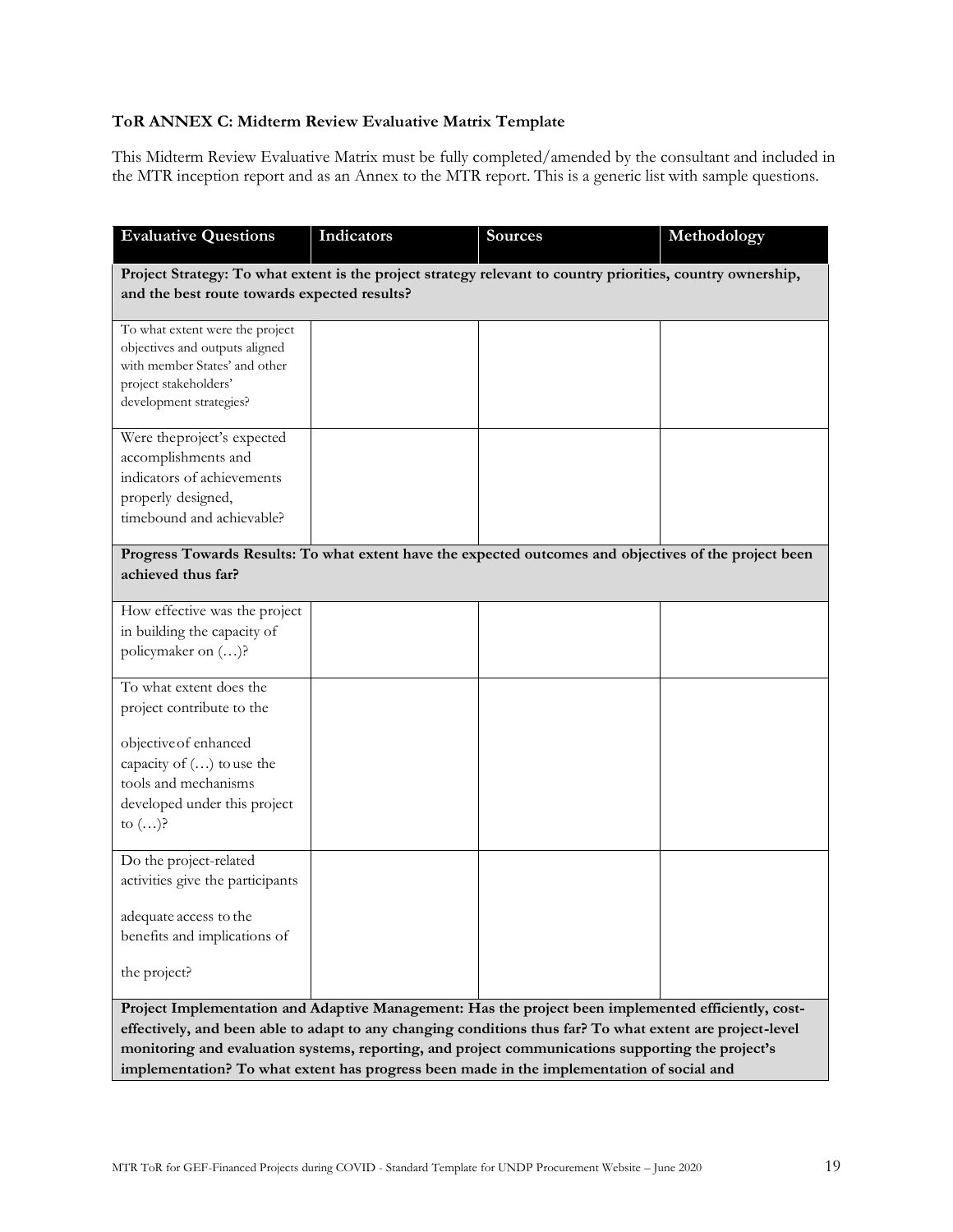| environmental management measures? Have there been changes to the overall project risk rating and/or<br>the identified types of risks as outlined at the CEO Endorsement stage? |  |  |  |
|---------------------------------------------------------------------------------------------------------------------------------------------------------------------------------|--|--|--|
| What was the level of                                                                                                                                                           |  |  |  |
| involvement of (please insert                                                                                                                                                   |  |  |  |
| division name) staff in                                                                                                                                                         |  |  |  |
| meeting the requests for                                                                                                                                                        |  |  |  |
| technical advice?                                                                                                                                                               |  |  |  |
| How efficiently were human                                                                                                                                                      |  |  |  |
| and financial resources                                                                                                                                                         |  |  |  |
| used to deliver activities and                                                                                                                                                  |  |  |  |
| outputs, in coordination                                                                                                                                                        |  |  |  |
| with stakeholders?                                                                                                                                                              |  |  |  |
| What were the major factors                                                                                                                                                     |  |  |  |
| influencing the                                                                                                                                                                 |  |  |  |
| achievement or non -                                                                                                                                                            |  |  |  |
| achievement of the project                                                                                                                                                      |  |  |  |
| objectives?                                                                                                                                                                     |  |  |  |
| Sustainability: To what extent are there financial, institutional, socio-economic, and/or environmental<br>risks to sustaining long-term project results?                       |  |  |  |
| To what extent has support                                                                                                                                                      |  |  |  |
| from other stakeholders,                                                                                                                                                        |  |  |  |
| donors, or other multi-lateral                                                                                                                                                  |  |  |  |
|                                                                                                                                                                                 |  |  |  |
| or national partners been                                                                                                                                                       |  |  |  |
| obtained to take forward                                                                                                                                                        |  |  |  |
| positive outcomes resulting                                                                                                                                                     |  |  |  |
| from the project?                                                                                                                                                               |  |  |  |
| Was there adequate                                                                                                                                                              |  |  |  |
| ownership of the project by                                                                                                                                                     |  |  |  |
| the end-users, beneficiaries,                                                                                                                                                   |  |  |  |
| and was there commitment                                                                                                                                                        |  |  |  |
| displayed by them?                                                                                                                                                              |  |  |  |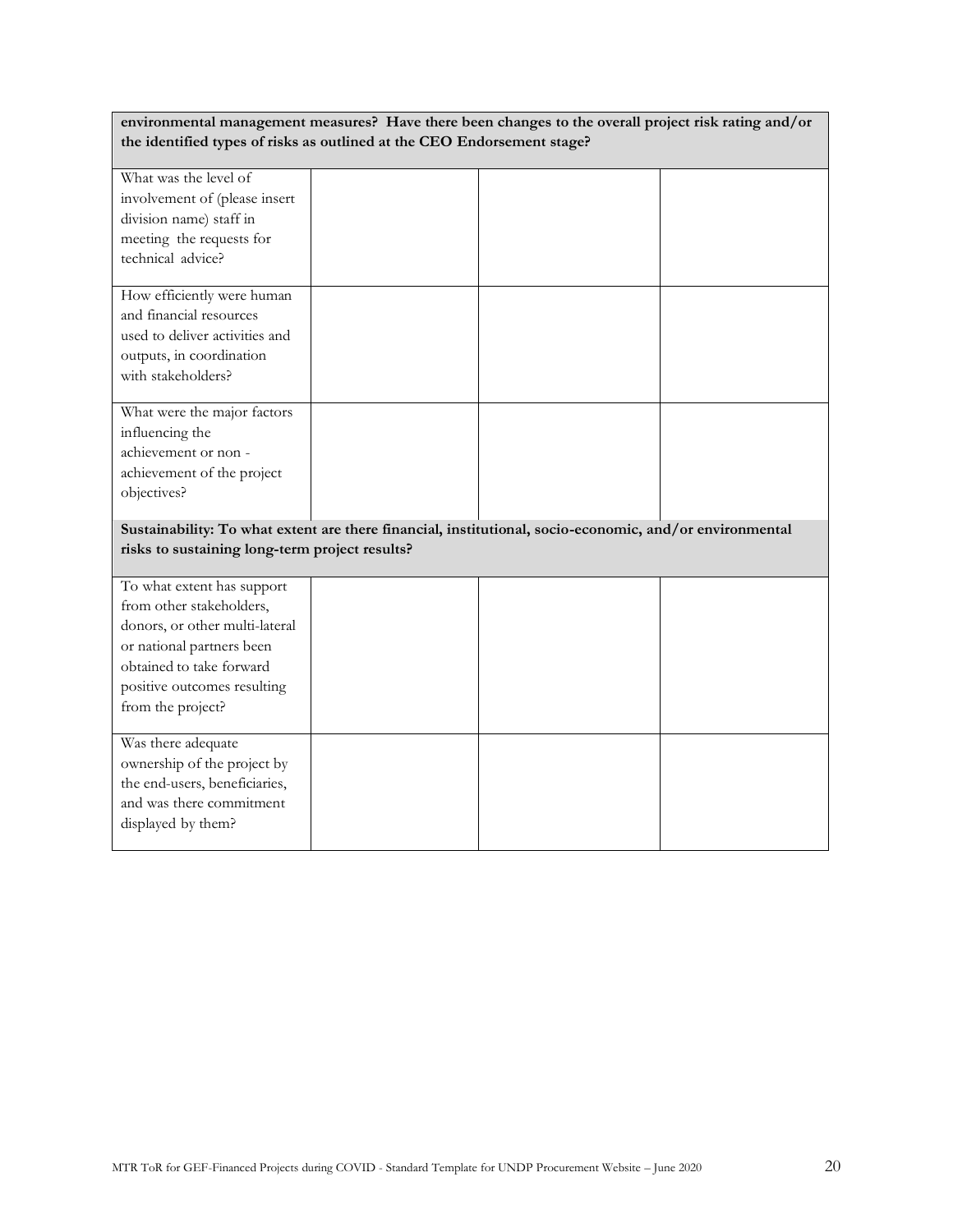## **ToR ANNEX D: UNEG Code of Conduct for Evaluators/Midterm Review Consultants<sup>9</sup>**

#### **Evaluators/Consultants:**

- 1. Must present information that is complete and fair in its assessment of strengths and weaknesses so that decisions or actions taken are well founded.
- 2. Must disclose the full set of evaluation findings along with information on their limitations and have this accessible to all affected by the evaluation with expressed legal rights to receive results.
- 3. Should protect the anonymity and confidentiality of individual informants. They should provide maximum notice, minimize demands on time, and respect people's right not to engage. Evaluators must respect people's right to provide information in confidence and must ensure that sensitive information cannot be traced to its source. Evaluators are not expected to evaluate individuals and must balance an evaluation of management functions with this general principle.
- 4. Sometimes uncover evidence of wrongdoing while conducting evaluations. Such cases must be reported discreetly to the appropriate investigative body. Evaluators should consult with other relevant oversight entities when there is any doubt about if and how issues should be reported.
- 5. Should be sensitive to beliefs, manners and customs and act with integrity and honesty in their relations with all stakeholders. In line with the UN Universal Declaration of Human Rights, evaluators must be sensitive to and address issues of discrimination and gender equality. They should avoid offending the dignity and self-respect of those persons with whom they come in contact in the course of the evaluation. Knowing that evaluation might negatively affect the interests of some stakeholders, evaluators should conduct the evaluation and communicate its purpose and results in a way that clearly respects the stakeholders' dignity and self-worth.
- 6. Are responsible for their performance and their product(s). They are responsible for the clear, accurate and fair written and/or oral presentation of study limitations, findings and recommendations.
- 7. Should reflect sound accounting procedures and be prudent in using the resources of the evaluation.
- 8. Must ensure that independence of judgement is maintained, and that evaluation findings and recommendations are independently presented.
- 9. Must confirm that they have not been involved in designing, executing or advising on the project being evaluated.

#### **MTR Consultant Agreement Form**

Agreement to abide by the Code of Conduct for Evaluation in the UN System:

Name of Consultant:

Name of Consultancy Organization (where relevant):

**I confirm that I have received and understood and will abide by the United Nations Code of Conduct for Evaluation.** 

 $Signed at$   $(Date)$  on  $(Date)$ 

Signature:

<sup>9</sup> <http://www.unevaluation.org/document/detail/100>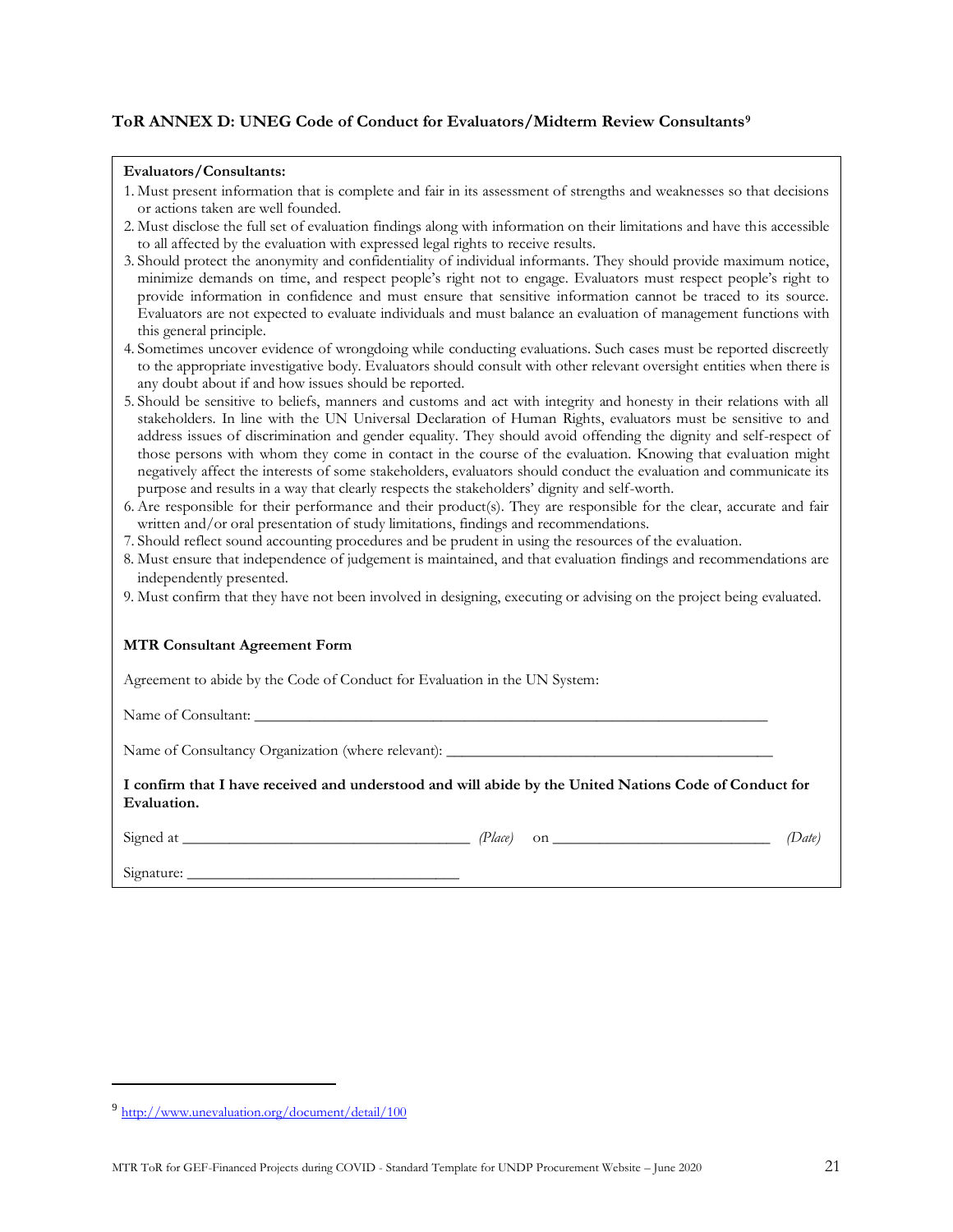# **ToR ANNEX E: MTR Ratings & Achievement Summary Table + Rating Scales**

| Measure                 | <b>MTR Rating</b>          | <b>Achievement Description</b> |
|-------------------------|----------------------------|--------------------------------|
| <b>Project Strategy</b> | N/A                        |                                |
| <b>Progress Towards</b> | Objective Achievement      |                                |
| Results                 | Rating: (rate 6 pt. scale) |                                |
|                         | Outcome 1                  |                                |
|                         | Achievement Rating:        |                                |
|                         | (rate 6 pt. scale)         |                                |
|                         | Outcome 2                  |                                |
|                         | Achievement Rating:        |                                |
|                         | (rate 6 pt. scale)         |                                |
|                         | Outcome 3                  |                                |
|                         | Achievement Rating:        |                                |
|                         | (rate 6 pt. scale)         |                                |
|                         | Etc.                       |                                |
| Project                 | (rate 6 pt. scale)         |                                |
| Implementation &        |                            |                                |
| Adaptive                |                            |                                |
| Management              |                            |                                |
| Sustainability          | (rate 4 pt. scale)         |                                |

## **MTR Ratings & Achievement Summary Table for Combatting illegal and unsustainable trade in endangered species in Indonesia**

|                | Ratings for Progress Towards Results: (one rating for each outcome and for the objective) |                                                                                                                                                                                                       |  |  |
|----------------|-------------------------------------------------------------------------------------------|-------------------------------------------------------------------------------------------------------------------------------------------------------------------------------------------------------|--|--|
| 6              | <b>Highly Satisfactory</b><br>(HS)                                                        | The objective/outcome is expected to achieve or exceed all its end-of-project targets, without major<br>shortcomings. The progress towards the objective/outcome can be presented as "good practice". |  |  |
| 5              | Satisfactory (S)                                                                          | The objective/outcome is expected to achieve most of its end-of-project targets, with only minor<br>shortcomings.                                                                                     |  |  |
| $\overline{4}$ | Moderately<br>Satisfactory (MS)                                                           | The objective/outcome is expected to achieve most of its end-of-project targets but with significant<br>shortcomings.                                                                                 |  |  |
| 3              | Moderately<br>Unsatisfactory (HU)                                                         | The objective/outcome is expected to achieve its end-of-project targets with major shortcomings.                                                                                                      |  |  |
| $\overline{2}$ | Unsatisfactory (U)                                                                        | The objective/outcome is expected not to achieve most of its end-of-project targets.                                                                                                                  |  |  |
| $\mathbf{1}$   | Highly<br>Unsatisfactory (HU)                                                             | The objective/outcome has failed to achieve its midterm targets and is not expected to achieve any<br>of its end-of-project targets.                                                                  |  |  |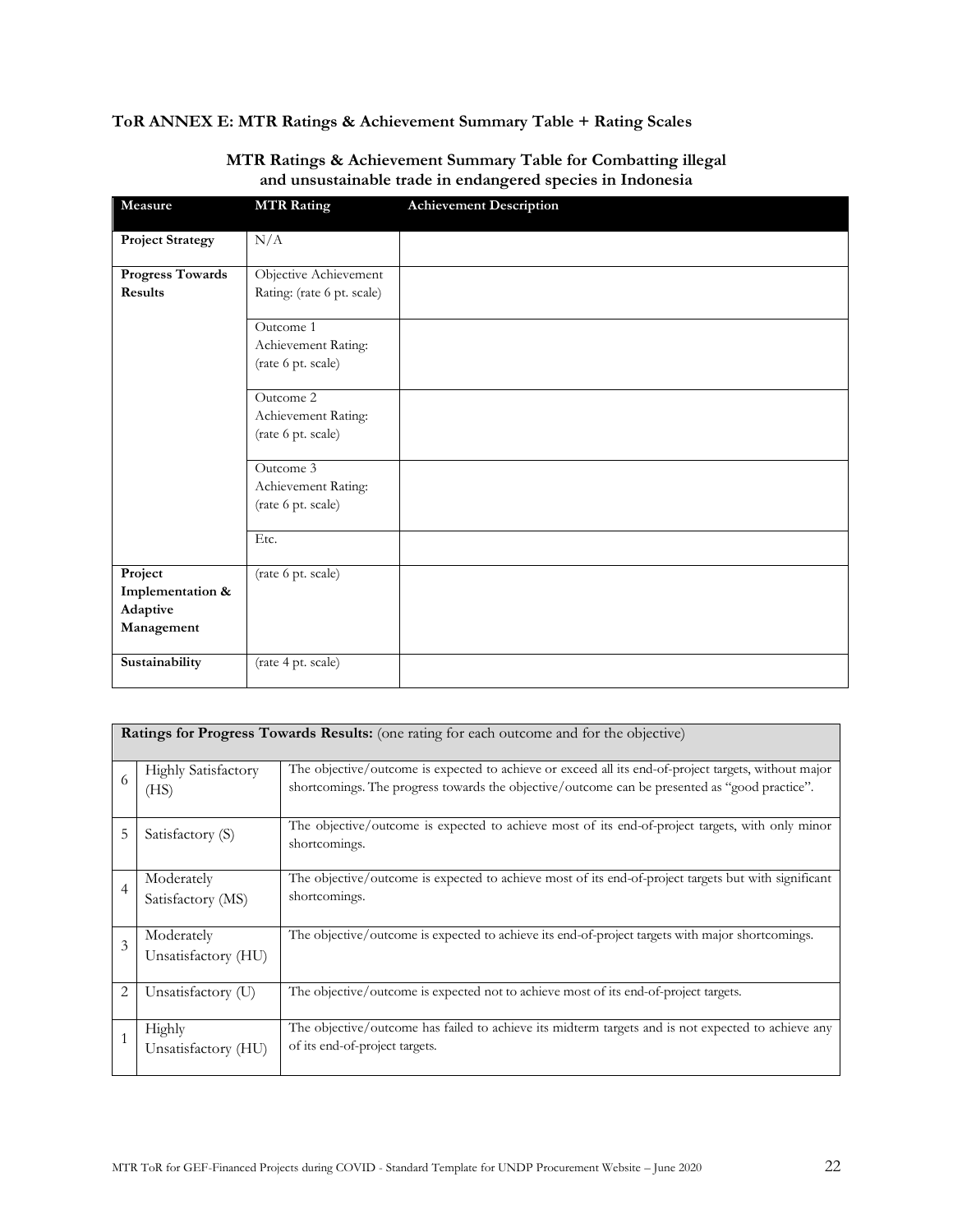|  | Ratings for Project Implementation & Adaptive Management: (one overall rating) |
|--|--------------------------------------------------------------------------------|
|  |                                                                                |

| 6              | <b>Highly Satisfactory</b><br>(HS) | Implementation of all seven components – management arrangements, work planning, finance and<br>co-finance, project-level monitoring and evaluation systems, stakeholder engagement, reporting, and<br>communications – is leading to efficient and effective project implementation and adaptive<br>management. The project can be presented as "good practice". |
|----------------|------------------------------------|-------------------------------------------------------------------------------------------------------------------------------------------------------------------------------------------------------------------------------------------------------------------------------------------------------------------------------------------------------------------|
| 5              | Satisfactory (S)                   | Implementation of most of the seven components is leading to efficient and effective project<br>implementation and adaptive management except for only few that are subject to remedial action.                                                                                                                                                                   |
| 4              | Moderately<br>Satisfactory (MS)    | Implementation of some of the seven components is leading to efficient and effective project<br>implementation and adaptive management, with some components requiring remedial action.                                                                                                                                                                           |
| 3              | Moderately<br>Unsatisfactory (MU)  | Implementation of some of the seven components is not leading to efficient and effective project<br>implementation and adaptive, with most components requiring remedial action.                                                                                                                                                                                  |
| $\overline{2}$ | Unsatisfactory (U)                 | Implementation of most of the seven components is not leading to efficient and effective project<br>implementation and adaptive management.                                                                                                                                                                                                                       |
|                | Highly<br>Unsatisfactory (HU)      | Implementation of none of the seven components is leading to efficient and effective project<br>implementation and adaptive management.                                                                                                                                                                                                                           |

| <b>Ratings for Sustainability:</b> (one overall rating) |                                                                                                                                                                |
|---------------------------------------------------------|----------------------------------------------------------------------------------------------------------------------------------------------------------------|
| Likely $(L)$                                            | Negligible risks to sustainability, with key outcomes on track to be achieved by the project's closure and<br>expected to continue into the foreseeable future |
| Moderately Likely<br>(ML)                               | Moderate risks, but expectations that at least some outcomes will be sustained due to the progress<br>towards results on outcomes at the Midterm Review        |
| Moderately Unlikely<br>(MU)                             | Significant risk that key outcomes will not carry on after project closure, although some outputs and<br>activities should carry on                            |
| Unlikely (U)                                            | Severe risks that project outcomes as well as key outputs will not be sustained                                                                                |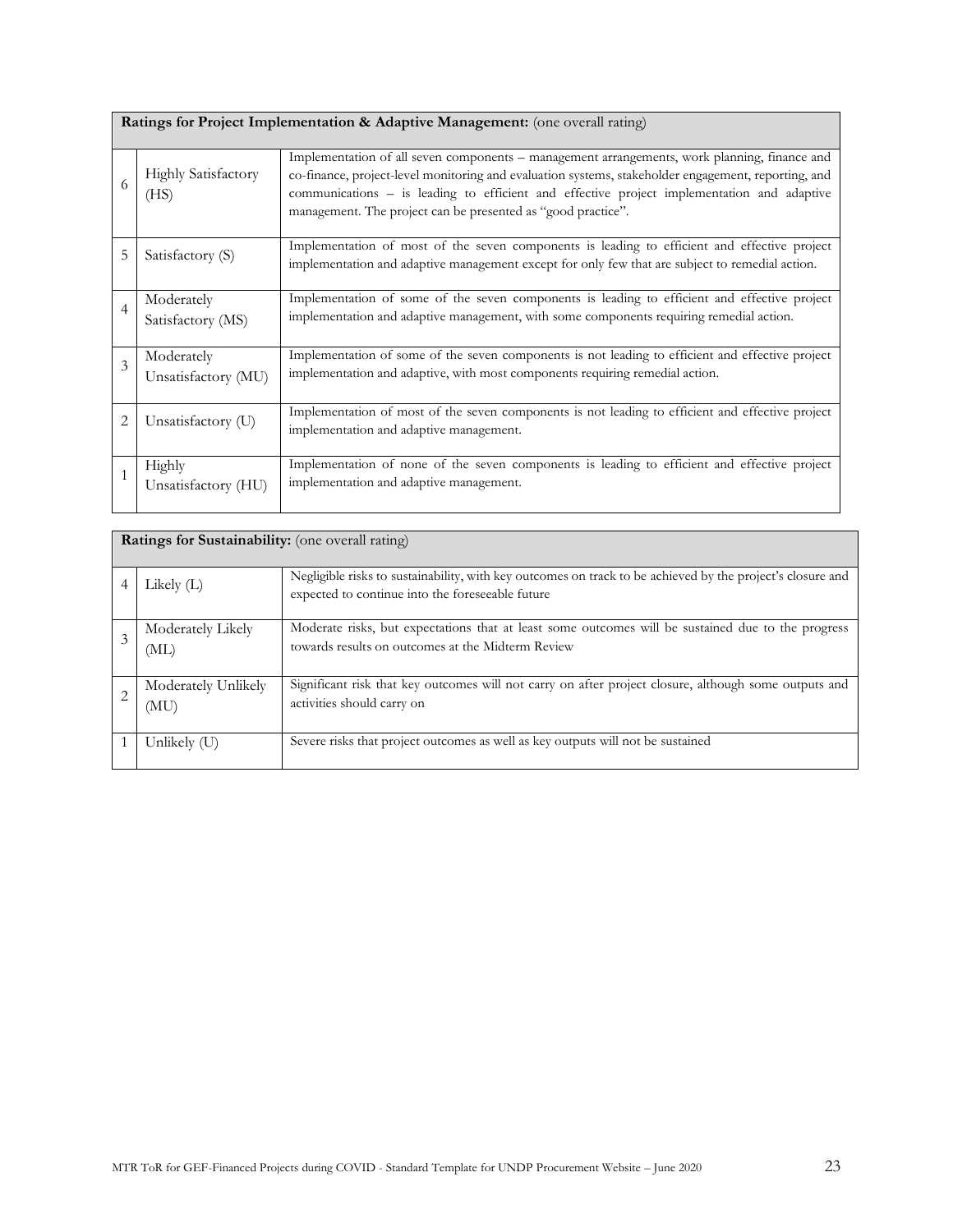#### **ToR ANNEX F: MTR Report Clearance Form**

| $\sim$ . The complete with the contribution of the commencement $\sim$ . The with $\sim$ contribution in the product contribution<br>Midterm Review Report Reviewed and Cleared By: |       |
|-------------------------------------------------------------------------------------------------------------------------------------------------------------------------------------|-------|
| Commissioning Unit (M&E Focal Point)                                                                                                                                                |       |
|                                                                                                                                                                                     |       |
|                                                                                                                                                                                     | Date: |
| Regional Technical Advisor (Nature, Climate and Energy)                                                                                                                             |       |
| Name: Name:                                                                                                                                                                         |       |
|                                                                                                                                                                                     |       |

*(to be completed and signed by the Commissioning Unit and RTA and included in the final document)*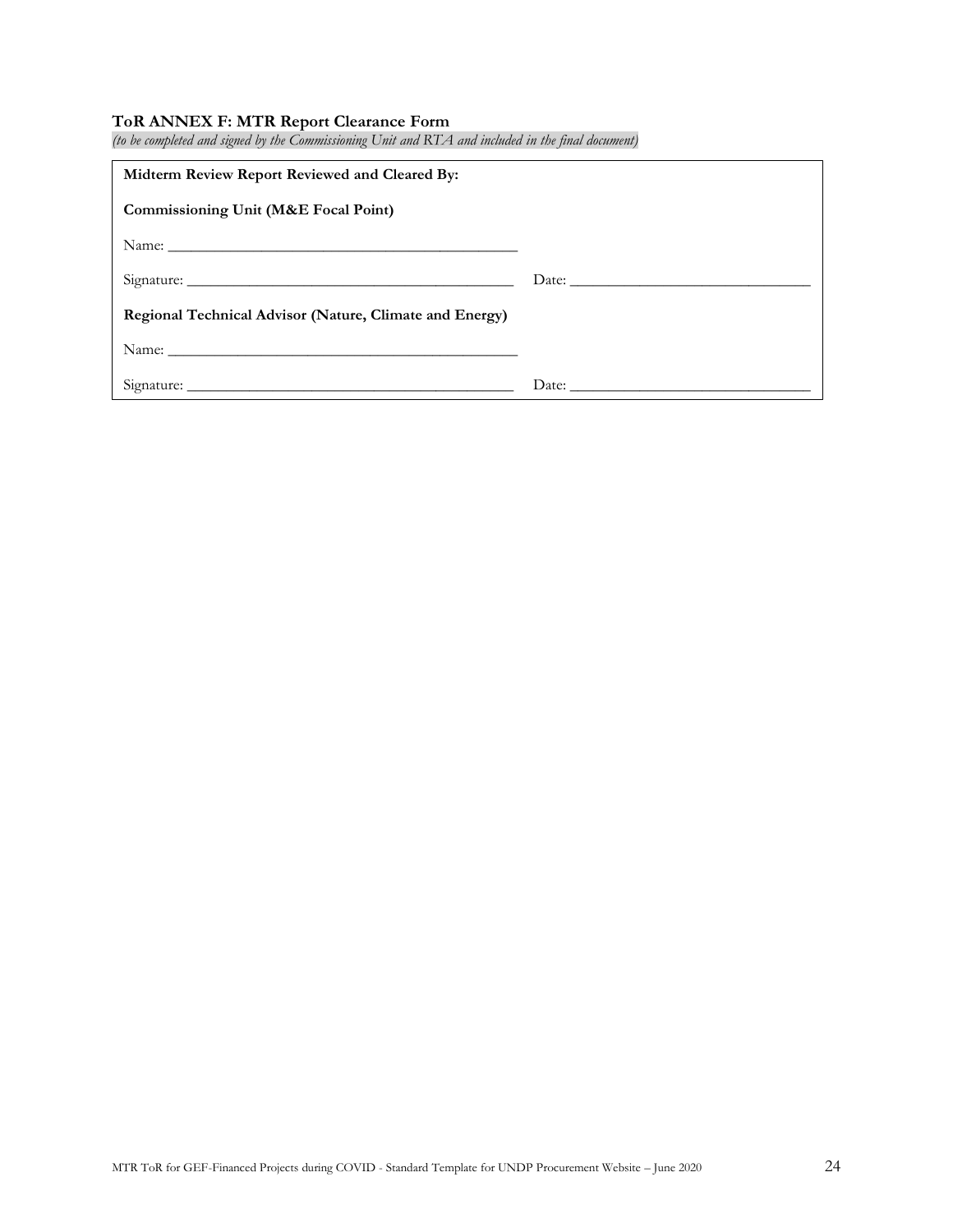## **ToR ANNEX G: Audit Trail Template**

*Note:* The following is a template for the MTR Team to show how the received comments on the draft MTR report have (or have not) been incorporated into the final MTR report. This audit trail should be included as an annex in the final MTR report.

## **To the comments received on (date) from the Midterm Review of Combatting illegal and unsustainable trade in endangered species in Indonesia (UNDP Project ID-PIMS 5391)**

*The following comments were provided in track changes to the draft Midterm Review report; they are referenced by institution ("Author" column) and not by the person's name, and track change comment number ("#" column):*

| Author | # | Para No./<br>comment<br>location | Comment/Feedback on the draft<br><b>MTR</b> report | <b>MTR</b> team<br>response and actions<br>taken |
|--------|---|----------------------------------|----------------------------------------------------|--------------------------------------------------|
|        |   |                                  |                                                    |                                                  |
|        |   |                                  |                                                    |                                                  |
|        |   |                                  |                                                    |                                                  |
|        |   |                                  |                                                    |                                                  |
|        |   |                                  |                                                    |                                                  |
|        |   |                                  |                                                    |                                                  |
|        |   |                                  |                                                    |                                                  |
|        |   |                                  |                                                    |                                                  |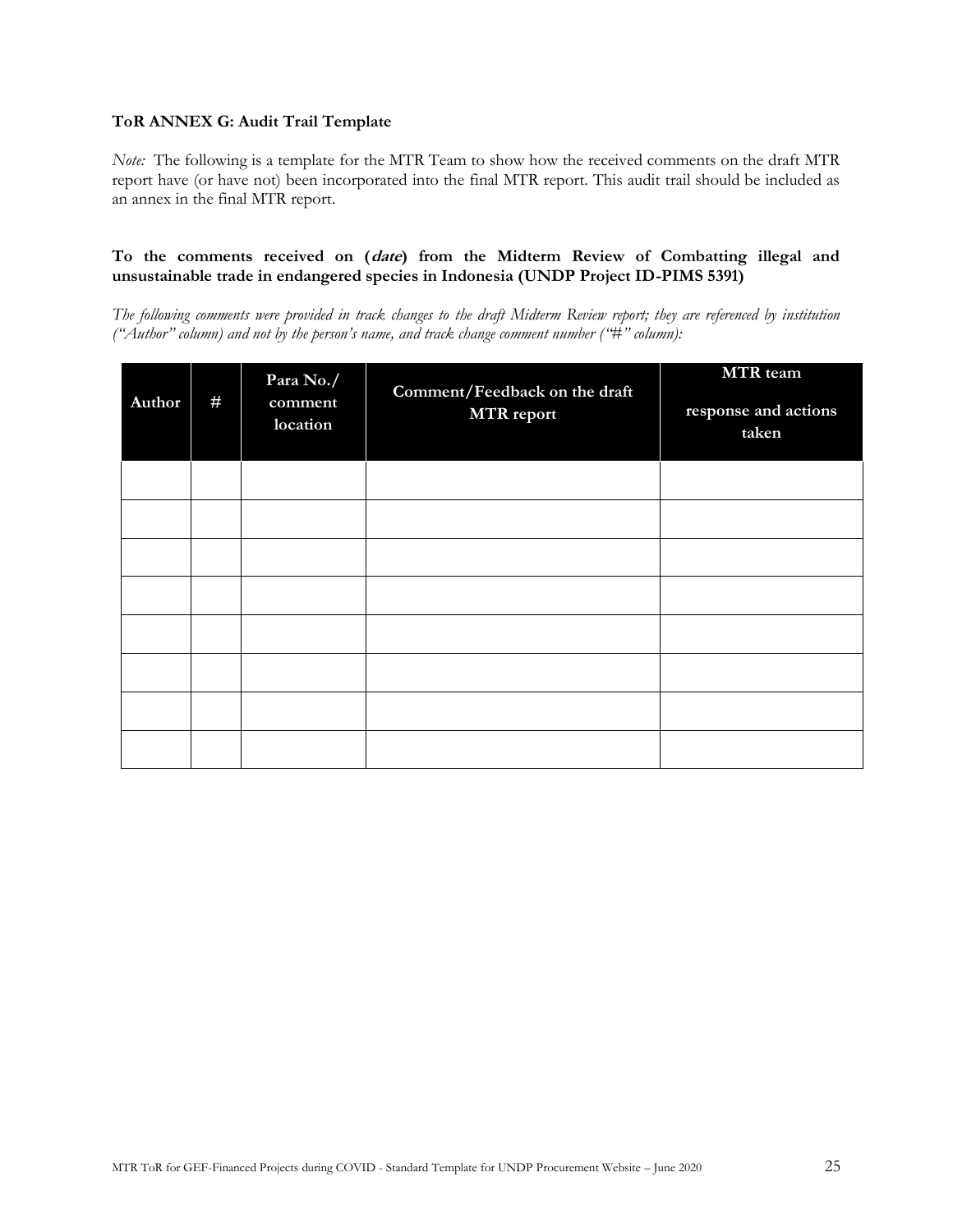# **ToR ANNEX H: Progress Towards Results Matrix**

## **Table. Progress Towards Results Matrix (Achievement of outcomes against End-of-project Targets)**

| <b>Project Strategy</b>                                                                                                                                                                           | Indicator <sup>10</sup>                                                                                                                                                                                                                                                                     | <b>Baseline Level<sup>11</sup></b>                                                                                                          | Level in 3rd PIR<br>(self-reported)                                                                                                                                                                                                                                                                                                                                                                                                                                                                                                                                                                                                         | Midterm Target <sup>12</sup>                                                                                                                                                                                                                                                                                                                     | End-of-project<br>Target                                                                                                                                                    | Midterm Level &<br>Assessment <sup>13</sup> | Achievement<br>Rating <sup>14</sup> | Justification for<br>Rating |
|---------------------------------------------------------------------------------------------------------------------------------------------------------------------------------------------------|---------------------------------------------------------------------------------------------------------------------------------------------------------------------------------------------------------------------------------------------------------------------------------------------|---------------------------------------------------------------------------------------------------------------------------------------------|---------------------------------------------------------------------------------------------------------------------------------------------------------------------------------------------------------------------------------------------------------------------------------------------------------------------------------------------------------------------------------------------------------------------------------------------------------------------------------------------------------------------------------------------------------------------------------------------------------------------------------------------|--------------------------------------------------------------------------------------------------------------------------------------------------------------------------------------------------------------------------------------------------------------------------------------------------------------------------------------------------|-----------------------------------------------------------------------------------------------------------------------------------------------------------------------------|---------------------------------------------|-------------------------------------|-----------------------------|
| Objective:<br>To reduce the<br>volume of<br>unsustainable<br>wildlife trade and<br>the rate of loss of<br>globally significant<br>biodiversity in<br>Indonesia and East<br>and South-East<br>Asia | 0.1: Extent to<br>which legal or<br>policy or<br>institutional<br>frameworks<br>are in place for<br>conservation,<br>sustainable<br>use, and access<br>and benefit<br>sharing of<br>natural<br>resources,<br>biodiversity<br>and<br>ecosystems.<br>(IRRF Output)<br>2.5 indicator<br>2.5.1) | $UU5/1990$ need to<br>be revised (the<br>current law has not<br>specifically<br>addressed IWT<br>issue;<br>PP7/1999 has not<br>been revised | Midterm target level<br>achieved.<br>1. For PermenLHK No<br>447/2003 (Regulation<br>of the Ministry of<br><b>Environment</b> and<br><b>Forestry Number</b><br>$447/2003$ related to<br>Procedure for Taking,<br>Captivating, and<br>Circulation of Plants and<br>Wildlife currently under<br>review by Legal<br>Department, Directorate<br>General of Natural<br>Resources, and<br>Ecosystem<br>Conservation. The<br>process of PermenLHK<br>447 revision postponed<br>due to the Government<br>of Indonesia's Omnibus<br>Law drafting. The CIWT<br>Project and Directorate<br>of Biodiversity<br>Conservation will<br>continue the process | At least 3<br>additional<br>policies/laws<br>under review;<br>Policy and<br>institutional<br>framework with<br>specification on<br>articles related to<br>IWT PP7/1999,<br>PP8/1999, Permen<br>447/2003<br>Working<br>procedure of DG<br>Gakkum and DG<br>KSDAE, as well as<br>MoEF and<br>Ministry of Marine<br>and Fisheries are<br>developed. | At least 2 additional<br>laws/policies<br>completed<br>Articles on IWT are<br>accommodated in<br>the revised UU 5/90<br>National strategy for<br>combating IWT<br>developed |                                             |                                     |                             |

<sup>10</sup>Populate with data from the Logframe and scorecards

<sup>11</sup> Populate with data from the Project Document

<sup>&</sup>lt;sup>12</sup> If available

<sup>13</sup> Colour code this column only

<sup>14</sup> Use the 6 point Progress Towards Results Rating Scale: HS, S, MS, MU, U, HU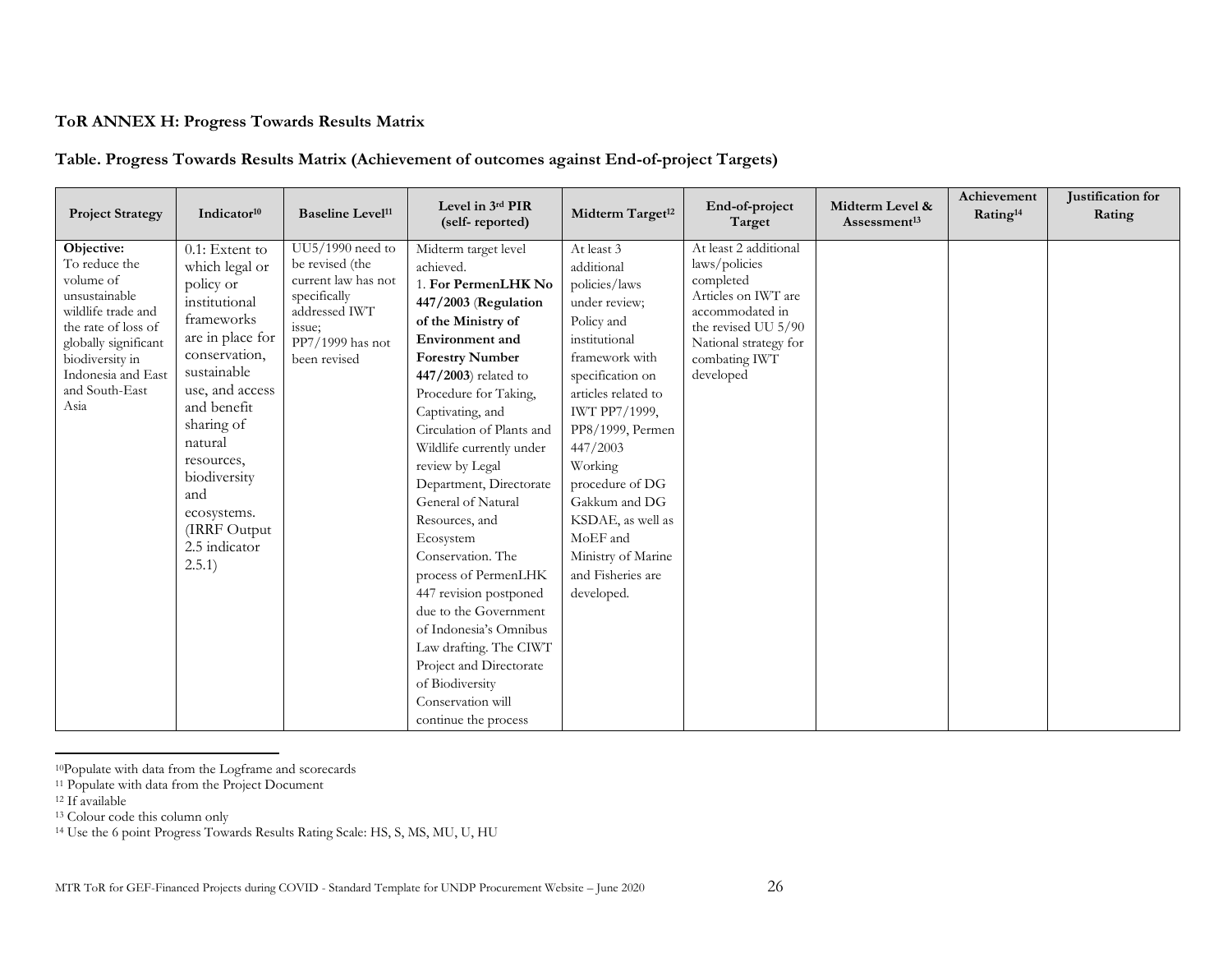| <b>Project Strategy</b> | Indicator <sup>10</sup> | <b>Baseline Level<sup>11</sup></b> | Level in 3rd PIR<br>(self-reported) | Midterm Target <sup>12</sup> | End-of-project<br>Target | Midterm Level &<br>Assessment <sup>13</sup> | Achievement<br>Rating <sup>14</sup> | Justification for<br>Rating |
|-------------------------|-------------------------|------------------------------------|-------------------------------------|------------------------------|--------------------------|---------------------------------------------|-------------------------------------|-----------------------------|
|                         |                         |                                    | after omnibus law                   |                              |                          |                                             |                                     |                             |
|                         |                         |                                    | drafting.                           |                              |                          |                                             |                                     |                             |
|                         |                         |                                    | 2. While, for                       |                              |                          |                                             |                                     |                             |
|                         |                         |                                    | PermenLHK No                        |                              |                          |                                             |                                     |                             |
|                         |                         |                                    | 8/1999 (Regulation of               |                              |                          |                                             |                                     |                             |
|                         |                         |                                    | the Ministry of                     |                              |                          |                                             |                                     |                             |
|                         |                         |                                    | Environment and                     |                              |                          |                                             |                                     |                             |
|                         |                         |                                    | <b>Forestry Number</b>              |                              |                          |                                             |                                     |                             |
|                         |                         |                                    | 8/1999), a ToR has                  |                              |                          |                                             |                                     |                             |
|                         |                         |                                    | been prepared to review             |                              |                          |                                             |                                     |                             |
|                         |                         |                                    | the regulation. The                 |                              |                          |                                             |                                     |                             |
|                         |                         |                                    | consultant expected to              |                              |                          |                                             |                                     |                             |
|                         |                         |                                    | review the state of the             |                              |                          |                                             |                                     |                             |
|                         |                         |                                    | art on existing                     |                              |                          |                                             |                                     |                             |
|                         |                         |                                    | regulations and its                 |                              |                          |                                             |                                     |                             |
|                         |                         |                                    | interconnection with                |                              |                          |                                             |                                     |                             |
|                         |                         |                                    | other agencies'                     |                              |                          |                                             |                                     |                             |
|                         |                         |                                    | regulations, such as                |                              |                          |                                             |                                     |                             |
|                         |                         |                                    | quarantine, customs, etc.           |                              |                          |                                             |                                     |                             |
|                         |                         |                                    | The task will be held on            |                              |                          |                                             |                                     |                             |
|                         |                         |                                    | the second semester of              |                              |                          |                                             |                                     |                             |
|                         |                         |                                    | 2020 and expected to                |                              |                          |                                             |                                     |                             |
|                         |                         |                                    | produce a road map for              |                              |                          |                                             |                                     |                             |
|                         |                         |                                    | improvement on                      |                              |                          |                                             |                                     |                             |
|                         |                         |                                    | combatting illegal                  |                              |                          |                                             |                                     |                             |
|                         |                         |                                    | wildlife regulations from           |                              |                          |                                             |                                     |                             |
|                         |                         |                                    | a law enforcement                   |                              |                          |                                             |                                     |                             |
|                         |                         |                                    | perspective.                        |                              |                          |                                             |                                     |                             |
|                         |                         |                                    | 3. In response to the               |                              |                          |                                             |                                     |                             |
|                         |                         |                                    | absence of a                        |                              |                          |                                             |                                     |                             |
|                         |                         |                                    | comprehensive                       |                              |                          |                                             |                                     |                             |
|                         |                         |                                    | framework that bridges              |                              |                          |                                             |                                     |                             |
|                         |                         |                                    | efforts on law                      |                              |                          |                                             |                                     |                             |
|                         |                         |                                    | enforcement and                     |                              |                          |                                             |                                     |                             |
|                         |                         |                                    | combatting illegal                  |                              |                          |                                             |                                     |                             |
|                         |                         |                                    | wildlife trade, and to              |                              |                          |                                             |                                     |                             |
|                         |                         |                                    | achieve the end of target           |                              |                          |                                             |                                     |                             |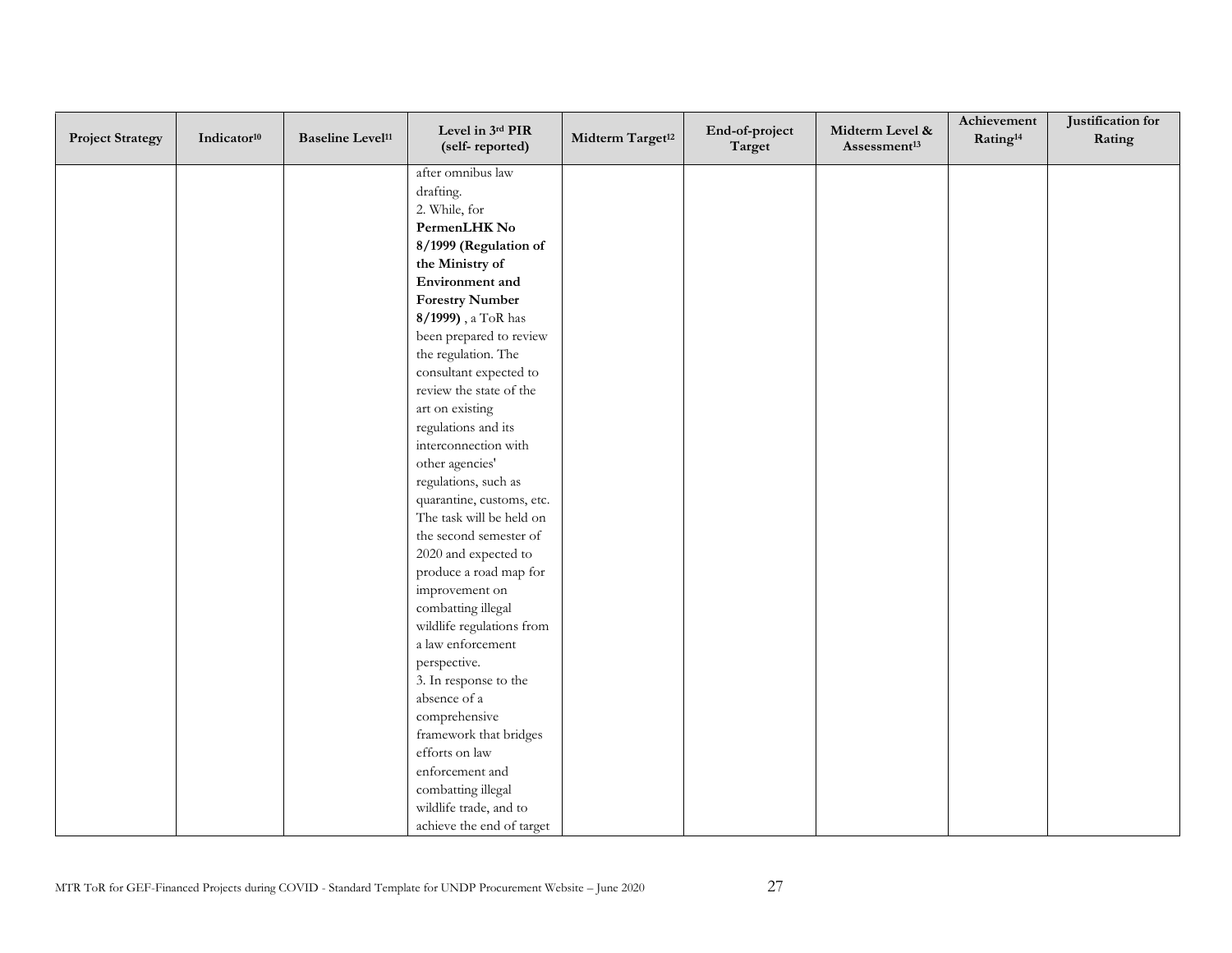| <b>Project Strategy</b> | Indicator <sup>10</sup> | <b>Baseline Level<sup>11</sup></b> | Level in 3rd PIR<br>(self-reported)                  | Midterm Target <sup>12</sup> | End-of-project<br>Target | Midterm Level &<br>Assessment <sup>13</sup> | Achievement<br>Rating <sup>14</sup> | Justification for<br>Rating |
|-------------------------|-------------------------|------------------------------------|------------------------------------------------------|------------------------------|--------------------------|---------------------------------------------|-------------------------------------|-----------------------------|
|                         |                         |                                    | level, CIWT project in                               |                              |                          |                                             |                                     |                             |
|                         |                         |                                    | collaboration with DG                                |                              |                          |                                             |                                     |                             |
|                         |                         |                                    | of Law Enforcement,                                  |                              |                          |                                             |                                     |                             |
|                         |                         |                                    | Ministry of Environment                              |                              |                          |                                             |                                     |                             |
|                         |                         |                                    | and Forestry, initiated                              |                              |                          |                                             |                                     |                             |
|                         |                         |                                    | the development of                                   |                              |                          |                                             |                                     |                             |
|                         |                         |                                    | National Strategy and                                |                              |                          |                                             |                                     |                             |
|                         |                         |                                    | Action Plan for                                      |                              |                          |                                             |                                     |                             |
|                         |                         |                                    | <b>Combatting Illegal and</b>                        |                              |                          |                                             |                                     |                             |
|                         |                         |                                    | Unsustainable Trade                                  |                              |                          |                                             |                                     |                             |
|                         |                         |                                    | in Endangered Wild                                   |                              |                          |                                             |                                     |                             |
|                         |                         |                                    | Animals (Nastra                                      |                              |                          |                                             |                                     |                             |
|                         |                         |                                    | CIWT).                                               |                              |                          |                                             |                                     |                             |
|                         |                         |                                    | The Nastra CIWT by                                   |                              |                          |                                             |                                     |                             |
|                         |                         |                                    | DG of Law                                            |                              |                          |                                             |                                     |                             |
|                         |                         |                                    | Enforcement and                                      |                              |                          |                                             |                                     |                             |
|                         |                         |                                    | CIWT's project is the                                |                              |                          |                                             |                                     |                             |
|                         |                         |                                    | first national strategy in                           |                              |                          |                                             |                                     |                             |
|                         |                         |                                    | the world to use system                              |                              |                          |                                             |                                     |                             |
|                         |                         |                                    | dynamics modeling to                                 |                              |                          |                                             |                                     |                             |
|                         |                         |                                    | compile national strategy                            |                              |                          |                                             |                                     |                             |
|                         |                         |                                    | and action plan for                                  |                              |                          |                                             |                                     |                             |
|                         |                         |                                    | combatting illegal                                   |                              |                          |                                             |                                     |                             |
|                         |                         |                                    | wildlife trade.                                      |                              |                          |                                             |                                     |                             |
|                         |                         |                                    | The study conducted by                               |                              |                          |                                             |                                     |                             |
|                         |                         |                                    | YIARI (Local NGO that                                |                              |                          |                                             |                                     |                             |
|                         |                         |                                    | affiliate<br>with<br>$_{\rm NGO}$<br>International   |                              |                          |                                             |                                     |                             |
|                         |                         |                                    | IARI) and initial results                            |                              |                          |                                             |                                     |                             |
|                         |                         |                                    | has identified 3 dynamic                             |                              |                          |                                             |                                     |                             |
|                         |                         |                                    | pillars of IWT (Ev1-1st                              |                              |                          |                                             |                                     |                             |
|                         |                         |                                    | Draft Nastra CIWT                                    |                              |                          |                                             |                                     |                             |
|                         |                         |                                    | Leverage<br>System                                   |                              |                          |                                             |                                     |                             |
|                         |                         |                                    | Analysis).<br>Namely,                                |                              |                          |                                             |                                     |                             |
|                         |                         |                                    | resilience,<br>organization<br>IWT supply chain, and |                              |                          |                                             |                                     |                             |
|                         |                         |                                    | judicial system. The study                           |                              |                          |                                             |                                     |                             |
|                         |                         |                                    | now pursues the leverage                             |                              |                          |                                             |                                     |                             |
|                         |                         |                                    | using<br>component                                   |                              |                          |                                             |                                     |                             |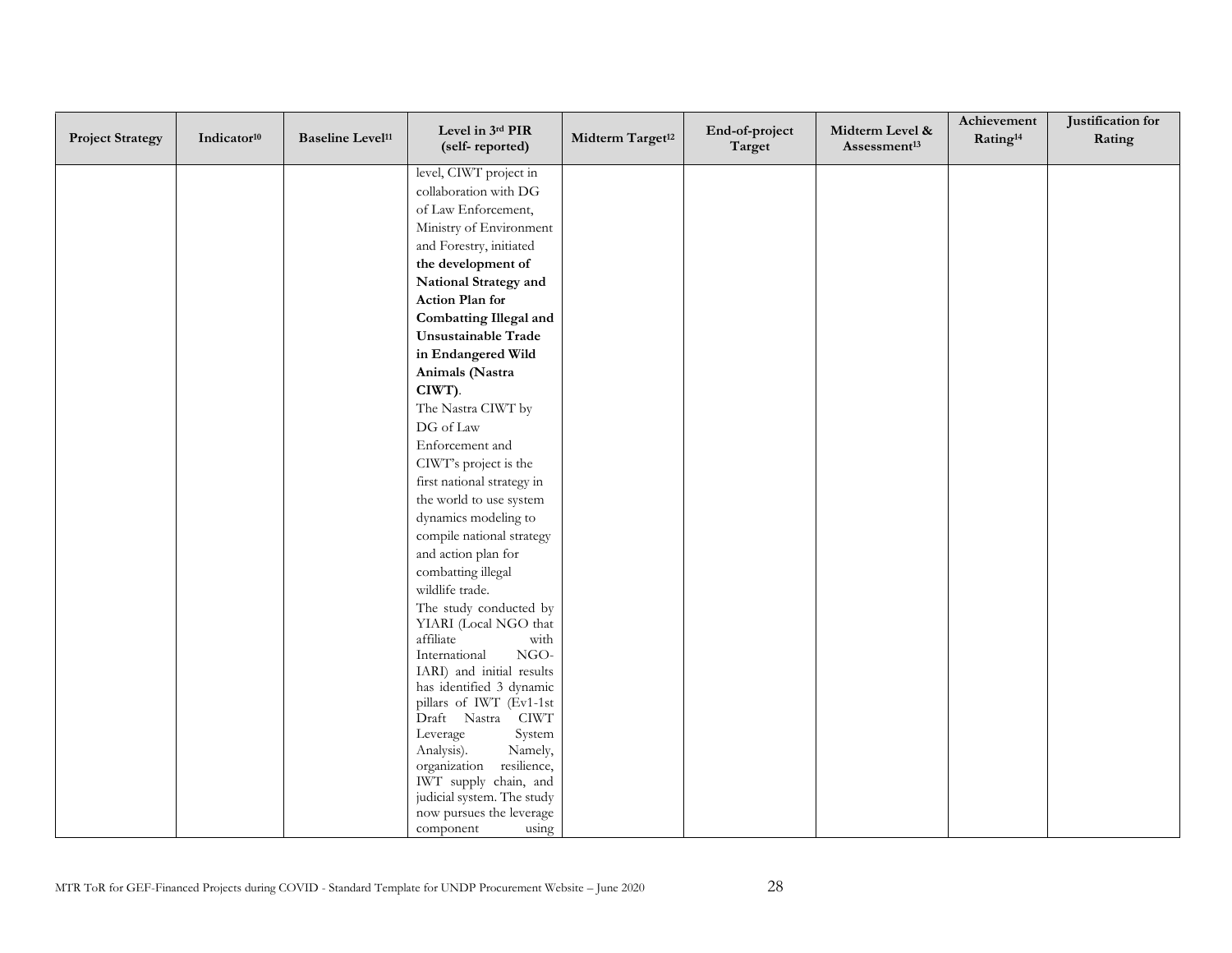| <b>Project Strategy</b> | Indicator <sup>10</sup> | <b>Baseline Level<sup>11</sup></b> | Level in 3rd PIR<br>(self-reported)                  | Midterm Target <sup>12</sup> | End-of-project<br>Target | Midterm Level &<br>Assessment <sup>13</sup> | Achievement<br>Rating <sup>14</sup> | Justification for<br>Rating |
|-------------------------|-------------------------|------------------------------------|------------------------------------------------------|------------------------------|--------------------------|---------------------------------------------|-------------------------------------|-----------------------------|
|                         |                         |                                    | Analytical<br>Hierarchy                              |                              |                          |                                             |                                     |                             |
|                         |                         |                                    | Process and Qualitative                              |                              |                          |                                             |                                     |                             |
|                         |                         |                                    | Politicized<br>Influence                             |                              |                          |                                             |                                     |                             |
|                         |                         |                                    | Diagram (QPID).                                      |                              |                          |                                             |                                     |                             |
|                         |                         |                                    | 4. To overcome the                                   |                              |                          |                                             |                                     |                             |
|                         |                         |                                    | problem with a legal and                             |                              |                          |                                             |                                     |                             |
|                         |                         |                                    | scientific approach for                              |                              |                          |                                             |                                     |                             |
|                         |                         |                                    | prosecution related illegal                          |                              |                          |                                             |                                     |                             |
|                         |                         |                                    | wildlife crime, CIWT<br>Project initiated Wildlife   |                              |                          |                                             |                                     |                             |
|                         |                         |                                    | <b>Economic Valuation to</b>                         |                              |                          |                                             |                                     |                             |
|                         |                         |                                    | Support<br>Legal                                     |                              |                          |                                             |                                     |                             |
|                         |                         |                                    | Processes. This study                                |                              |                          |                                             |                                     |                             |
|                         |                         |                                    | conducted by LPPM IPB                                |                              |                          |                                             |                                     |                             |
|                         |                         |                                    | (Bogor<br>Agriculture                                |                              |                          |                                             |                                     |                             |
|                         |                         |                                    | University) with three                               |                              |                          |                                             |                                     |                             |
|                         |                         |                                    | main approaches through                              |                              |                          |                                             |                                     |                             |
|                         |                         |                                    | market price method,                                 |                              |                          |                                             |                                     |                             |
|                         |                         |                                    | willingness to pay-                                  |                              |                          |                                             |                                     |                             |
|                         |                         |                                    | method, and cost-based                               |                              |                          |                                             |                                     |                             |
|                         |                         |                                    | approach, purposed to                                |                              |                          |                                             |                                     |                             |
|                         |                         |                                    | find the economic value                              |                              |                          |                                             |                                     |                             |
|                         |                         |                                    | of the 25 most traded                                |                              |                          |                                             |                                     |                             |
|                         |                         |                                    | species<br>animal<br>in                              |                              |                          |                                             |                                     |                             |
|                         |                         |                                    | Indonesia.                                           |                              |                          |                                             |                                     |                             |
|                         |                         |                                    | The benefit of this study                            |                              |                          |                                             |                                     |                             |
|                         |                         |                                    | as the references for law<br>enforcers in determined |                              |                          |                                             |                                     |                             |
|                         |                         |                                    | the economic value of                                |                              |                          |                                             |                                     |                             |
|                         |                         |                                    | animal traded. The value                             |                              |                          |                                             |                                     |                             |
|                         |                         |                                    | of wildlife in wildlife                              |                              |                          |                                             |                                     |                             |
|                         |                         |                                    | crime case handling due                              |                              |                          |                                             |                                     |                             |
|                         |                         |                                    | the prosecution<br>to                                |                              |                          |                                             |                                     |                             |
|                         |                         |                                    | criticized does not reflect                          |                              |                          |                                             |                                     |                             |
|                         |                         |                                    | the "true value." This                               |                              |                          |                                             |                                     |                             |
|                         |                         |                                    | study has practical value,                           |                              |                          |                                             |                                     |                             |
|                         |                         |                                    | as well as scientific value,                         |                              |                          |                                             |                                     |                             |
|                         |                         |                                    | as a reference for judges                            |                              |                          |                                             |                                     |                             |
|                         |                         |                                    | and prosecutors for more                             |                              |                          |                                             |                                     |                             |
|                         |                         |                                    | optimized prosecution.                               |                              |                          |                                             |                                     |                             |
|                         |                         |                                    | Initial study results                                |                              |                          |                                             |                                     |                             |
|                         |                         |                                    | showed the optimized                                 |                              |                          |                                             |                                     |                             |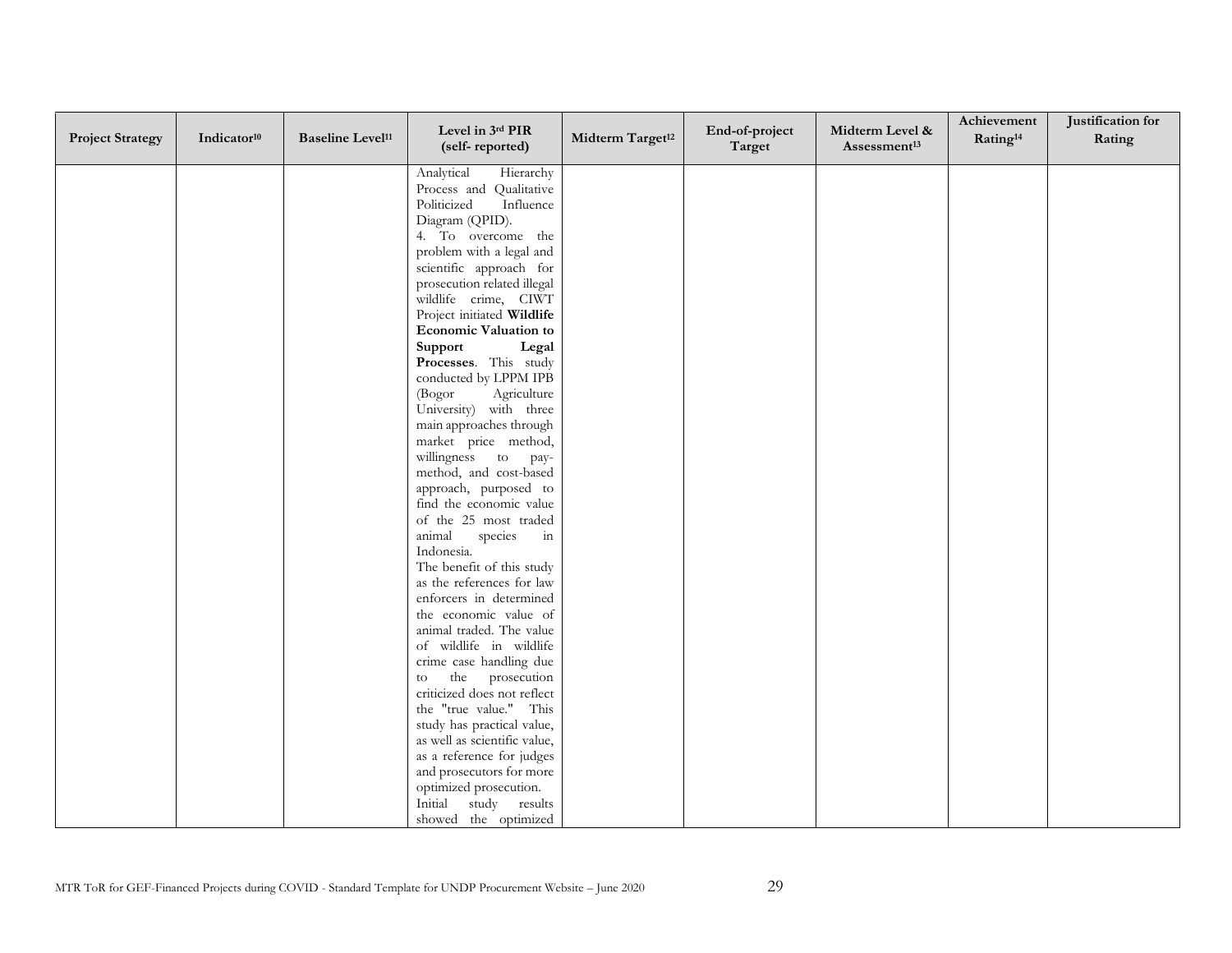| <b>Project Strategy</b> | Indicator <sup>10</sup> | <b>Baseline Level<sup>11</sup></b> | Level in 3rd PIR<br>(self-reported)                 | Midterm Target <sup>12</sup> | End-of-project<br>Target | Midterm Level &<br>Assessment <sup>13</sup> | Achievement<br>Rating <sup>14</sup> | Justification for<br>Rating |
|-------------------------|-------------------------|------------------------------------|-----------------------------------------------------|------------------------------|--------------------------|---------------------------------------------|-------------------------------------|-----------------------------|
|                         |                         |                                    | effort to prosecute illegal                         |                              |                          |                                             |                                     |                             |
|                         |                         |                                    | wildlife trade is a                                 |                              |                          |                                             |                                     |                             |
|                         |                         |                                    | combination of market                               |                              |                          |                                             |                                     |                             |
|                         |                         |                                    | price method and cost-                              |                              |                          |                                             |                                     |                             |
|                         |                         |                                    | based approach. The                                 |                              |                          |                                             |                                     |                             |
|                         |                         |                                    | study also suggested the<br>ecological approach for |                              |                          |                                             |                                     |                             |
|                         |                         |                                    | further study aims a                                |                              |                          |                                             |                                     |                             |
|                         |                         |                                    | better "true value" for                             |                              |                          |                                             |                                     |                             |
|                         |                         |                                    | wildlife (Ev2-1st Draft                             |                              |                          |                                             |                                     |                             |
|                         |                         |                                    | Economic<br>Value                                   |                              |                          |                                             |                                     |                             |
|                         |                         |                                    | Assessment of Protected                             |                              |                          |                                             |                                     |                             |
|                         |                         |                                    | Wildlife to Support Legal                           |                              |                          |                                             |                                     |                             |
|                         |                         |                                    | Processes).                                         |                              |                          |                                             |                                     |                             |
|                         |                         |                                    | Responded to this initial                           |                              |                          |                                             |                                     |                             |
|                         |                         |                                    | study, Director General<br>of Law Enforcement       |                              |                          |                                             |                                     |                             |
|                         |                         |                                    | MoEF, Rasio Ridho Sani                              |                              |                          |                                             |                                     |                             |
|                         |                         |                                    | appreciated<br>and                                  |                              |                          |                                             |                                     |                             |
|                         |                         |                                    | commented on this study                             |                              |                          |                                             |                                     |                             |
|                         |                         |                                    | as an initial step and                              |                              |                          |                                             |                                     |                             |
|                         |                         |                                    | breakthrough<br>in                                  |                              |                          |                                             |                                     |                             |
|                         |                         |                                    | combatting illegal wildlife                         |                              |                          |                                             |                                     |                             |
|                         |                         |                                    | trade (Ev3-MoM FGD                                  |                              |                          |                                             |                                     |                             |
|                         |                         |                                    | Economic<br>Value<br>Assessment of Protected        |                              |                          |                                             |                                     |                             |
|                         |                         |                                    | Wildlife)                                           |                              |                          |                                             |                                     |                             |
|                         |                         |                                    | 5. Through<br>CIWT's                                |                              |                          |                                             |                                     |                             |
|                         |                         |                                    | microgrant, the project                             |                              |                          |                                             |                                     |                             |
|                         |                         |                                    | initiated a collaboration                           |                              |                          |                                             |                                     |                             |
|                         |                         |                                    | with The Indonesian                                 |                              |                          |                                             |                                     |                             |
|                         |                         |                                    | Financial<br>Transaction                            |                              |                          |                                             |                                     |                             |
|                         |                         |                                    | Reports and Analysis                                |                              |                          |                                             |                                     |                             |
|                         |                         |                                    | Centre (PPATK/Pusat                                 |                              |                          |                                             |                                     |                             |
|                         |                         |                                    | Pelaporan dan Analisis<br>Transaksi<br>Keuangan)    |                              |                          |                                             |                                     |                             |
|                         |                         |                                    | developed a Guidelines                              |                              |                          |                                             |                                     |                             |
|                         |                         |                                    | on how to use money                                 |                              |                          |                                             |                                     |                             |
|                         |                         |                                    | laundering regime to                                |                              |                          |                                             |                                     |                             |
|                         |                         |                                    | combat wildlife crime.                              |                              |                          |                                             |                                     |                             |
|                         |                         |                                    | Currently, crime-related                            |                              |                          |                                             |                                     |                             |
|                         |                         |                                    | illegal wildlife trade                              |                              |                          |                                             |                                     |                             |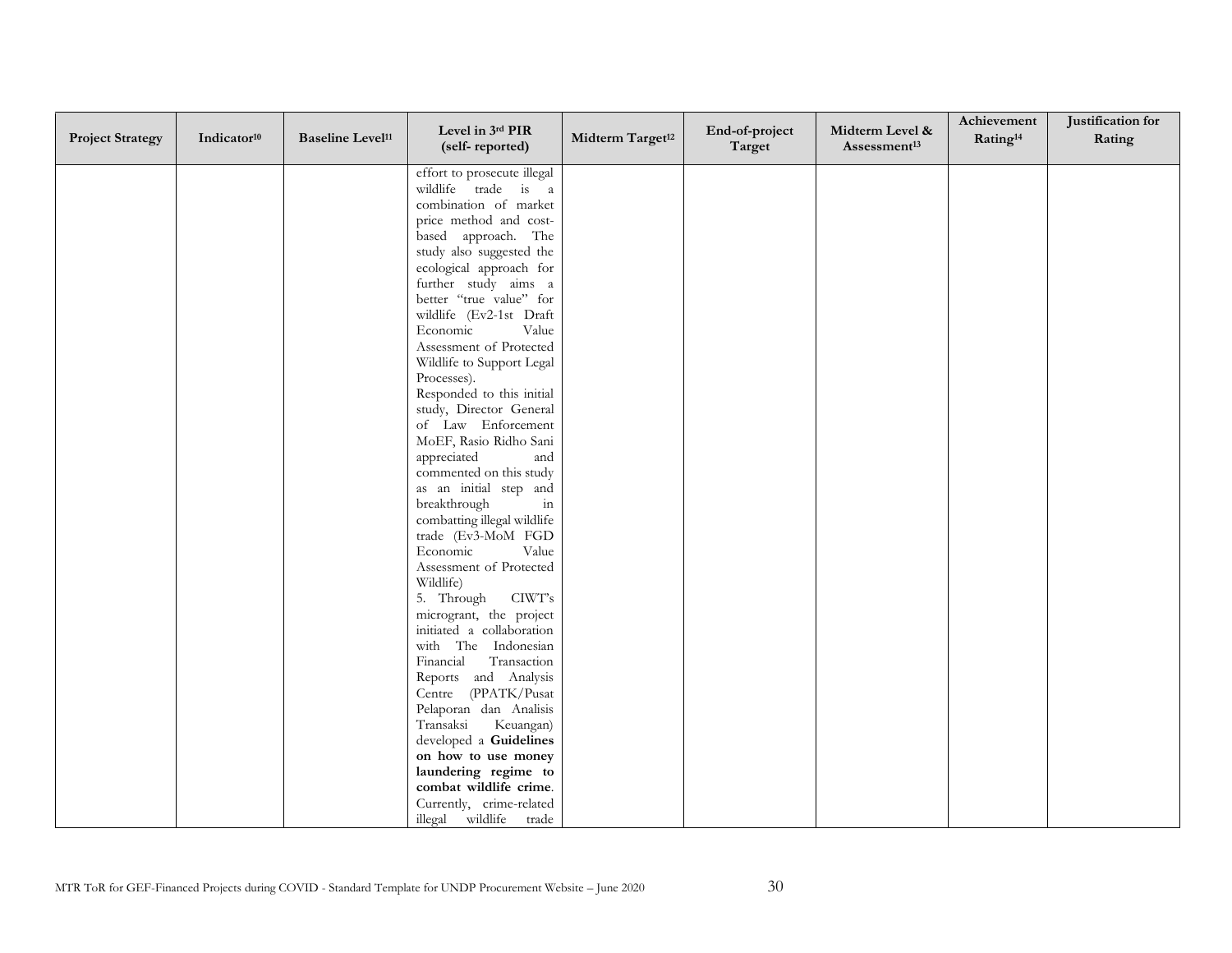| <b>Project Strategy</b> | Indicator <sup>10</sup> | <b>Baseline Level<sup>11</sup></b> | Level in 3rd PIR<br>(self-reported)                  | Midterm Target <sup>12</sup> | End-of-project<br>Target | Midterm Level &<br>Assessment <sup>13</sup> | Achievement<br>Rating <sup>14</sup> | Justification for<br>Rating |
|-------------------------|-------------------------|------------------------------------|------------------------------------------------------|------------------------------|--------------------------|---------------------------------------------|-------------------------------------|-----------------------------|
|                         |                         |                                    | became a predicate of                                |                              |                          |                                             |                                     |                             |
|                         |                         |                                    | crime in Act No. 8/2020                              |                              |                          |                                             |                                     |                             |
|                         |                         |                                    | on Prevention of the<br>Money Laundering (Ev4-       |                              |                          |                                             |                                     |                             |
|                         |                         |                                    | [Draft] Guidelines on                                |                              |                          |                                             |                                     |                             |
|                         |                         |                                    | How to use money                                     |                              |                          |                                             |                                     |                             |
|                         |                         |                                    | laundering regime to                                 |                              |                          |                                             |                                     |                             |
|                         |                         |                                    | combat wildlife crime).                              |                              |                          |                                             |                                     |                             |
|                         |                         |                                    | 6. To promote and                                    |                              |                          |                                             |                                     |                             |
|                         |                         |                                    | localize national Fatwa                              |                              |                          |                                             |                                     |                             |
|                         |                         |                                    | of Indonesian Ulama                                  |                              |                          |                                             |                                     |                             |
|                         |                         |                                    | Council (MUI) on                                     |                              |                          |                                             |                                     |                             |
|                         |                         |                                    | Combatting Wildlife                                  |                              |                          |                                             |                                     |                             |
|                         |                         |                                    | Crime, several activities                            |                              |                          |                                             |                                     |                             |
|                         |                         |                                    | using religious approach<br>has conducted in several |                              |                          |                                             |                                     |                             |
|                         |                         |                                    | cities.                                              |                              |                          |                                             |                                     |                             |
|                         |                         |                                    | - Jakarta, attended by 15                            |                              |                          |                                             |                                     |                             |
|                         |                         |                                    | peoples. Attendees came                              |                              |                          |                                             |                                     |                             |
|                         |                         |                                    | from Dewan                                           |                              |                          |                                             |                                     |                             |
|                         |                         |                                    | Kemakmuran Masjid                                    |                              |                          |                                             |                                     |                             |
|                         |                         |                                    | (DKM/Mosque                                          |                              |                          |                                             |                                     |                             |
|                         |                         |                                    | Prosperity Council) from                             |                              |                          |                                             |                                     |                             |
|                         |                         |                                    | around Pramuka Bird                                  |                              |                          |                                             |                                     |                             |
|                         |                         |                                    | Market. The market was                               |                              |                          |                                             |                                     |                             |
|                         |                         |                                    | renowned as the biggest                              |                              |                          |                                             |                                     |                             |
|                         |                         |                                    | animal market in Jakarta                             |                              |                          |                                             |                                     |                             |
|                         |                         |                                    | and Indonesia.                                       |                              |                          |                                             |                                     |                             |
|                         |                         |                                    | - Medan, North                                       |                              |                          |                                             |                                     |                             |
|                         |                         |                                    | Sumatera, attended by                                |                              |                          |                                             |                                     |                             |
|                         |                         |                                    | local MUI and Regional                               |                              |                          |                                             |                                     |                             |
|                         |                         |                                    | Police Office of North                               |                              |                          |                                             |                                     |                             |
|                         |                         |                                    | Sumatera.                                            |                              |                          |                                             |                                     |                             |
|                         |                         |                                    | -Surabaya, East Java,                                |                              |                          |                                             |                                     |                             |
|                         |                         |                                    | attended by 30 peoples.                              |                              |                          |                                             |                                     |                             |
|                         |                         |                                    | Attendees came from                                  |                              |                          |                                             |                                     |                             |
|                         |                         |                                    | young Muslim preachers                               |                              |                          |                                             |                                     |                             |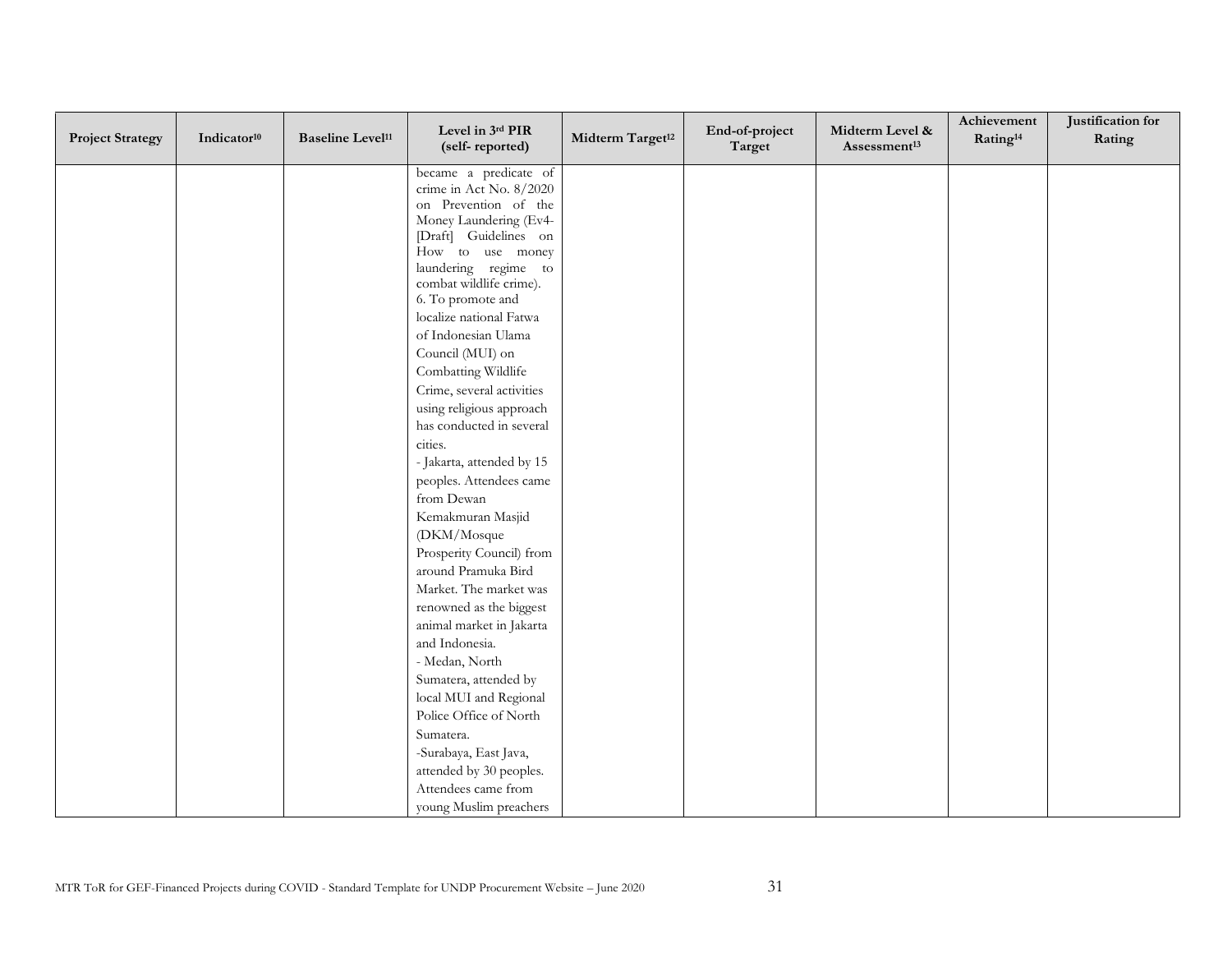| <b>Project Strategy</b> | Indicator <sup>10</sup>                                                                                                                                                                                                                                                                                                                                                   | <b>Baseline Level<sup>11</sup></b> | Level in 3rd PIR<br>(self-reported)                                                                                                                                                                                                                                                                                                                                                                                                                                                                                                                                                                                                                                                                                                                                                                                                                                                                                                                                  | Midterm Target <sup>12</sup>                                                                                                                                                                                 | End-of-project<br>Target                                                                                                                                                                                   | Midterm Level &<br>Assessment <sup>13</sup> | Achievement<br>Rating <sup>14</sup> | Justification for<br>Rating |
|-------------------------|---------------------------------------------------------------------------------------------------------------------------------------------------------------------------------------------------------------------------------------------------------------------------------------------------------------------------------------------------------------------------|------------------------------------|----------------------------------------------------------------------------------------------------------------------------------------------------------------------------------------------------------------------------------------------------------------------------------------------------------------------------------------------------------------------------------------------------------------------------------------------------------------------------------------------------------------------------------------------------------------------------------------------------------------------------------------------------------------------------------------------------------------------------------------------------------------------------------------------------------------------------------------------------------------------------------------------------------------------------------------------------------------------|--------------------------------------------------------------------------------------------------------------------------------------------------------------------------------------------------------------|------------------------------------------------------------------------------------------------------------------------------------------------------------------------------------------------------------|---------------------------------------------|-------------------------------------|-----------------------------|
|                         | 0.2: Number<br>of direct<br>project<br>beneficiaries:<br>- Number of<br>government<br>agency staff<br>including<br>enforcement<br>officers who<br>improved their<br>knowledge<br>and skills on<br><b>IWT</b> due to<br>the project<br>(m/f)<br>- Number of<br>local people in<br>project<br>demonstration<br>areas<br>benefiting<br>from<br>engagement in<br>conservation | $\theta$                           | from Surabaya and its<br>surrounding areas.<br>- Jakarta, socialization of<br>Fatwa MUI conducted in<br>International Conference<br>on Law, Religion,<br>Culture, and Culture in<br>Achieving Sustainable<br>Development held by<br>Nasional University<br>(Universitas Nasional)<br>on October 31, 2019<br>(Ev5-WWF Microgrant<br>Final Report).<br>a. 530 personnel (53%<br>against midterm target<br>level or 25% against the<br>end of target level) have<br>improved their<br>knowledge of IWT<br>through training, focus<br>group discussions, and<br>workshops.<br>1. Enhancing knowledge<br>on animal handling in<br>illegal wildlife operation,<br>the project compiled<br>standard operating<br>procedures (SOP) on<br>animal handling for<br>primates, mammals,<br>reptiles, and birds for<br>Police Officer (Polhut).<br>With the availability of<br>these guidelines is<br>expected animal handling<br>process by Polhut can be<br>carried out properly | At least 1000<br>personnel have<br>improved<br>knowledge on<br>IWT (500m/500f);<br>At least 300 local<br>people in project<br>demo areas benefit<br>directly from<br>project<br>intervention<br>(150m/150f); | At least 2100<br>personal have<br>improved knowledge<br>on IWT<br>(1050m/1050f);<br>At least 600 local<br>people in project<br>demo areas benefit<br>directly from project<br>intervention<br>(300m/300f); |                                             |                                     |                             |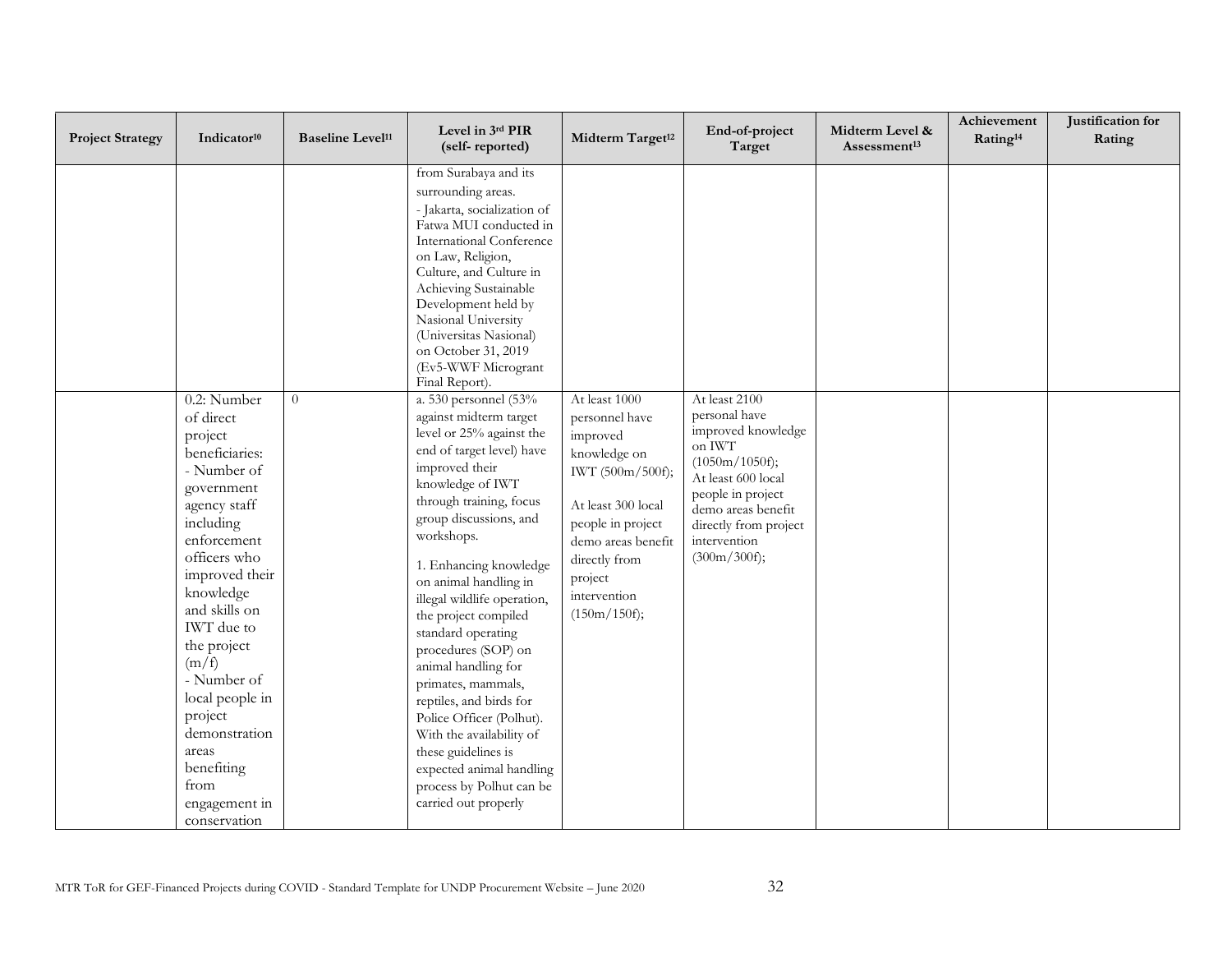| <b>Project Strategy</b> | Indicator <sup>10</sup>                                              | <b>Baseline Level<sup>11</sup></b> | Level in 3rd PIR<br>(self-reported)                                                                                                                                                                                                                                                                                                                                                                                                                                                                                                                                                                                                                                                                                                                                                                                                        | Midterm Target <sup>12</sup> | End-of-project<br>Target | Midterm Level &<br>Assessment <sup>13</sup> | Achievement<br>Rating <sup>14</sup> | Justification for<br>Rating |
|-------------------------|----------------------------------------------------------------------|------------------------------------|--------------------------------------------------------------------------------------------------------------------------------------------------------------------------------------------------------------------------------------------------------------------------------------------------------------------------------------------------------------------------------------------------------------------------------------------------------------------------------------------------------------------------------------------------------------------------------------------------------------------------------------------------------------------------------------------------------------------------------------------------------------------------------------------------------------------------------------------|------------------------------|--------------------------|---------------------------------------------|-------------------------------------|-----------------------------|
| (m/f)                   | activities,<br>reduced HWC<br>impacts and<br>improved<br>livelihoods |                                    | (Ev12-SOP Animal<br>Handling).<br>2. The project in<br>cooperation with The<br>Indonesian Institute of<br>Sciences (LIPI)<br>developed SOP of<br>collecting and<br>handling biological<br>material from wild<br>animals and plants by<br>morphological and<br>DNA analysis. The<br>project's hope that this<br>guide could support<br>proper and<br>comprehensive law<br>enforcement on wildlife<br>crime; and other<br>activities such as wildlife<br>survey and monitoring<br>(Ev13- Guideline<br>Morphological Analysis)<br>(Ev14 Guideline Genetic<br>Analysis).<br>b. Reduced HWC<br>conflicts, CIWT's project<br>has conducted several<br>HWC training and<br>community-based<br>training for local<br>communities:<br>1. HWC training,<br>through microgrant held<br>by WWF, has been<br>conducted in Krueng<br>Saee watershed area |                              |                          |                                             |                                     |                             |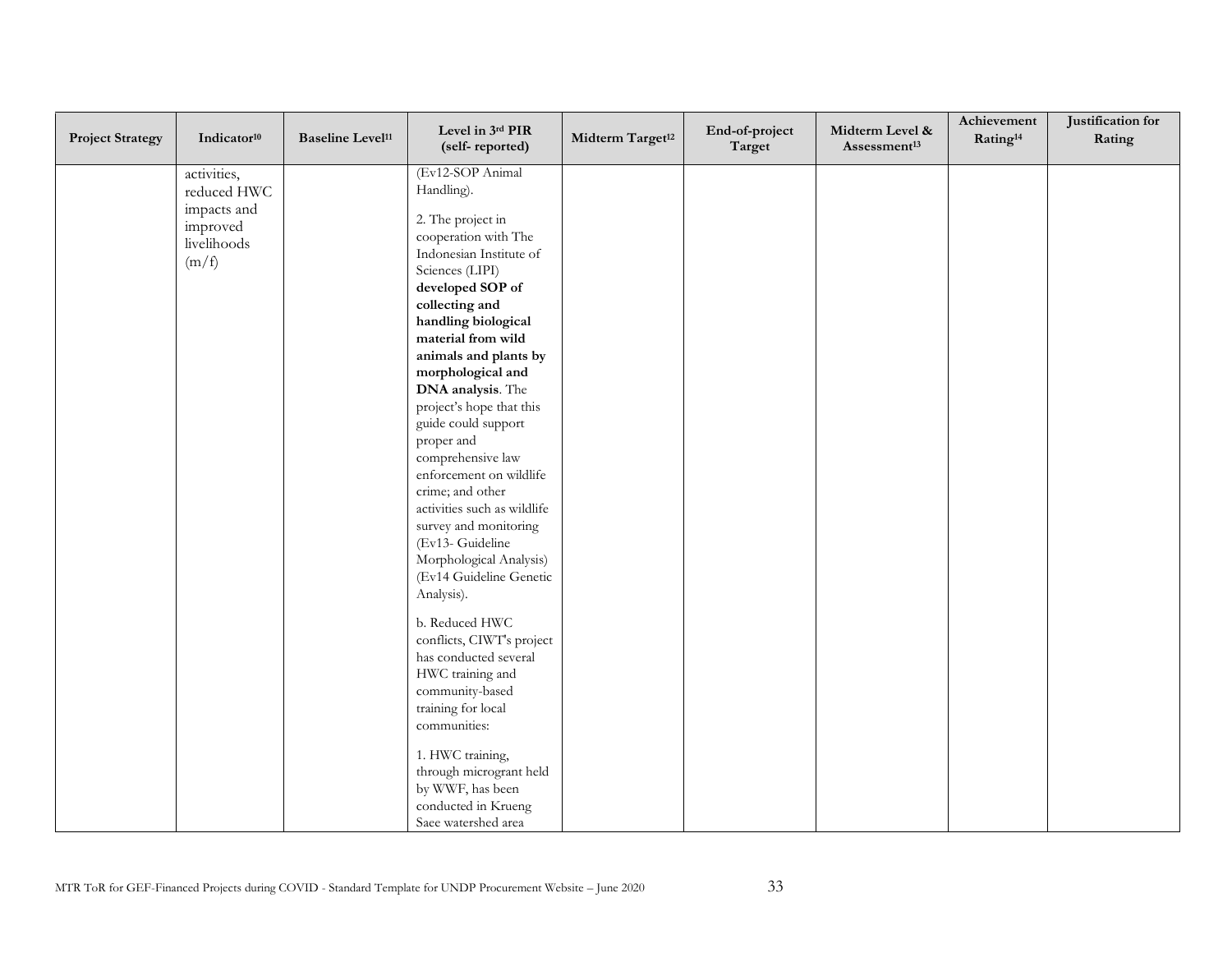| <b>Project Strategy</b> | Indicator <sup>10</sup> | <b>Baseline Level<sup>11</sup></b> | Level in 3rd PIR<br>(self-reported) | Midterm Target <sup>12</sup> | End-of-project<br>Target | Midterm Level &<br>Assessment <sup>13</sup> | Achievement<br>Rating <sup>14</sup> | Justification for<br>Rating |
|-------------------------|-------------------------|------------------------------------|-------------------------------------|------------------------------|--------------------------|---------------------------------------------|-------------------------------------|-----------------------------|
|                         |                         |                                    | (DAS); Village of Alue              |                              |                          |                                             |                                     |                             |
|                         |                         |                                    | Limeng, Krueng Sabe,                |                              |                          |                                             |                                     |                             |
|                         |                         |                                    | and Pintu Rime, district            |                              |                          |                                             |                                     |                             |
|                         |                         |                                    | of Bireun. The training             |                              |                          |                                             |                                     |                             |
|                         |                         |                                    | attended by 25 local                |                              |                          |                                             |                                     |                             |
|                         |                         |                                    | peoples (20 males, 5                |                              |                          |                                             |                                     |                             |
|                         |                         |                                    | females). The HWC                   |                              |                          |                                             |                                     |                             |
|                         |                         |                                    | training materials                  |                              |                          |                                             |                                     |                             |
|                         |                         |                                    | covered conservation                |                              |                          |                                             |                                     |                             |
|                         |                         |                                    | and conflict mitigation             |                              |                          |                                             |                                     |                             |
|                         |                         |                                    | with the elephant (Ev5-             |                              |                          |                                             |                                     |                             |
|                         |                         |                                    | WWF Microgrant Final                |                              |                          |                                             |                                     |                             |
|                         |                         |                                    | Report).                            |                              |                          |                                             |                                     |                             |
|                         |                         |                                    | 2. A training workshop              |                              |                          |                                             |                                     |                             |
|                         |                         |                                    | carried out in the Masigit          |                              |                          |                                             |                                     |                             |
|                         |                         |                                    | Karembi Forest                      |                              |                          |                                             |                                     |                             |
|                         |                         |                                    | Conservation Area                   |                              |                          |                                             |                                     |                             |
|                         |                         |                                    | delivered through                   |                              |                          |                                             |                                     |                             |
|                         |                         |                                    | microgrant by YIARI.                |                              |                          |                                             |                                     |                             |
|                         |                         |                                    | The training intended to            |                              |                          |                                             |                                     |                             |
|                         |                         |                                    | raise the capacities of             |                              |                          |                                             |                                     |                             |
|                         |                         |                                    | local conservation                  |                              |                          |                                             |                                     |                             |
|                         |                         |                                    | groups and volunteers. A            |                              |                          |                                             |                                     |                             |
|                         |                         |                                    | total of 14 peoples from            |                              |                          |                                             |                                     |                             |
|                         |                         |                                    | the local community                 |                              |                          |                                             |                                     |                             |
|                         |                         |                                    | attended the training.              |                              |                          |                                             |                                     |                             |
|                         |                         |                                    | The training on ecology             |                              |                          |                                             |                                     |                             |
|                         |                         |                                    | and conservation as a               |                              |                          |                                             |                                     |                             |
|                         |                         |                                    | part of community-based             |                              |                          |                                             |                                     |                             |
|                         |                         |                                    | patrols around habitat              |                              |                          |                                             |                                     |                             |
|                         |                         |                                    | areas of slow loris.                |                              |                          |                                             |                                     |                             |
|                         |                         |                                    | Increased involvement               |                              |                          |                                             |                                     |                             |
|                         |                         |                                    | of local communities in             |                              |                          |                                             |                                     |                             |
|                         |                         |                                    | community-based patrols             |                              |                          |                                             |                                     |                             |
|                         |                         |                                    | aimed to prevent                    |                              |                          |                                             |                                     |                             |
|                         |                         |                                    | poaching and reduced                |                              |                          |                                             |                                     |                             |
|                         |                         |                                    | hunting and trading                 |                              |                          |                                             |                                     |                             |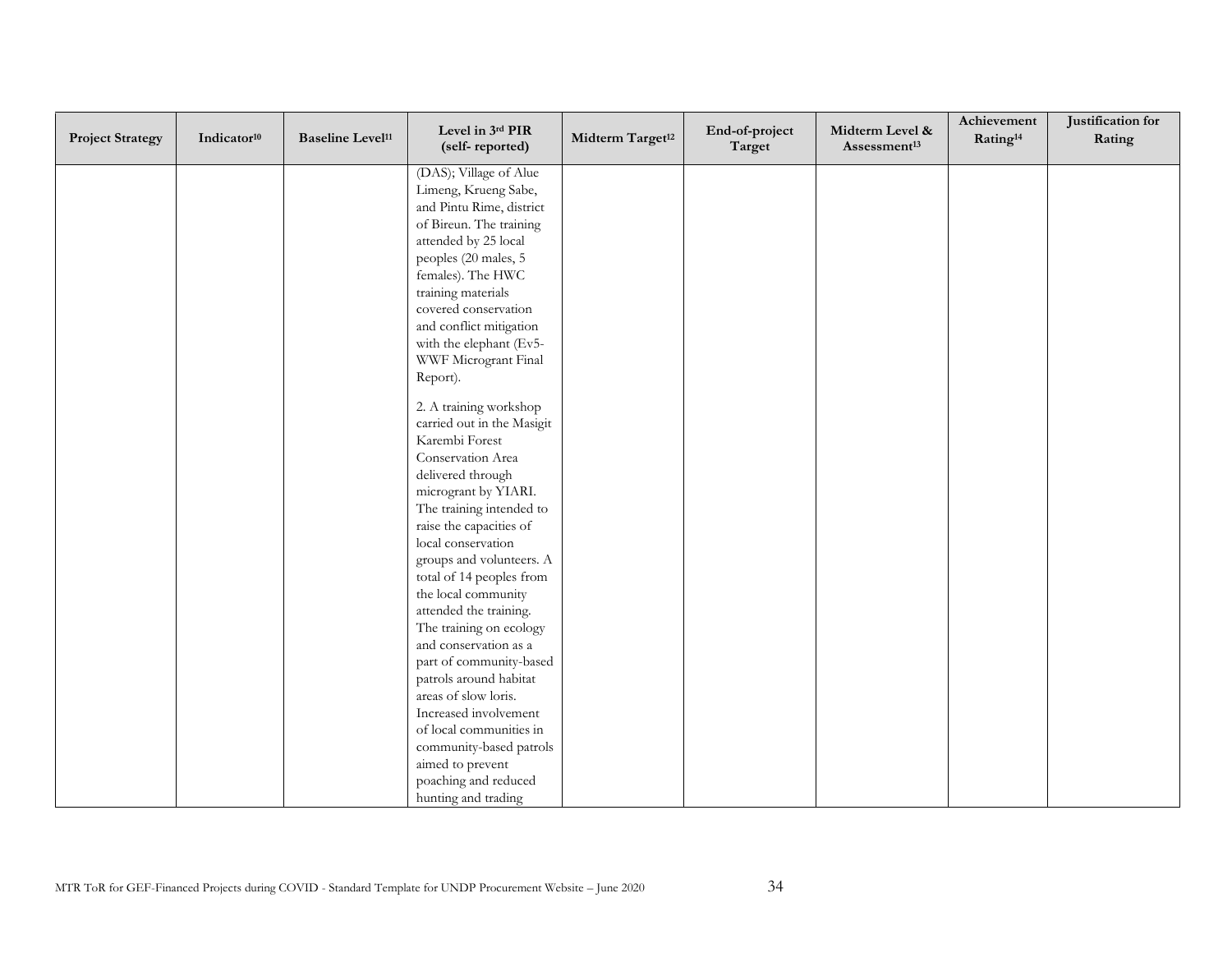| <b>Project Strategy</b> | Indicator <sup>10</sup> | <b>Baseline Level<sup>11</sup></b> | Level in 3rd PIR<br>(self-reported)                                                                                                                                                                                                                                                                                                                                                                                                                                                                                                                                                                                                                                                           | Midterm Target <sup>12</sup> | End-of-project<br>Target | Midterm Level &<br>Assessment <sup>13</sup> | Achievement<br>Rating <sup>14</sup> | Justification for<br>Rating |
|-------------------------|-------------------------|------------------------------------|-----------------------------------------------------------------------------------------------------------------------------------------------------------------------------------------------------------------------------------------------------------------------------------------------------------------------------------------------------------------------------------------------------------------------------------------------------------------------------------------------------------------------------------------------------------------------------------------------------------------------------------------------------------------------------------------------|------------------------------|--------------------------|---------------------------------------------|-------------------------------------|-----------------------------|
|                         |                         |                                    | around habitat areas<br>(Ev6).<br>3. A training of<br>workshops for local<br>communities has been<br>conducted in Gunung<br>Sawal Wildlife Reserve,<br>West Java. The training<br>attended by 15 local<br>people around the<br>release sites of slow loris.<br>The participants now<br>actively assisting the<br>release project of slow<br>loris by YIARI (Ev6-<br>YIARI Microgrant Final<br>Report).<br>4. Workshops on<br>identifying threats to the<br>habitat of wildlife have<br>been conducted in 2<br>villages around Gunung<br>Sawal Wildlife Reserve,<br>West Java. The training<br>attended by 50 people<br>among other village<br>government officials,<br>community figures, and |                              |                          |                                             |                                     |                             |
|                         |                         |                                    | local activists. This<br>training intended to raise<br>awareness on<br>community-based illegal<br>wildlife poaching<br>preventions (Ev6-YIARI<br>Microgrant Final<br>Report).                                                                                                                                                                                                                                                                                                                                                                                                                                                                                                                 |                              |                          |                                             |                                     |                             |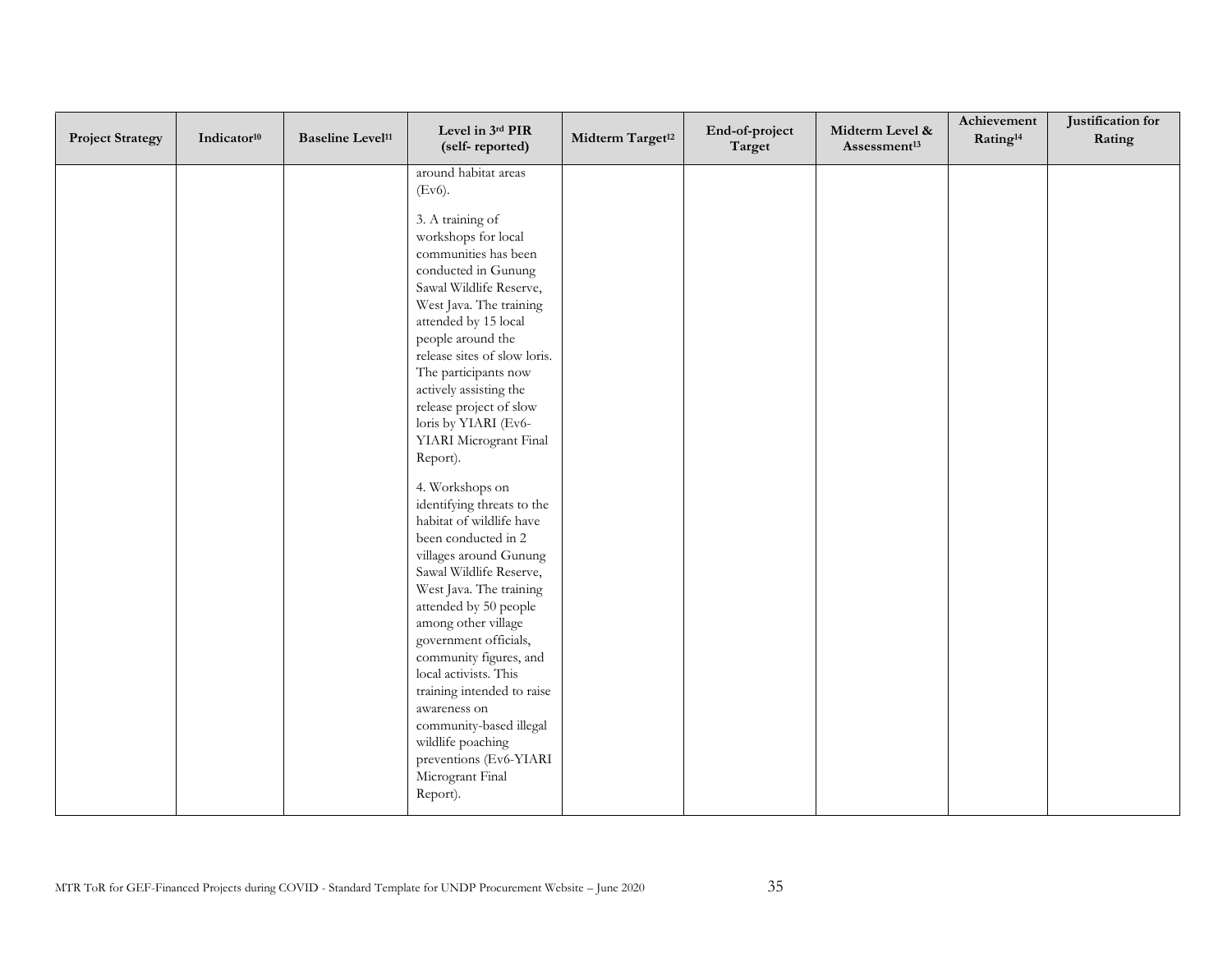| <b>Project Strategy</b> | Indicator <sup>10</sup> | <b>Baseline Level<sup>11</sup></b> | Level in 3rd PIR<br>(self-reported)            | Midterm Target <sup>12</sup> | End-of-project<br>Target | Midterm Level &<br>Assessment <sup>13</sup> | Achievement<br>Rating <sup>14</sup> | Justification for<br>Rating |
|-------------------------|-------------------------|------------------------------------|------------------------------------------------|------------------------------|--------------------------|---------------------------------------------|-------------------------------------|-----------------------------|
|                         |                         |                                    | c. Development of                              |                              |                          |                                             |                                     |                             |
|                         |                         |                                    | livelihood alternative                         |                              |                          |                                             |                                     |                             |
|                         |                         |                                    | programs to reduce                             |                              |                          |                                             |                                     |                             |
|                         |                         |                                    | illegal wildlife trade has                     |                              |                          |                                             |                                     |                             |
|                         |                         |                                    | been conducted in                              |                              |                          |                                             |                                     |                             |
|                         |                         |                                    | Northern Sumatera and                          |                              |                          |                                             |                                     |                             |
|                         |                         |                                    | West Java:                                     |                              |                          |                                             |                                     |                             |
|                         |                         |                                    | 1. The training of non-                        |                              |                          |                                             |                                     |                             |
|                         |                         |                                    | wood forest products                           |                              |                          |                                             |                                     |                             |
|                         |                         |                                    | (HHBK) on beekeeping<br>has been conducted in  |                              |                          |                                             |                                     |                             |
|                         |                         |                                    | Village of Ranto Perlak,                       |                              |                          |                                             |                                     |                             |
|                         |                         |                                    | Sub-District of Perlak,                        |                              |                          |                                             |                                     |                             |
|                         |                         |                                    | East Aceh Regency. The                         |                              |                          |                                             |                                     |                             |
|                         |                         |                                    | training attended by 23                        |                              |                          |                                             |                                     |                             |
|                         |                         |                                    | local peoples (18 males,                       |                              |                          |                                             |                                     |                             |
|                         |                         |                                    | 6 females) on                                  |                              |                          |                                             |                                     |                             |
|                         |                         |                                    | management and                                 |                              |                          |                                             |                                     |                             |
|                         |                         |                                    | development of                                 |                              |                          |                                             |                                     |                             |
|                         |                         |                                    | beekeeping of kelulut                          |                              |                          |                                             |                                     |                             |
|                         |                         |                                    | (stingless bee) or "linot"                     |                              |                          |                                             |                                     |                             |
|                         |                         |                                    | in the local dialect (Ev5-                     |                              |                          |                                             |                                     |                             |
|                         |                         |                                    | WWF Microgrant Final                           |                              |                          |                                             |                                     |                             |
|                         |                         |                                    | Report).                                       |                              |                          |                                             |                                     |                             |
|                         |                         |                                    | 2. Social mapping on                           |                              |                          |                                             |                                     |                             |
|                         |                         |                                    | livelihood alternatives                        |                              |                          |                                             |                                     |                             |
|                         |                         |                                    | has been conducted in                          |                              |                          |                                             |                                     |                             |
|                         |                         |                                    | Tanjungsari Village,                           |                              |                          |                                             |                                     |                             |
|                         |                         |                                    | Sadanaya subdistrict,                          |                              |                          |                                             |                                     |                             |
|                         |                         |                                    | Ciamis Regency. This                           |                              |                          |                                             |                                     |                             |
|                         |                         |                                    | village had a direct<br>border to Gunung Sawal |                              |                          |                                             |                                     |                             |
|                         |                         |                                    | Wildlife Reserve. The                          |                              |                          |                                             |                                     |                             |
|                         |                         |                                    | population of                                  |                              |                          |                                             |                                     |                             |
|                         |                         |                                    | Tanjungsari Village                            |                              |                          |                                             |                                     |                             |
|                         |                         |                                    | reached 4.435 people                           |                              |                          |                                             |                                     |                             |
|                         |                         |                                    | (2.265 males and 2.170)                        |                              |                          |                                             |                                     |                             |
|                         |                         |                                    | females. Using                                 |                              |                          |                                             |                                     |                             |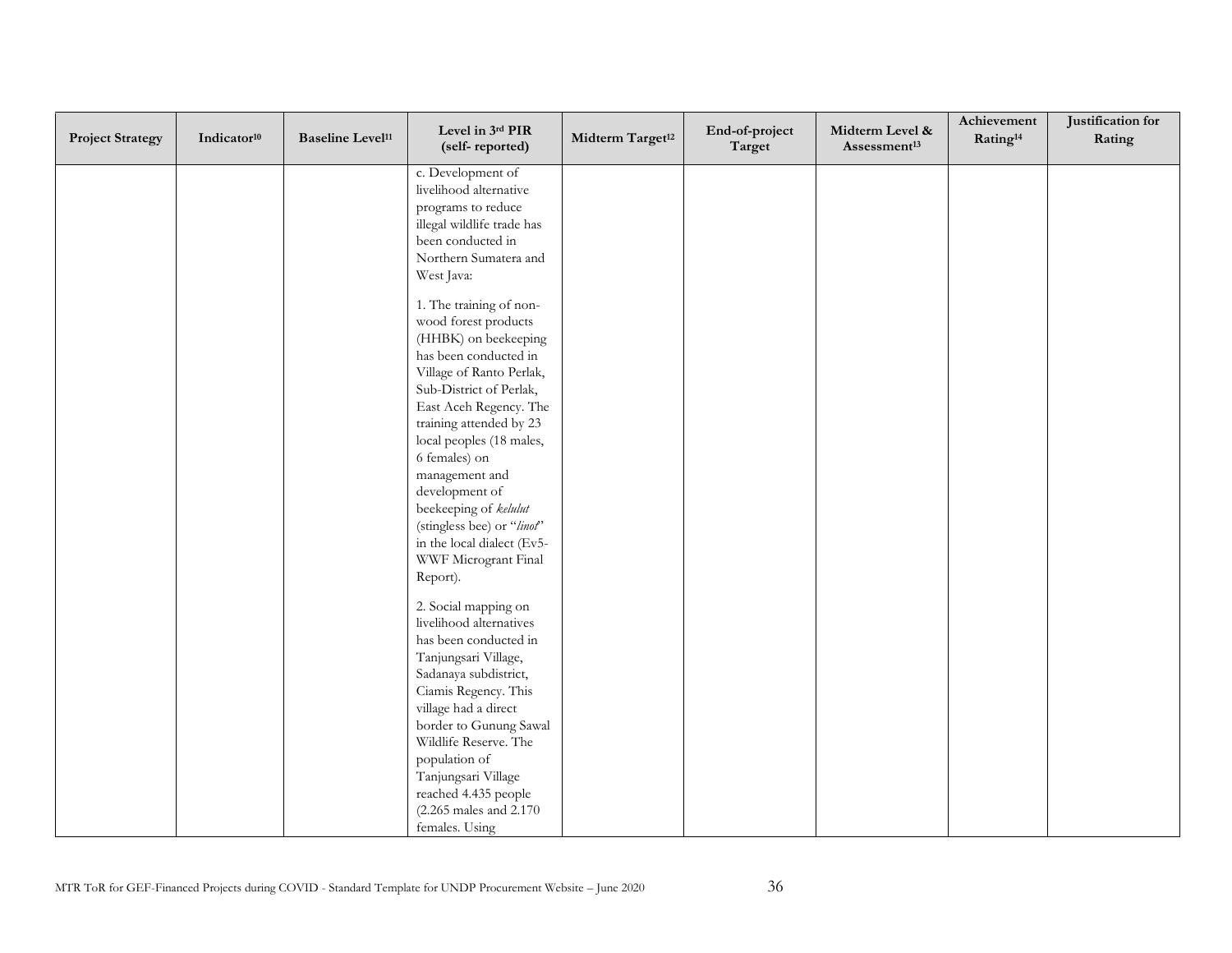| <b>Project Strategy</b> | Indicator <sup>10</sup> | <b>Baseline Level<sup>11</sup></b>      | Level in 3rd PIR<br>(self-reported)              | Midterm Target <sup>12</sup> | End-of-project<br>Target                 | Midterm Level &<br>Assessment <sup>13</sup> | Achievement<br>Rating <sup>14</sup> | Justification for<br>Rating |
|-------------------------|-------------------------|-----------------------------------------|--------------------------------------------------|------------------------------|------------------------------------------|---------------------------------------------|-------------------------------------|-----------------------------|
|                         |                         |                                         | Sustainable Livelihood                           |                              |                                          |                                             |                                     |                             |
|                         |                         |                                         | Analysis (SLA) dan                               |                              |                                          |                                             |                                     |                             |
|                         |                         |                                         | SWOT Analysis,                                   |                              |                                          |                                             |                                     |                             |
|                         |                         |                                         | recommended                                      |                              |                                          |                                             |                                     |                             |
|                         |                         |                                         | establishment Desa<br>Wisata Tanjungsari         |                              |                                          |                                             |                                     |                             |
|                         |                         |                                         | "Sahabat                                         |                              |                                          |                                             |                                     |                             |
|                         |                         |                                         | Kukang"/Tourist Village                          |                              |                                          |                                             |                                     |                             |
|                         |                         |                                         | of Tanjungsari "Friends                          |                              |                                          |                                             |                                     |                             |
|                         |                         |                                         | of Loris" as an                                  |                              |                                          |                                             |                                     |                             |
|                         |                         |                                         | alternative livelihood                           |                              |                                          |                                             |                                     |                             |
|                         |                         |                                         | (Ev6-YIARI Microgrant                            |                              |                                          |                                             |                                     |                             |
|                         |                         |                                         | Final Report).                                   |                              |                                          |                                             |                                     |                             |
|                         |                         |                                         |                                                  |                              |                                          |                                             |                                     |                             |
|                         |                         |                                         | 3. Focus Group                                   |                              |                                          |                                             |                                     |                             |
|                         |                         |                                         | Discussions with village<br>representatives have |                              |                                          |                                             |                                     |                             |
|                         |                         |                                         | been conducted in Tegal                          |                              |                                          |                                             |                                     |                             |
|                         |                         |                                         | Hamlet, Mekarsari                                |                              |                                          |                                             |                                     |                             |
|                         |                         |                                         | Village, Pasir Jambu                             |                              |                                          |                                             |                                     |                             |
|                         |                         |                                         | subdistrict, Bandung                             |                              |                                          |                                             |                                     |                             |
|                         |                         |                                         | Regency to identify                              |                              |                                          |                                             |                                     |                             |
|                         |                         |                                         | current and alternative                          |                              |                                          |                                             |                                     |                             |
|                         |                         |                                         | livelihoods. It was agreed                       |                              |                                          |                                             |                                     |                             |
|                         |                         |                                         | with the target                                  |                              |                                          |                                             |                                     |                             |
|                         |                         |                                         | community to use of                              |                              |                                          |                                             |                                     |                             |
|                         |                         |                                         | cattle manure would be a                         |                              |                                          |                                             |                                     |                             |
|                         |                         |                                         | useful product for using                         |                              |                                          |                                             |                                     |                             |
|                         |                         |                                         | in the biodigester (Ev6-                         |                              |                                          |                                             |                                     |                             |
|                         |                         |                                         | YIAR Microgrant Final                            |                              |                                          |                                             |                                     |                             |
|                         |                         |                                         | Report).                                         |                              |                                          |                                             |                                     |                             |
|                         |                         |                                         | While, gender equality                           |                              |                                          |                                             |                                     |                             |
|                         |                         |                                         | not easily fulfilled, due to                     |                              |                                          |                                             |                                     |                             |
|                         |                         |                                         | the limited availability of                      |                              |                                          |                                             |                                     |                             |
|                         |                         |                                         | female forest police.                            |                              |                                          |                                             |                                     |                             |
|                         | 0.3: Expert             | 4666 wild animals<br>are seized from 34 | Mid and end of project                           | Increasing number            | Increasing number<br>of settled cases on |                                             |                                     |                             |
|                         | evaluation of           | protected species                       | target levels have been<br>achieved (100%).      | of cases                     | <b>IWT</b>                               |                                             |                                     |                             |
|                         | IWT annual              |                                         |                                                  | prosecuted                   |                                          |                                             |                                     |                             |
|                         | volume                  |                                         |                                                  |                              |                                          |                                             |                                     |                             |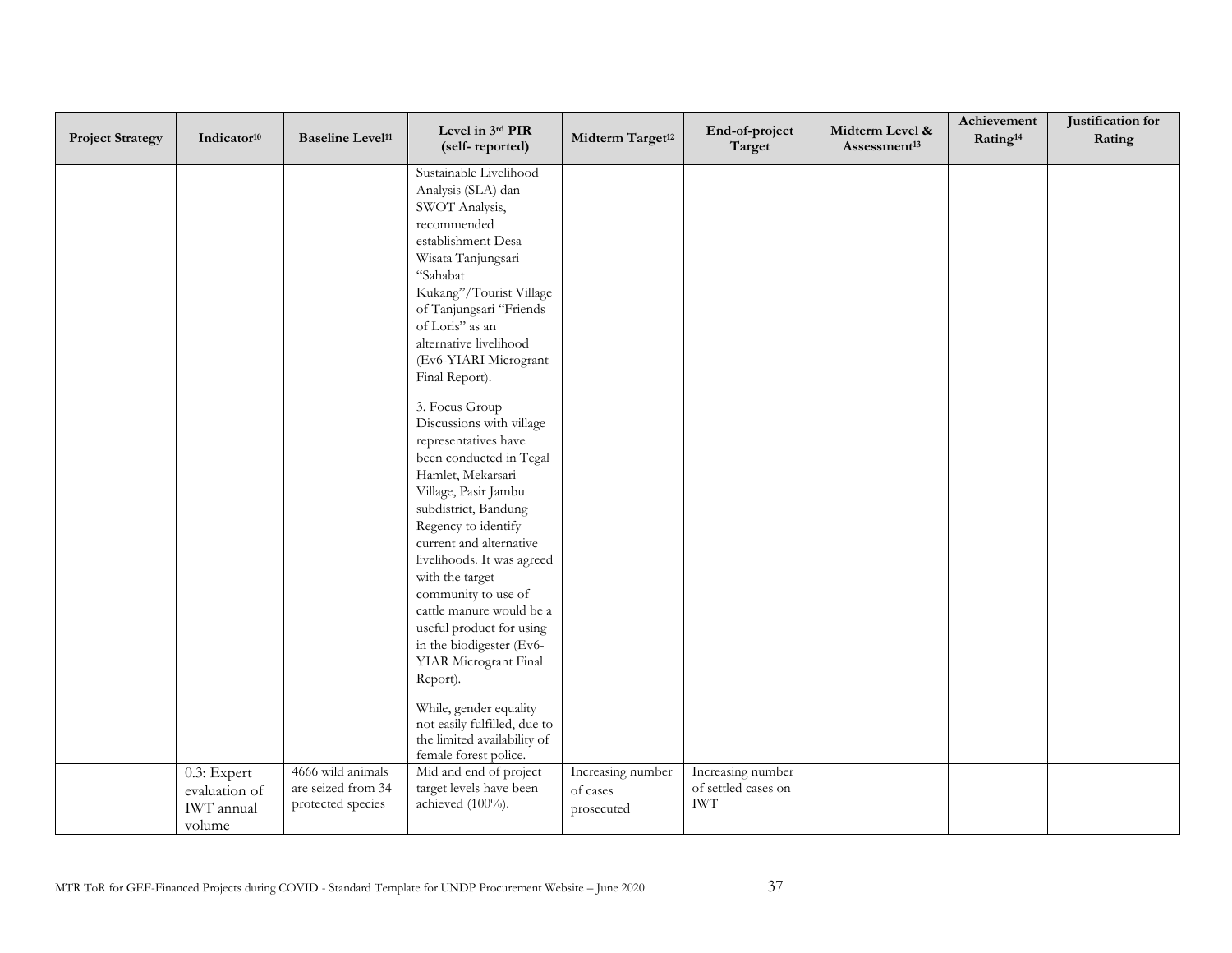| <b>Project Strategy</b> | Indicator <sup>10</sup>                                                                                                     | <b>Baseline Level<sup>11</sup></b>                                                                                                                           | Level in 3rd PIR<br>(self-reported)                                                                                                                                                                                                                                                                                                                                                                                                                                                                                                                                                                                                                                                                                                                                                          | Midterm Target <sup>12</sup>    | End-of-project<br>Target        | Midterm Level &<br>Assessment <sup>13</sup> | Achievement<br>Rating <sup>14</sup> | Justification for<br>Rating |
|-------------------------|-----------------------------------------------------------------------------------------------------------------------------|--------------------------------------------------------------------------------------------------------------------------------------------------------------|----------------------------------------------------------------------------------------------------------------------------------------------------------------------------------------------------------------------------------------------------------------------------------------------------------------------------------------------------------------------------------------------------------------------------------------------------------------------------------------------------------------------------------------------------------------------------------------------------------------------------------------------------------------------------------------------------------------------------------------------------------------------------------------------|---------------------------------|---------------------------------|---------------------------------------------|-------------------------------------|-----------------------------|
|                         | (number of<br>animal<br>specimens-<br>body parts or<br>live animals) in<br>Indonesia<br>based on the<br>WCS IWT<br>database | 51 cases prosecuted<br>(LAKIP 2016)<br>Source: LAKIP,<br>Gakkum 2016                                                                                         | Based on data from<br>Directorate of Criminal<br>Law Enforcement,<br>Directorate General of<br>Law Enforcement on<br>Environment and<br>Forestry, Ministry of<br>Environment and Forest<br>showed an increasing<br>number of cases<br>prosecuted and settled<br>cases on illegal wildlife<br>trade.<br>The data of the number<br>of cases prosecuted from<br>2016-2019 was 51, 55,<br>41, and 65, respectively<br>(Ev7-LAKIP DG of<br>Law Enforcement 2019).<br>While for settled cases<br>was 51 (2016), 55 (2017),<br>41 (2018), and 65 (2019).<br>(Ev7-LAKIP DG of<br>Law Enforcement 2019).<br>Compared to the<br>previous year, LAKIP<br>Gakkum not used as a<br>data source due to a lack<br>of access for data<br>compilation. For years<br>come, LAKIP Gakkum<br>would be used as an |                                 |                                 |                                             |                                     |                             |
|                         |                                                                                                                             |                                                                                                                                                              | official data source.                                                                                                                                                                                                                                                                                                                                                                                                                                                                                                                                                                                                                                                                                                                                                                        |                                 |                                 |                                             |                                     |                             |
|                         | 0.4: Number<br>of individuals<br>of IWT<br>flagship<br>species<br>(Sumatran<br>Tiger,<br>Sumatran                           | 2015: Tiger (5)<br>poached); Elephant<br>(7 poached); Rhino<br>(1 poached);<br>Anoa (10 poached),<br>Babirusa (12),<br>Black-crested<br>macaque $(\sim 200)$ | To identify on poached<br>flagship species, the<br>Project will conduct a<br>magnitude on wildlife<br>trade in the second<br>semester of 2020. A ToR<br>has been prepared by<br>PMU.                                                                                                                                                                                                                                                                                                                                                                                                                                                                                                                                                                                                         | >20% reduction<br>from baseline | >40% reduction<br>from baseline |                                             |                                     |                             |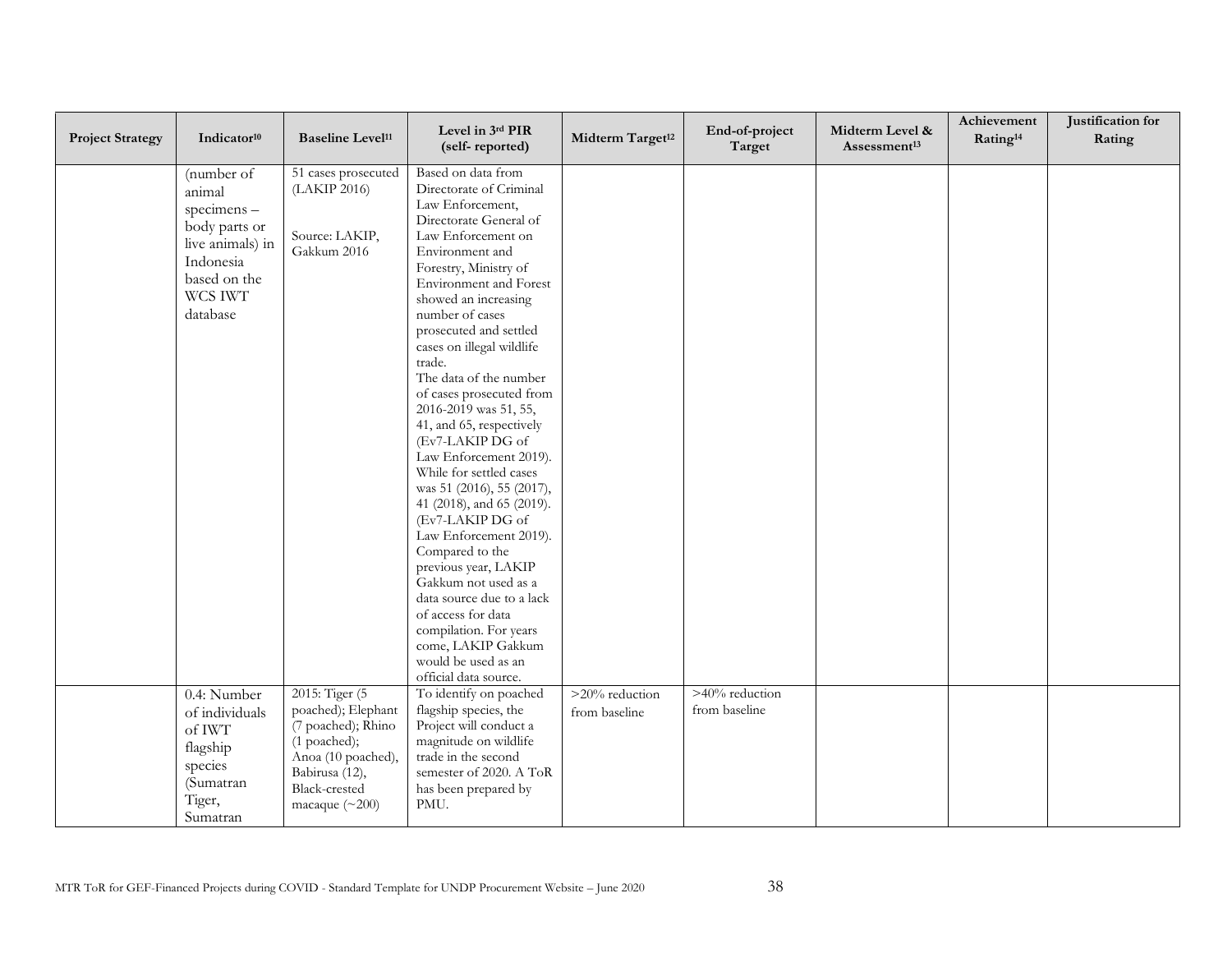| <b>Project Strategy</b> | Indicator <sup>10</sup> | <b>Baseline Level<sup>11</sup></b> | Level in 3rd PIR<br>(self-reported)          | Midterm Target <sup>12</sup> | End-of-project<br>Target | Midterm Level &<br>Assessment <sup>13</sup> | Achievement<br>Rating <sup>14</sup> | Justification for<br>Rating |
|-------------------------|-------------------------|------------------------------------|----------------------------------------------|------------------------------|--------------------------|---------------------------------------------|-------------------------------------|-----------------------------|
|                         | Rhinoceros,             |                                    | One of effort to reduce                      |                              |                          |                                             |                                     |                             |
|                         | Sumatran                |                                    | poaching as a direct                         |                              |                          |                                             |                                     |                             |
|                         | Elephant,               |                                    | threat to wildlife, CIWT                     |                              |                          |                                             |                                     |                             |
|                         | Black-crested           |                                    | Project supported                            |                              |                          |                                             |                                     |                             |
|                         | macaque,                |                                    | protected area                               |                              |                          |                                             |                                     |                             |
|                         | Anoa and                |                                    | management conducted<br>snare removal in two |                              |                          |                                             |                                     |                             |
|                         | Babirusa)               |                                    | project demonstration                        |                              |                          |                                             |                                     |                             |
|                         | killed by               |                                    | areas.                                       |                              |                          |                                             |                                     |                             |
|                         | poachers                |                                    | As stated by both                            |                              |                          |                                             |                                     |                             |
|                         | annually in the         |                                    | Director General of Law                      |                              |                          |                                             |                                     |                             |
|                         | 2 project               |                                    | Enforcement of                               |                              |                          |                                             |                                     |                             |
|                         | demonstration           |                                    | Environment and                              |                              |                          |                                             |                                     |                             |
|                         | areas                   |                                    | Forestry and Director                        |                              |                          |                                             |                                     |                             |
|                         |                         |                                    | General of Natural                           |                              |                          |                                             |                                     |                             |
|                         |                         |                                    | Resources and                                |                              |                          |                                             |                                     |                             |
|                         |                         |                                    | Ecosystem                                    |                              |                          |                                             |                                     |                             |
|                         |                         |                                    | Conservation, Ministry                       |                              |                          |                                             |                                     |                             |
|                         |                         |                                    | of Environment and                           |                              |                          |                                             |                                     |                             |
|                         |                         |                                    | Forestry, Indonesia now                      |                              |                          |                                             |                                     |                             |
|                         |                         |                                    | faced snares as a serious                    |                              |                          |                                             |                                     |                             |
|                         |                         |                                    | threat to Indonesian                         |                              |                          |                                             |                                     |                             |
|                         |                         |                                    | wildlife.<br>Directorate of Forest           |                              |                          |                                             |                                     |                             |
|                         |                         |                                    | Protection, Ministry of                      |                              |                          |                                             |                                     |                             |
|                         |                         |                                    | Environment and                              |                              |                          |                                             |                                     |                             |
|                         |                         |                                    | Forestry, supported by                       |                              |                          |                                             |                                     |                             |
|                         |                         |                                    | CIWT, conducted 4                            |                              |                          |                                             |                                     |                             |
|                         |                         |                                    | (four) snare removal                         |                              |                          |                                             |                                     |                             |
|                         |                         |                                    | patrols:                                     |                              |                          |                                             |                                     |                             |
|                         |                         |                                    | $\bullet$ In August 2019, 8                  |                              |                          |                                             |                                     |                             |
|                         |                         |                                    | teams from GLNP                              |                              |                          |                                             |                                     |                             |
|                         |                         |                                    | conducted 10 days patrol                     |                              |                          |                                             |                                     |                             |
|                         |                         |                                    | and found 108 mesh                           |                              |                          |                                             |                                     |                             |
|                         |                         |                                    | snares.                                      |                              |                          |                                             |                                     |                             |
|                         |                         |                                    | • BKSDA Aceh                                 |                              |                          |                                             |                                     |                             |
|                         |                         |                                    | conducted 10-day patrols                     |                              |                          |                                             |                                     |                             |
|                         |                         |                                    | in September 2019,                           |                              |                          |                                             |                                     |                             |
|                         |                         |                                    | covered a total area of                      |                              |                          |                                             |                                     |                             |
|                         |                         |                                    | 276.075 ha(s). Five teams                    |                              |                          |                                             |                                     |                             |
|                         |                         |                                    | found and destroyed 63                       |                              |                          |                                             |                                     |                             |
|                         |                         |                                    | mesh snares.                                 |                              |                          |                                             |                                     |                             |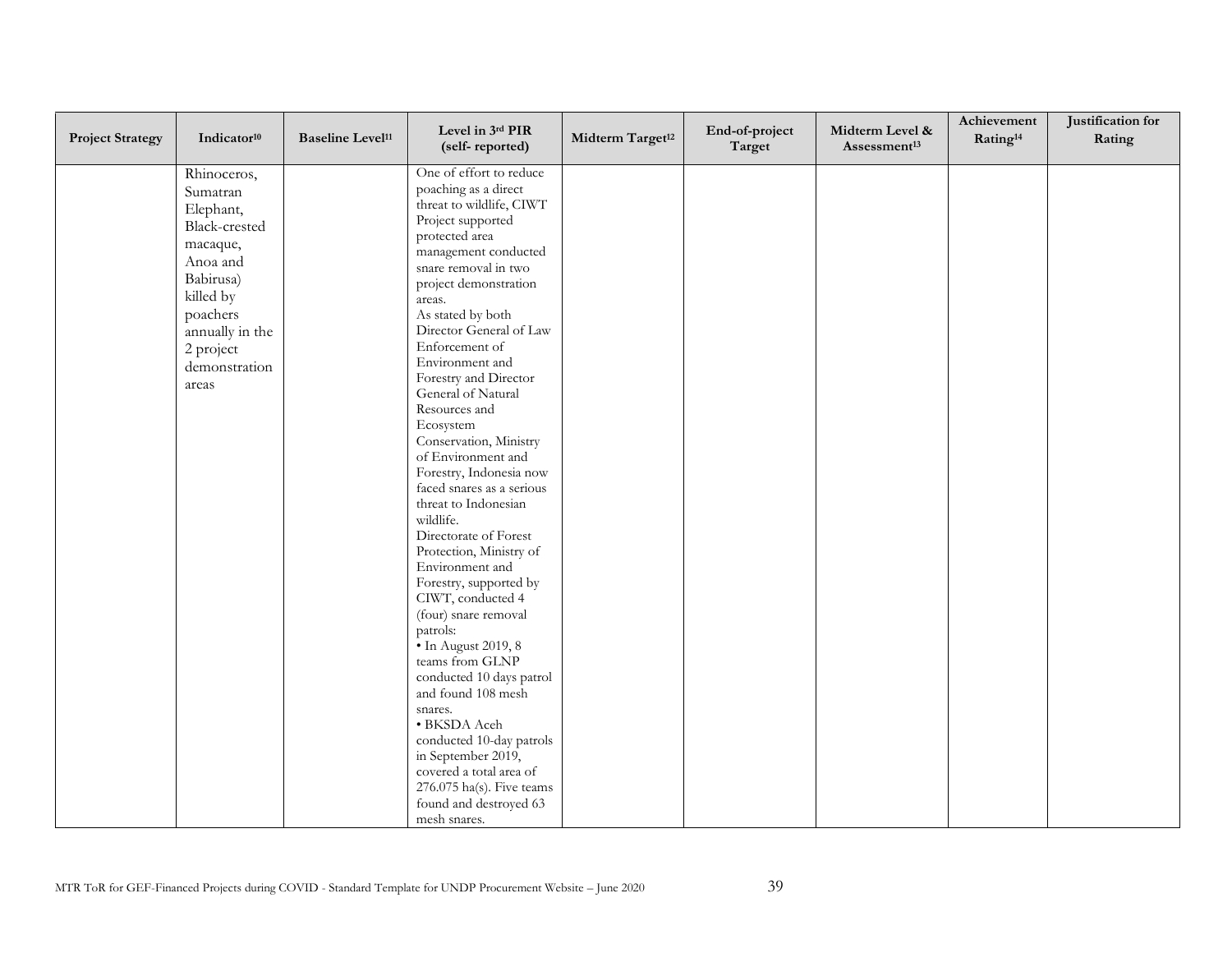| <b>Project Strategy</b>                                                                                                                                                                                                                                              | Indicator <sup>10</sup>                                                                                                                                                                                                                                                                                             | <b>Baseline Level<sup>11</sup></b> | Level in 3rd PIR<br>(self-reported)                                                                                                                                                                                                                                                                                                                                                                                                                                                                                                                                                                    | Midterm Target <sup>12</sup>                                                                                                                                                                                                                              | End-of-project<br>Target                                                        | Midterm Level &<br>Assessment <sup>13</sup> | Achievement<br>Rating <sup>14</sup> | Justification for<br>Rating |
|----------------------------------------------------------------------------------------------------------------------------------------------------------------------------------------------------------------------------------------------------------------------|---------------------------------------------------------------------------------------------------------------------------------------------------------------------------------------------------------------------------------------------------------------------------------------------------------------------|------------------------------------|--------------------------------------------------------------------------------------------------------------------------------------------------------------------------------------------------------------------------------------------------------------------------------------------------------------------------------------------------------------------------------------------------------------------------------------------------------------------------------------------------------------------------------------------------------------------------------------------------------|-----------------------------------------------------------------------------------------------------------------------------------------------------------------------------------------------------------------------------------------------------------|---------------------------------------------------------------------------------|---------------------------------------------|-------------------------------------|-----------------------------|
|                                                                                                                                                                                                                                                                      |                                                                                                                                                                                                                                                                                                                     |                                    | · Between November-<br>December 2019, eight<br>teams from BBKSDA<br>Riau conducted a 10-day<br>patrol covered a total<br>area of 226,319,09 ha.<br>They found and<br>destroyed 170 mesh<br>snares.<br>· In December 2019, 12<br>teams from BNWNP<br>conducted a 10-day<br>patrol covered distance<br>of 70 km and 600 ha<br>total area. The teams<br>found a massive 945<br>meshes.                                                                                                                                                                                                                    |                                                                                                                                                                                                                                                           |                                                                                 |                                             |                                     |                             |
| Outcome 1:<br>Effective national<br>framework for<br>managing wildlife<br>trade.<br>Strengthened<br>national policy,<br>legal and<br>institutional<br>framework for<br>regulating illegal<br>commercial<br>wildlife trade and<br>combating illegal<br>wildlife trade | 1.1: The<br>following key<br>legislation<br>gaps are<br>addressed by<br>improved<br><b>IWT</b><br>legislation<br>documents<br>approved by<br>Government:<br>-Minimum<br>fines and<br>sentences<br>increased to<br>provide<br>deterrent<br>effect;<br>-Non-native<br>endangered<br>species<br>including<br>elephant, | $\overline{0}$                     | Based on data from<br>Directorate of Forest<br>Protection, Directorate<br>General of Law<br>Enforcement on<br>Environment and<br>Forestry, Ministry of<br>Environment and<br>Forestry, 12 operations<br>of illegal wildlife trade<br>conducted for the year<br>2019. The number of<br>wildlife and its body<br>parts seized from those<br>trafficking operations<br>167 and 1.270,<br>respectively (Ev7-<br>LAKIP DG of Law<br>Enforcement 2019).<br>While related to fines<br>and sentences analysis,<br>the CIWT project<br>collaborates with the<br>Directorate of Criminal<br>Law Enforcement will | -Minimum fines<br>increase by 25%<br>Average sentences<br>increase by 10%<br>on baseline.<br>Indonesian<br>protected species<br>list updated to<br>include all CITES<br>Appendix 1 and<br>globally threatened<br>species, including<br>non-native species | All key gaps<br>incorporated in the<br>issued legislation and<br>be implemented |                                             |                                     |                             |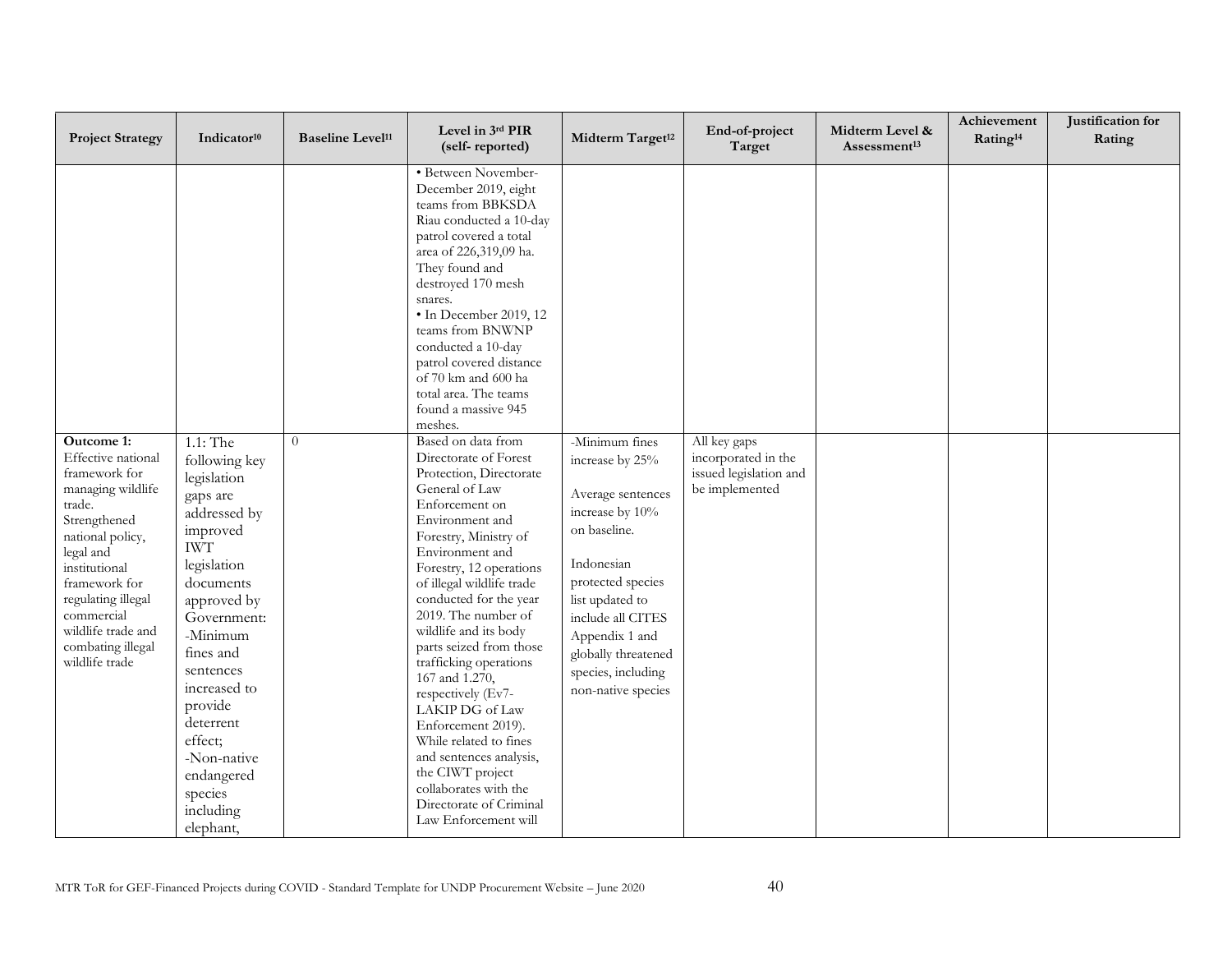| <b>Project Strategy</b> | Indicator <sup>10</sup>    | <b>Baseline Level<sup>11</sup></b> | Level in 3rd PIR<br>(self-reported)            | Midterm Target <sup>12</sup> | End-of-project<br>Target | Midterm Level &<br>Assessment <sup>13</sup> | Achievement<br>Rating <sup>14</sup> | Justification for<br>Rating |
|-------------------------|----------------------------|------------------------------------|------------------------------------------------|------------------------------|--------------------------|---------------------------------------------|-------------------------------------|-----------------------------|
|                         | rhinoceros, big<br>cat and |                                    | conduct a deep-dive<br>analysis on fines and   |                              |                          |                                             |                                     |                             |
|                         | pangolin                   |                                    | sentences based on cases                       |                              |                          |                                             |                                     |                             |
|                         | species given              |                                    | prosecuted in the second                       |                              |                          |                                             |                                     |                             |
|                         | legal                      |                                    | semester of 2020.                              |                              |                          |                                             |                                     |                             |
|                         |                            |                                    | The project initiated to                       |                              |                          |                                             |                                     |                             |
|                         | protection                 |                                    | compile a syllabus for                         |                              |                          |                                             |                                     |                             |
|                         | -Indonesian                |                                    | illegal wildlife trade. The                    |                              |                          |                                             |                                     |                             |
|                         | protected                  |                                    | syllabus compiled by the                       |                              |                          |                                             |                                     |                             |
|                         | species list               |                                    | Human Resources                                |                              |                          |                                             |                                     |                             |
|                         | updated to                 |                                    | Counselling and<br>Development Agency          |                              |                          |                                             |                                     |                             |
|                         | include all                |                                    | (BP2SDM) Ministry of                           |                              |                          |                                             |                                     |                             |
|                         | <b>CITES</b>               |                                    | Environment and                                |                              |                          |                                             |                                     |                             |
|                         | Appendix 1                 |                                    | Forestry consists of four                      |                              |                          |                                             |                                     |                             |
|                         | and globally               |                                    | modules: Wildlife                              |                              |                          |                                             |                                     |                             |
|                         | threatened                 |                                    | Conservation;                                  |                              |                          |                                             |                                     |                             |
|                         | species                    |                                    | International                                  |                              |                          |                                             |                                     |                             |
|                         | - Authority of             |                                    | Cooperation on                                 |                              |                          |                                             |                                     |                             |
|                         | forestry civil             |                                    | Combatting Illegal                             |                              |                          |                                             |                                     |                             |
|                         | investigators              |                                    | Wildlife Trade; First                          |                              |                          |                                             |                                     |                             |
|                         | improved                   |                                    | Handling Action on                             |                              |                          |                                             |                                     |                             |
|                         |                            |                                    | Criminal Wildlife Trade;                       |                              |                          |                                             |                                     |                             |
|                         | Detention/pri              |                                    | and Administration on                          |                              |                          |                                             |                                     |                             |
|                         | son evaluation             |                                    | Captivating and<br>Circulation of Wildlife.    |                              |                          |                                             |                                     |                             |
|                         | for creating               |                                    | A Focus Group                                  |                              |                          |                                             |                                     |                             |
|                         | deterrent                  |                                    | Discussion conducted                           |                              |                          |                                             |                                     |                             |
|                         | effect and                 |                                    | with representatives of                        |                              |                          |                                             |                                     |                             |
|                         | rehabilitation             |                                    | Training Centre of                             |                              |                          |                                             |                                     |                             |
|                         | for criminals.             |                                    | Indonesian Attorney                            |                              |                          |                                             |                                     |                             |
|                         | - Online trade             |                                    | General, Training Centre                       |                              |                          |                                             |                                     |                             |
|                         | regulation to              |                                    | of Criminal Investigation                      |                              |                          |                                             |                                     |                             |
|                         | address online             |                                    | Agency Indonesian                              |                              |                          |                                             |                                     |                             |
|                         | wildlife                   |                                    | National Police; Training                      |                              |                          |                                             |                                     |                             |
|                         | trafficking.               |                                    | Centre of Financial                            |                              |                          |                                             |                                     |                             |
|                         |                            |                                    | Transaction Reports and                        |                              |                          |                                             |                                     |                             |
|                         |                            |                                    | Analysis Centre                                |                              |                          |                                             |                                     |                             |
|                         |                            |                                    | (PPATK/Pusat                                   |                              |                          |                                             |                                     |                             |
|                         |                            |                                    | Pelaporan dan Analisis<br>Transaksi Keuangan); |                              |                          |                                             |                                     |                             |
|                         |                            |                                    | Human Resources                                |                              |                          |                                             |                                     |                             |
|                         |                            |                                    |                                                |                              |                          |                                             |                                     |                             |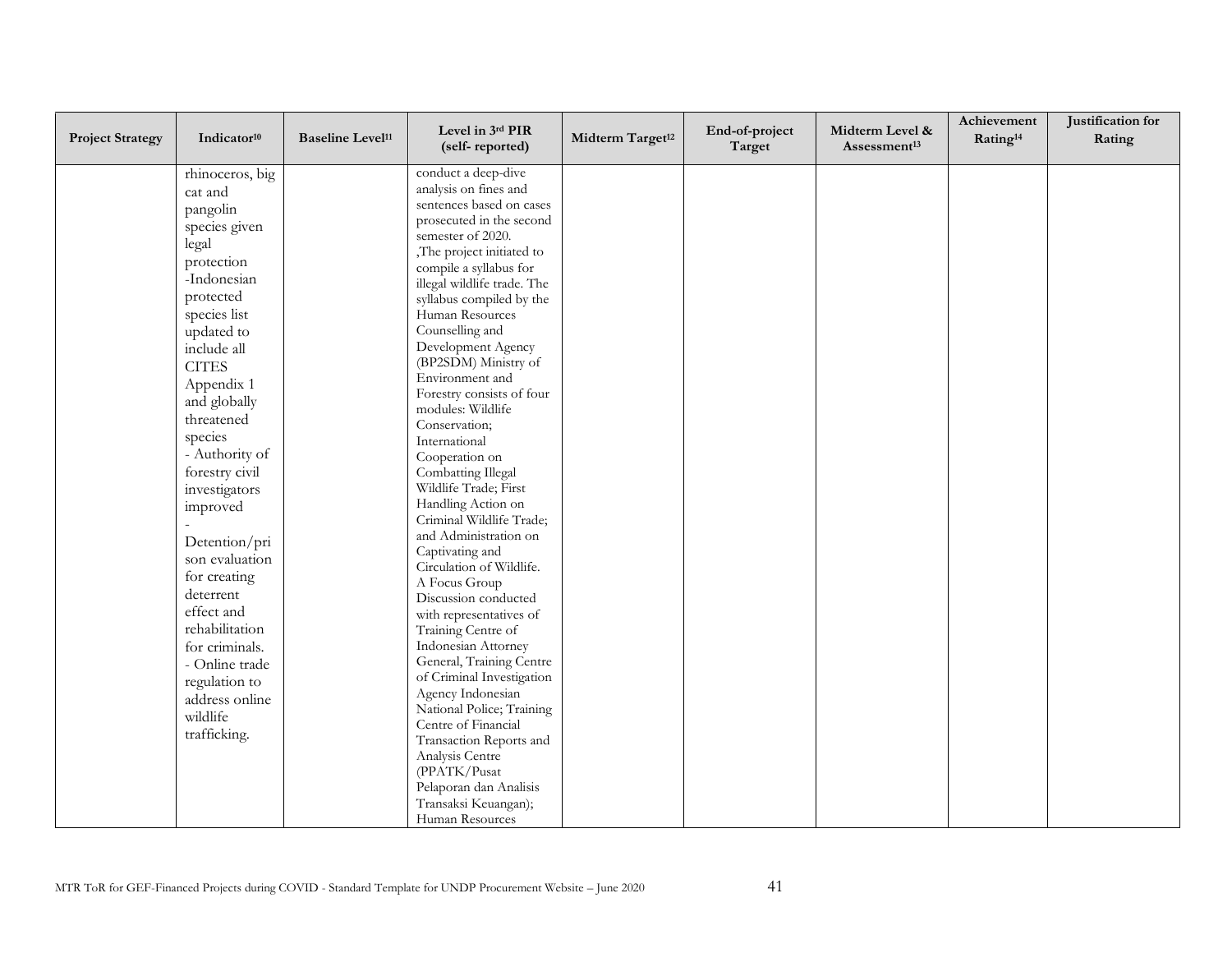| <b>Project Strategy</b> | Indicator <sup>10</sup>                                                                                                                                                 | <b>Baseline Level<sup>11</sup></b> | Level in 3rd PIR<br>(self-reported)                                                                                                                                                                                                                                                                                                                                                                                                                                                                                                                                                                                                                                                             | Midterm Target <sup>12</sup>                                                                           | End-of-project<br>Target                                                                          | Midterm Level &<br>Assessment <sup>13</sup> | Achievement<br>Rating <sup>14</sup> | Justification for<br>Rating |
|-------------------------|-------------------------------------------------------------------------------------------------------------------------------------------------------------------------|------------------------------------|-------------------------------------------------------------------------------------------------------------------------------------------------------------------------------------------------------------------------------------------------------------------------------------------------------------------------------------------------------------------------------------------------------------------------------------------------------------------------------------------------------------------------------------------------------------------------------------------------------------------------------------------------------------------------------------------------|--------------------------------------------------------------------------------------------------------|---------------------------------------------------------------------------------------------------|---------------------------------------------|-------------------------------------|-----------------------------|
|                         |                                                                                                                                                                         |                                    | Agency of Ministry of<br>Maritime and Fisheries<br>Affairs; and Animal<br>Quarantine Center<br>Ministry of Agriculture<br>(Ev8- MoM FGD<br>Syllabus for illegal<br>wildlife trade). The latest<br>progress, the project has<br>intensive communication<br>with BP2SDM for the<br>legalization of training<br>syllabus and to be<br>recognized as a standard<br>for combating illegal<br>wildlife trade syllabus in<br>Ministry of Environment<br>an and Forestry<br>particularly.<br>Related CITES, the<br>project has intensive<br>collaboration with<br>Directorate of<br>Biodiversity<br>Conservation, DG<br>KSDAE on data<br>collection for CITES<br>related illegal wildlife<br>smuggling. |                                                                                                        |                                                                                                   |                                             |                                     |                             |
|                         | $1.2:$ Inter-<br>agency<br>taskforce in<br>place and<br>operational as<br>indicated/mea<br>sured by the<br>signing of an<br>inter-agency<br>agreements<br>targeting IWT | $\overline{0}$                     | Mid and end of project<br>target level have been<br>achieved (100%).<br>Despite accomplishment<br>at the end of the project<br>target level, inter-agency<br>cooperation still<br>conducted with other<br>law enforcers. Snare<br>removal patrols and<br>illegal wildlife operations<br>involve the Indonesian<br>National Police (Ev7-                                                                                                                                                                                                                                                                                                                                                         | Inter-agency<br>taskforce in place<br>and operational;<br>1 inter agency<br>collaboration<br>agreement | Inter-agency<br>taskforce<br>operational;<br>1 formal inter agency<br>collaboration<br>agreements |                                             |                                     |                             |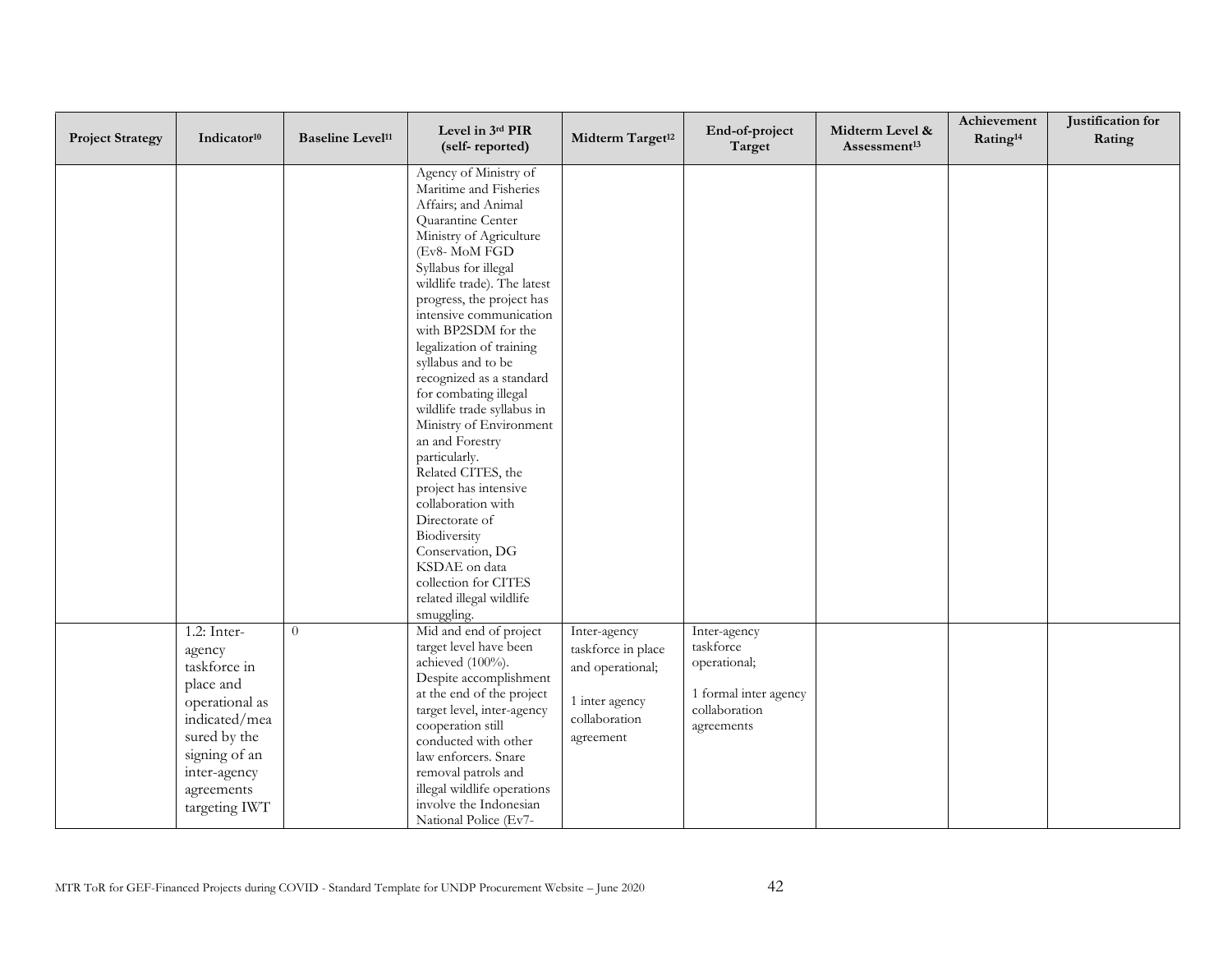| <b>Project Strategy</b> | Indicator <sup>10</sup> | <b>Baseline Level<sup>11</sup></b> | Level in 3rd PIR<br>(self-reported)          | Midterm Target <sup>12</sup> | End-of-project<br>Target | Midterm Level &<br>Assessment <sup>13</sup> | Achievement<br>Rating <sup>14</sup> | Justification for<br>Rating |
|-------------------------|-------------------------|------------------------------------|----------------------------------------------|------------------------------|--------------------------|---------------------------------------------|-------------------------------------|-----------------------------|
|                         |                         |                                    | LAKIP DG of Law                              |                              |                          |                                             |                                     |                             |
|                         |                         |                                    | Enforcement 2019), as                        |                              |                          |                                             |                                     |                             |
|                         |                         |                                    | well as, Indonesian                          |                              |                          |                                             |                                     |                             |
|                         |                         |                                    | Customs Office on data                       |                              |                          |                                             |                                     |                             |
|                         |                         |                                    | collection of smuggling                      |                              |                          |                                             |                                     |                             |
|                         |                         |                                    | and repatriation.                            |                              |                          |                                             |                                     |                             |
|                         |                         |                                    | The project supported                        |                              |                          |                                             |                                     |                             |
|                         |                         |                                    | the Directorate of Forest                    |                              |                          |                                             |                                     |                             |
|                         |                         |                                    | Protection conducted                         |                              |                          |                                             |                                     |                             |
|                         |                         |                                    | collaborations with the                      |                              |                          |                                             |                                     |                             |
|                         |                         |                                    | Indonesian Attorney                          |                              |                          |                                             |                                     |                             |
|                         |                         |                                    | General Office,                              |                              |                          |                                             |                                     |                             |
|                         |                         |                                    | Indonesian National                          |                              |                          |                                             |                                     |                             |
|                         |                         |                                    | Police, and other                            |                              |                          |                                             |                                     |                             |
|                         |                         |                                    | ministries (Ev7-LAKIP                        |                              |                          |                                             |                                     |                             |
|                         |                         |                                    | DG of Law                                    |                              |                          |                                             |                                     |                             |
|                         |                         |                                    | Enforcement 2019). The                       |                              |                          |                                             |                                     |                             |
|                         |                         |                                    | project also involved                        |                              |                          |                                             |                                     |                             |
|                         |                         |                                    | other law enforcers<br>compile a syllabus on |                              |                          |                                             |                                     |                             |
|                         |                         |                                    | combatting illegal                           |                              |                          |                                             |                                     |                             |
|                         |                         |                                    | wildlife trade, as pointed                   |                              |                          |                                             |                                     |                             |
|                         |                         |                                    | out in 1.1.                                  |                              |                          |                                             |                                     |                             |
|                         |                         |                                    | To support other law                         |                              |                          |                                             |                                     |                             |
|                         |                         |                                    | enforcers on combatting                      |                              |                          |                                             |                                     |                             |
|                         |                         |                                    | illegal wildlife trade, the                  |                              |                          |                                             |                                     |                             |
|                         |                         |                                    | project has a plan to                        |                              |                          |                                             |                                     |                             |
|                         |                         |                                    | compile a mobile                             |                              |                          |                                             |                                     |                             |
|                         |                         |                                    | application to identify                      |                              |                          |                                             |                                     |                             |
|                         |                         |                                    | protected wildlife                           |                              |                          |                                             |                                     |                             |
|                         |                         |                                    | species. A ToR has been                      |                              |                          |                                             |                                     |                             |
|                         |                         |                                    | compiled by PMU. This                        |                              |                          |                                             |                                     |                             |
|                         |                         |                                    | android and IOS based                        |                              |                          |                                             |                                     |                             |
|                         |                         |                                    | application would be                         |                              |                          |                                             |                                     |                             |
|                         |                         |                                    | expected came out as a                       |                              |                          |                                             |                                     |                             |
|                         |                         |                                    | big help for law                             |                              |                          |                                             |                                     |                             |
|                         |                         |                                    | enforcers in the field                       |                              |                          |                                             |                                     |                             |
|                         |                         |                                    | such as forest rangers,                      |                              |                          |                                             |                                     |                             |
|                         |                         |                                    | customs, polices, and                        |                              |                          |                                             |                                     |                             |
|                         |                         |                                    | coast guards in wildlife                     |                              |                          |                                             |                                     |                             |
|                         |                         |                                    | identification. Hampered                     |                              |                          |                                             |                                     |                             |
|                         |                         |                                    | by a lack of technical                       |                              |                          |                                             |                                     |                             |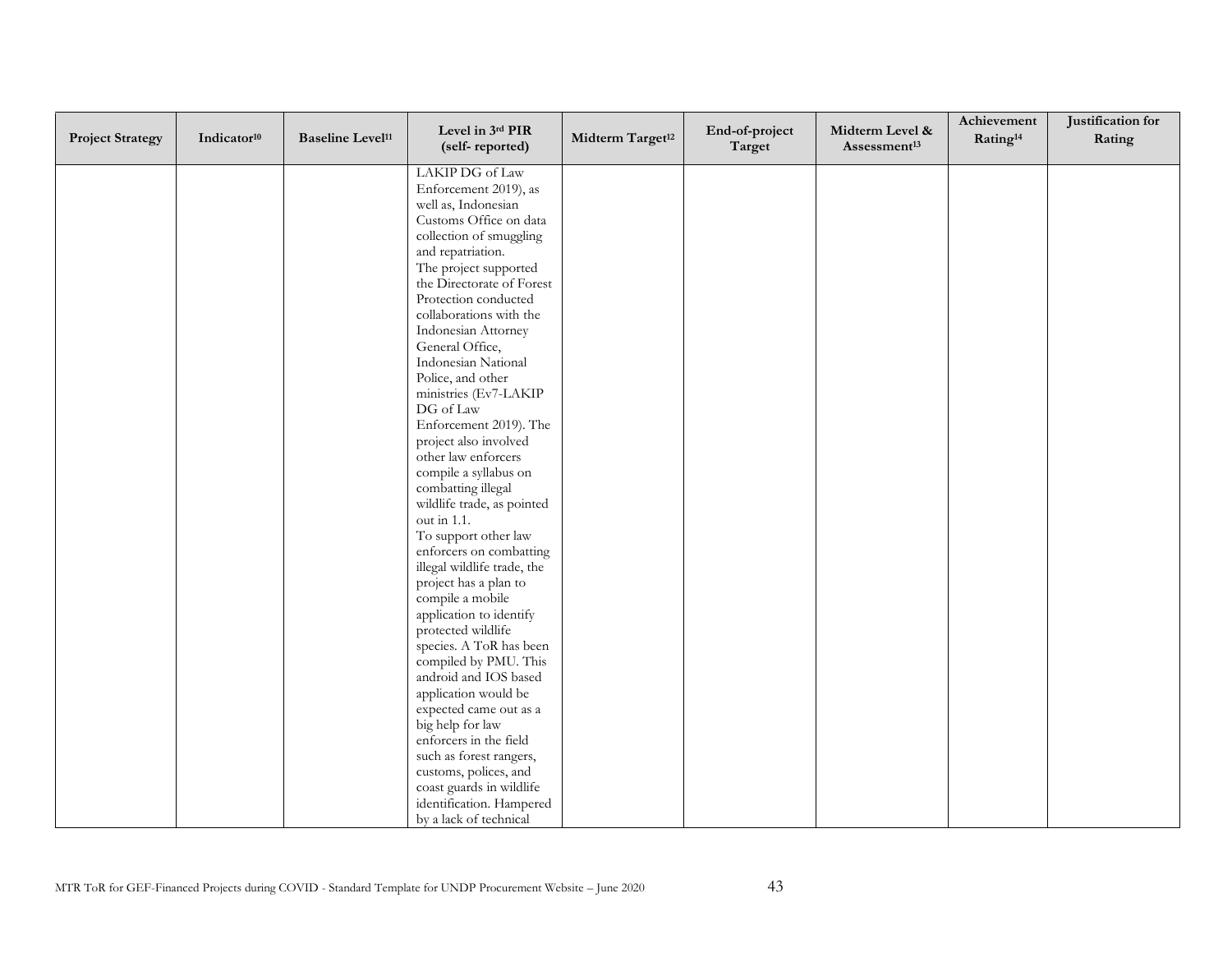| <b>Project Strategy</b> | Indicator <sup>10</sup> | <b>Baseline Level<sup>11</sup></b> | Level in 3rd PIR<br>(self-reported)                | Midterm Target <sup>12</sup> | End-of-project<br>Target | Midterm Level &<br>Assessment <sup>13</sup> | Achievement<br>Rating <sup>14</sup> | Justification for<br>Rating |
|-------------------------|-------------------------|------------------------------------|----------------------------------------------------|------------------------------|--------------------------|---------------------------------------------|-------------------------------------|-----------------------------|
|                         |                         |                                    | knowledge became a big                             |                              |                          |                                             |                                     |                             |
|                         |                         |                                    | concern for law                                    |                              |                          |                                             |                                     |                             |
|                         |                         |                                    | enforcers related to their                         |                              |                          |                                             |                                     |                             |
|                         |                         |                                    | duty to identify                                   |                              |                          |                                             |                                     |                             |
|                         |                         |                                    | protected and non-                                 |                              |                          |                                             |                                     |                             |
|                         |                         |                                    | protected wildlife. This                           |                              |                          |                                             |                                     |                             |
|                         |                         |                                    | application expected to<br>accelerate decisions in |                              |                          |                                             |                                     |                             |
|                         |                         |                                    | the identification of                              |                              |                          |                                             |                                     |                             |
|                         |                         |                                    | illegal wildlife in the                            |                              |                          |                                             |                                     |                             |
|                         |                         |                                    | field.                                             |                              |                          |                                             |                                     |                             |
|                         |                         |                                    | The project also                                   |                              |                          |                                             |                                     |                             |
|                         |                         |                                    | supported Directorate                              |                              |                          |                                             |                                     |                             |
|                         |                         |                                    | General of Law                                     |                              |                          |                                             |                                     |                             |
|                         |                         |                                    | Enforcement on                                     |                              |                          |                                             |                                     |                             |
|                         |                         |                                    | Environment and                                    |                              |                          |                                             |                                     |                             |
|                         |                         |                                    | Forestry and Indonesian                            |                              |                          |                                             |                                     |                             |
|                         |                         |                                    | National Police Office to                          |                              |                          |                                             |                                     |                             |
|                         |                         |                                    | set up a Mutual Legal                              |                              |                          |                                             |                                     |                             |
|                         |                         |                                    | Assistance (MLA) with                              |                              |                          |                                             |                                     |                             |
|                         |                         |                                    | the Dutch Government                               |                              |                          |                                             |                                     |                             |
|                         |                         |                                    | through Dutch Embassy                              |                              |                          |                                             |                                     |                             |
|                         |                         |                                    | in Indonesia in August<br>2019. This MLA dubbed    |                              |                          |                                             |                                     |                             |
|                         |                         |                                    | as the first MLA in                                |                              |                          |                                             |                                     |                             |
|                         |                         |                                    | Indonesia related to                               |                              |                          |                                             |                                     |                             |
|                         |                         |                                    | illegal wildlife trade                             |                              |                          |                                             |                                     |                             |
|                         |                         |                                    | (Ev7-LAKIP DG of                                   |                              |                          |                                             |                                     |                             |
|                         |                         |                                    | Law Enforcement 2019).                             |                              |                          |                                             |                                     |                             |
|                         |                         |                                    | To strengthen                                      |                              |                          |                                             |                                     |                             |
|                         |                         |                                    | coordination between                               |                              |                          |                                             |                                     |                             |
|                         |                         |                                    | the task force initiated by                        |                              |                          |                                             |                                     |                             |
|                         |                         |                                    | Bitung Municipality, a                             |                              |                          |                                             |                                     |                             |
|                         |                         |                                    | ToR has been compiled                              |                              |                          |                                             |                                     |                             |
|                         |                         |                                    | by Environment Agency                              |                              |                          |                                             |                                     |                             |
|                         |                         |                                    | of Bitung with the                                 |                              |                          |                                             |                                     |                             |
|                         |                         |                                    | project to arrange a<br>coordination workshop.     |                              |                          |                                             |                                     |                             |
|                         |                         |                                    | The activity slightly                              |                              |                          |                                             |                                     |                             |
|                         |                         |                                    | needs to change due to                             |                              |                          |                                             |                                     |                             |
|                         |                         |                                    | Covid-19 pandemics and                             |                              |                          |                                             |                                     |                             |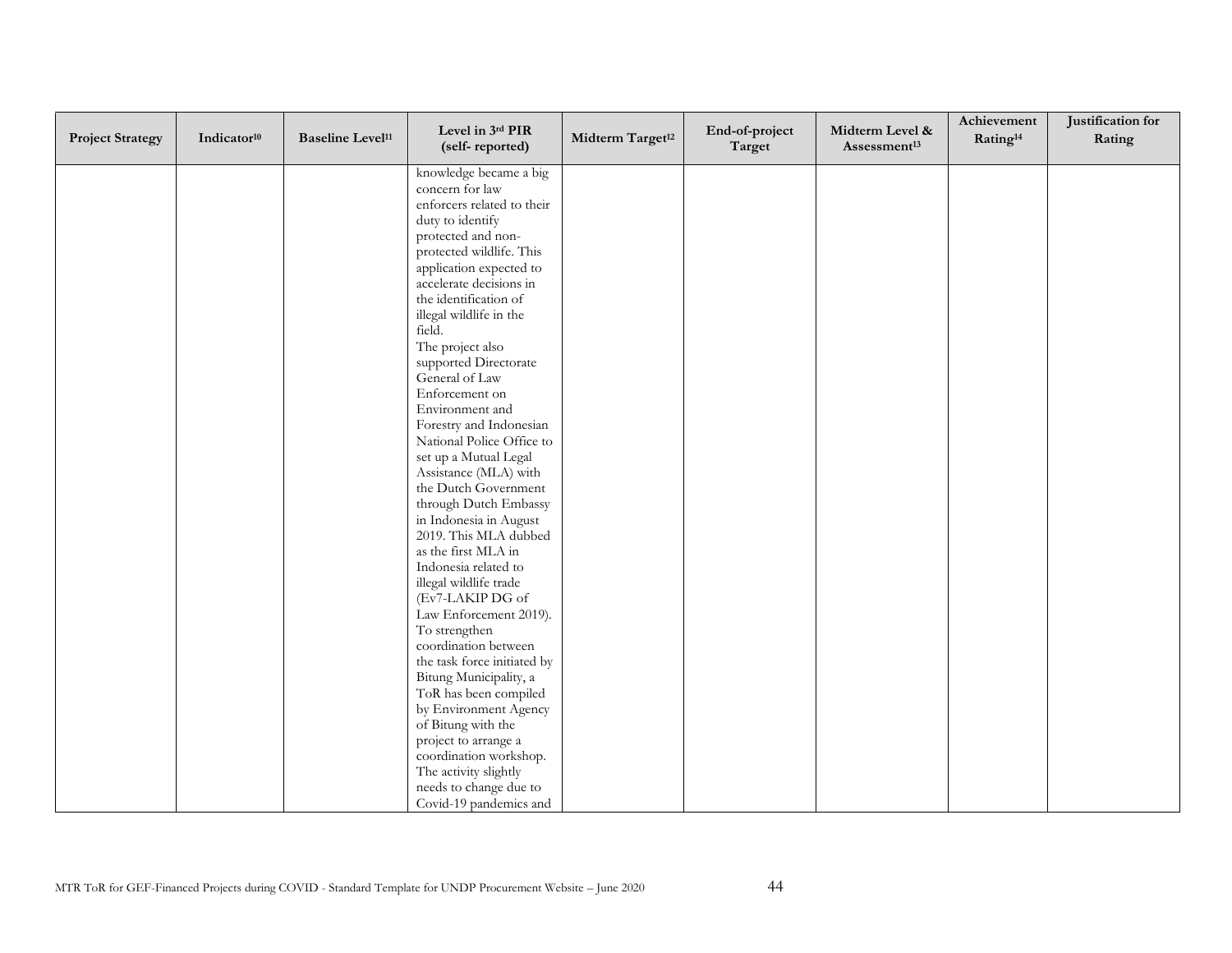| <b>Project Strategy</b>                                                                                                                                                                                                                                                                                 | Indicator <sup>10</sup>                                                                                                                                                                                                                                                                                              | <b>Baseline Level<sup>11</sup></b>                                                                                                                                         | Level in $3rd$ PIR<br>(self-reported)                                                                                                                                                                                                                                                                                                                                                                                                                                                                                                                                                                                     | Midterm Target <sup>12</sup>                                                                                                                                                                         | End-of-project<br>Target                                                                                                                                                                                      | Midterm Level &<br>Assessment <sup>13</sup> | Achievement<br>Rating <sup>14</sup> | Justification for<br>Rating |
|---------------------------------------------------------------------------------------------------------------------------------------------------------------------------------------------------------------------------------------------------------------------------------------------------------|----------------------------------------------------------------------------------------------------------------------------------------------------------------------------------------------------------------------------------------------------------------------------------------------------------------------|----------------------------------------------------------------------------------------------------------------------------------------------------------------------------|---------------------------------------------------------------------------------------------------------------------------------------------------------------------------------------------------------------------------------------------------------------------------------------------------------------------------------------------------------------------------------------------------------------------------------------------------------------------------------------------------------------------------------------------------------------------------------------------------------------------------|------------------------------------------------------------------------------------------------------------------------------------------------------------------------------------------------------|---------------------------------------------------------------------------------------------------------------------------------------------------------------------------------------------------------------|---------------------------------------------|-------------------------------------|-----------------------------|
| Outcome 2:<br>Institutional<br>capacity for<br>implementation<br>and enforcement<br>at the national and<br>international<br>levels.<br>Strengthened<br>institutional<br>capacity for<br>regulatory<br>coordination,<br>implementation<br>and enforcement<br>at the national and<br>international levels | 2.1:<br>Strengthened<br>institutional<br>capacity to<br>combat IWT<br>as indicated by<br>i) the ICCWC<br>Indicator<br>Framework<br>$(note -$<br>baselines to be<br>determined in<br>year 1)<br>ii) UNDP<br>Capacity<br>Development<br>Scorecard for<br>Gakkum (see<br>Annex 18)<br>$\overline{iii}$ )<br>Operational | i)ICCWC Indicator<br>Framework-<br><b>Baseline</b> scores<br><b>TBD</b><br>ii)UNDP CD<br>Scorecard Baseline<br>Score: 60%<br>iii) Operational<br>database within<br>Gakkum | will be conducted in the<br>second semester of 2020.<br>- Series of workshops to<br>enhance capacity of<br>Directorate General of<br>Law Enforcement on<br>Environment and<br>Forestry has been<br>conducted. The project<br>also compiled a series of<br>SOP's on animal<br>handling and a syllabus<br>on combatting illegal<br>wildlife trade.<br>- The project has<br>compiled TOR's to<br>update ICCWC Indicator<br>Framework, and CD<br>Scorecard. The activities<br>slightly postponed due to<br>Covid-19 pandemics.<br>The project will continue<br>to update the scorecards<br>in the second semester<br>of 2020. | i)ICCWC<br>Indicator<br>Framework-<br>Midterm targets<br><b>TBD</b><br>ii)UNDP CD<br>Scorecard Midterm<br>Target:70%<br>iii) Data sharing<br>agreements<br>enacted between<br>government<br>agencies | i)ICCWC Indicator<br>Framework - Project<br>Completion targets<br>TBD<br>ii)UNDP CD<br>Scorecard EOP<br>Target: 80%<br>iii) Information<br>System is fully<br>operational and<br>operated by trained<br>staff |                                             |                                     |                             |
|                                                                                                                                                                                                                                                                                                         | status of<br>Gakkum's<br>Information<br>System                                                                                                                                                                                                                                                                       |                                                                                                                                                                            | - Related Gakkum's<br>Information System, the<br>project has contributed<br>to the setup Gakkum's<br>Operation Room and<br>enhance the capacity of<br>the Gakkum's staffs on<br>advanced intelligence<br>training on online<br>wildlife trade. Based on<br>online patrols, the<br>Directorate of Forest<br>Protection found 1.513<br>online wildlife trade<br>activities between<br>October 2017-December<br>2019.                                                                                                                                                                                                        |                                                                                                                                                                                                      |                                                                                                                                                                                                               |                                             |                                     |                             |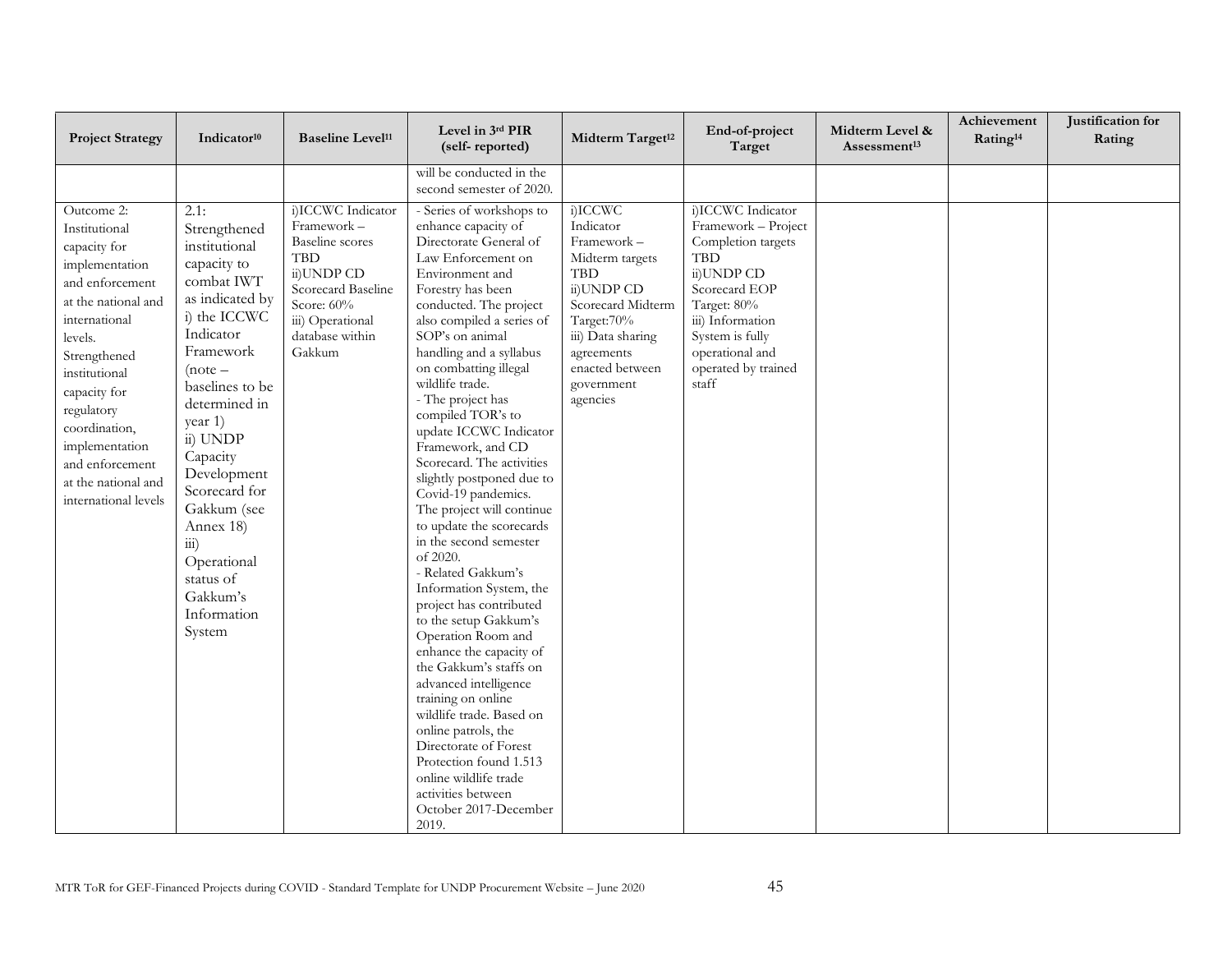| <b>Project Strategy</b> | Indicator <sup>10</sup> | <b>Baseline Level<sup>11</sup></b> | Level in 3rd PIR<br>(self-reported)                      | Midterm Target <sup>12</sup> | End-of-project<br>Target | Midterm Level &<br>Assessment <sup>13</sup> | Achievement<br>Rating <sup>14</sup> | Justification for<br>Rating |
|-------------------------|-------------------------|------------------------------------|----------------------------------------------------------|------------------------------|--------------------------|---------------------------------------------|-------------------------------------|-----------------------------|
|                         | 2.2:                    | Official national                  | Mid and end of project                                   | Official national            | Official national        |                                             |                                     |                             |
|                         | - Annual                | statistics on                      | target levels have been                                  | statistics on                | statistics on            |                                             |                                     |                             |
|                         | number                  | seizures/arrests                   | achieved (100%).                                         | seizure/arrests and          | seizures/arrests and     |                                             |                                     |                             |
|                         | seizures/               | and prosecutions                   | Refers to official national<br>statistics on arrests and | prosecutions                 | prosecutions             |                                             |                                     |                             |
|                         | arrests                 | From mid-2015 to                   | prosecutions of illegal                                  | >10% increase in             | >25% increase in         |                                             |                                     |                             |
|                         | - Annual                | mid-2016: The                      | wildlife trade by                                        | seizures/arrests             | seizures/arrests from    |                                             |                                     |                             |
|                         | number of               | WCU facilitated                    | Directorate of Criminal                                  | from baseline                | baseline                 |                                             |                                     |                             |
|                         | successful              | law enforcement                    | Law Enforcement, DG                                      | $> 50\%$ cases               | $>75\%$ cases            |                                             |                                     |                             |
|                         | prosecutions            | operations for 31                  | of Law Enforcement,                                      | prosecuted                   | prosecuted               |                                             |                                     |                             |
|                         |                         | cases with 55                      | MoEF, for the year                                       |                              |                          |                                             |                                     |                             |
|                         |                         | people arrested and                | 2016, as the baseline,                                   |                              |                          |                                             |                                     |                             |
|                         |                         | taken to court. Of                 | showed 51 cases of                                       |                              |                          |                                             |                                     |                             |
|                         |                         | those with a known                 | arrests and prosecuted.                                  |                              |                          |                                             |                                     |                             |
|                         |                         | outcome, 41 were                   | For the year 2019, the                                   |                              |                          |                                             |                                     |                             |
|                         |                         | prosecuted (100%                   | number of cases of                                       |                              |                          |                                             |                                     |                             |
|                         |                         | prosecution). This                 | arrests and prosecuted                                   |                              |                          |                                             |                                     |                             |
|                         |                         | is for terrestrial                 | arose to 65 cases of                                     |                              |                          |                                             |                                     |                             |
|                         |                         | species in Sumatra                 | arrests and prosecuted. It                               |                              |                          |                                             |                                     |                             |
|                         |                         | and Java.                          | shows a 27,5% increase                                   |                              |                          |                                             |                                     |                             |
|                         |                         |                                    | of the arrests from                                      |                              |                          |                                             |                                     |                             |
|                         |                         |                                    | baseline, surpassed end                                  |                              |                          |                                             |                                     |                             |
|                         |                         |                                    | of the project target<br>level.                          |                              |                          |                                             |                                     |                             |
|                         |                         |                                    | Meanwhile, the number                                    |                              |                          |                                             |                                     |                             |
|                         |                         |                                    | of cases prosecuted                                      |                              |                          |                                             |                                     |                             |
|                         |                         |                                    | shows 65 cases or 100%                                   |                              |                          |                                             |                                     |                             |
|                         |                         |                                    | cases prosecuted. The                                    |                              |                          |                                             |                                     |                             |
|                         |                         |                                    | score is surely enough to                                |                              |                          |                                             |                                     |                             |
|                         |                         |                                    | surpass the end of the                                   |                              |                          |                                             |                                     |                             |
|                         |                         |                                    | project target level, as                                 |                              |                          |                                             |                                     |                             |
|                         |                         |                                    | requested (Ev7-LAKIP                                     |                              |                          |                                             |                                     |                             |
|                         |                         |                                    | DG of Law                                                |                              |                          |                                             |                                     |                             |
|                         |                         |                                    | Enforcement 2019).                                       |                              |                          |                                             |                                     |                             |
|                         | 2.3:                    | No transnational                   | The midterm target has                                   | 1 transnational              | 3 transnational          |                                             |                                     |                             |
|                         | - Annual                | operations                         | been achieved.                                           | operation/seizure            | operations/seizures      |                                             |                                     |                             |
|                         | number of               |                                    | To reach the end of the                                  |                              |                          |                                             |                                     |                             |
|                         | joined up               |                                    | project target level, the                                |                              |                          |                                             |                                     |                             |
|                         |                         |                                    | project will conduct one                                 |                              |                          |                                             |                                     |                             |
|                         | transnational           |                                    | transnational repatriation                               |                              |                          |                                             |                                     |                             |
|                         | counter-IWT             |                                    | (for Indonesian endemic                                  |                              |                          |                                             |                                     |                             |
|                         | operations-             |                                    | birds) from Philippines                                  |                              |                          |                                             |                                     |                             |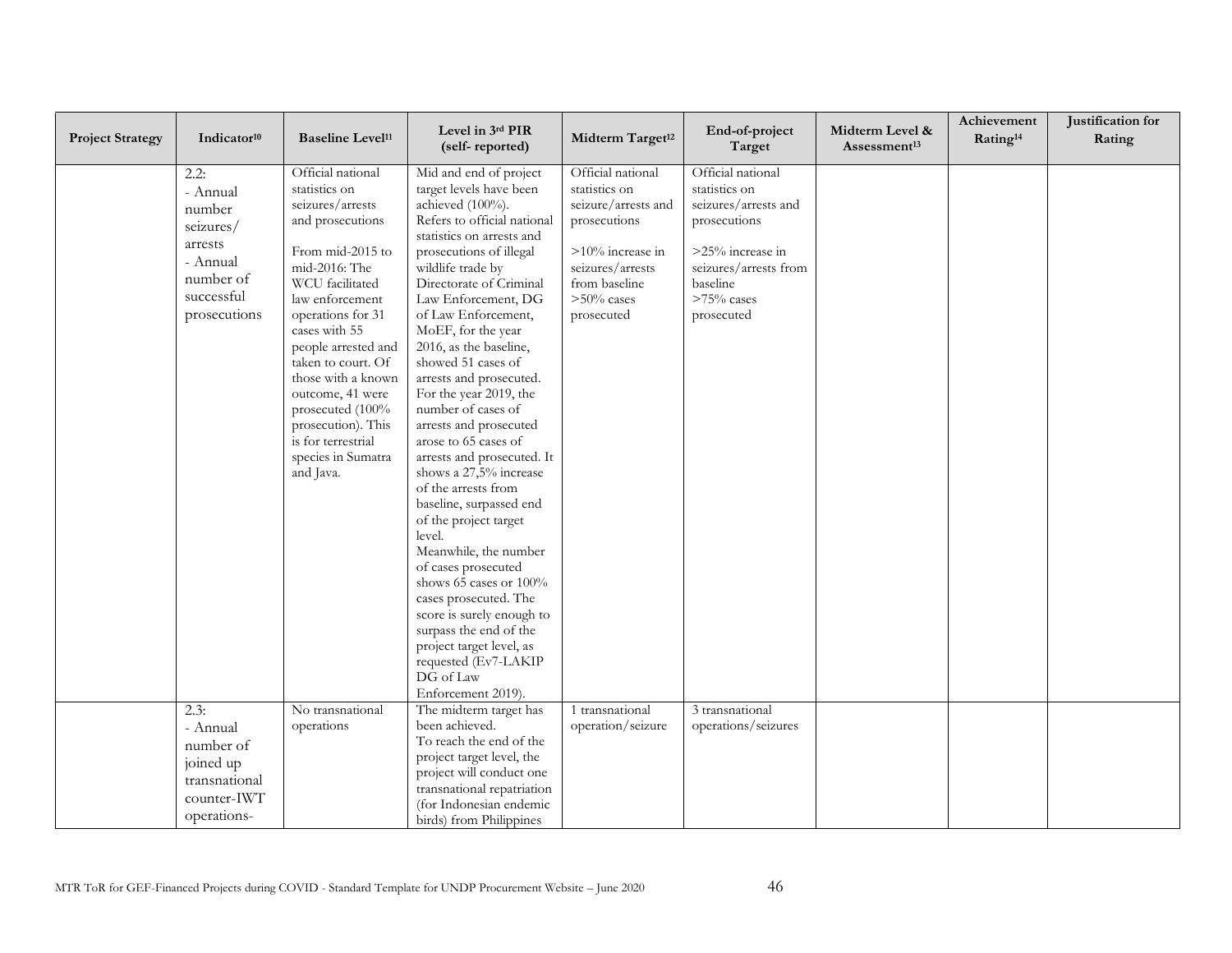| <b>Project Strategy</b>                                                                                                                                                                                                                                                               | Indicator <sup>10</sup>                                                                                                                                                                                                                                                                                   | <b>Baseline Level<sup>11</sup></b>                                                                                                           | Level in 3rd PIR<br>(self-reported)                                                                                                                                                                                                                               | Midterm Target <sup>12</sup>                              | End-of-project<br>Target                                      | Midterm Level &<br>Assessment <sup>13</sup> | Achievement<br>Rating <sup>14</sup> | Justification for<br>Rating |
|---------------------------------------------------------------------------------------------------------------------------------------------------------------------------------------------------------------------------------------------------------------------------------------|-----------------------------------------------------------------------------------------------------------------------------------------------------------------------------------------------------------------------------------------------------------------------------------------------------------|----------------------------------------------------------------------------------------------------------------------------------------------|-------------------------------------------------------------------------------------------------------------------------------------------------------------------------------------------------------------------------------------------------------------------|-----------------------------------------------------------|---------------------------------------------------------------|---------------------------------------------|-------------------------------------|-----------------------------|
|                                                                                                                                                                                                                                                                                       | - Annual<br>number of<br>seizures as a<br>result of<br>transnational<br>counter-IWT<br>operations                                                                                                                                                                                                         |                                                                                                                                              | to Indonesia. The<br>activity will be<br>conducted in the second<br>semester of 2020 (July<br>21, 2020).                                                                                                                                                          |                                                           |                                                               |                                             |                                     |                             |
| Outcome 3:<br>Scaling-up<br>improved<br>enforcement<br>strategy at key<br>trade ports and<br>connected<br>ecosystems.<br>Improved<br>enforcement<br>strategy<br>demonstrated and<br>scaled up at key<br>trade ports and<br>connected<br>subnational<br>regions with key<br>ecosystems | 3.1:<br>Enforcement<br>effectiveness at<br>5 key trade<br>ports (Jakarta,<br>Surabaya,<br>Bitung, Belawan<br>and Kualanamu<br>airport),<br>indicated by:<br>- Annual<br>PortMATE<br>assessment tool<br>scores (average<br>score for<br>KSDA,<br>Customs, Port<br>Management<br>Authority at<br>each port) | PortMATE<br>Baseline scores:<br>Surabaya (Tg<br>Perak):17.00<br>Belawan: 18.67<br>(Jakarta, Bitung and<br>Kualanamu to be<br>done in Year 1) | The project has<br>compiled ToR's to<br>update the PortMate<br>scores in Bitung,<br>Surabaya, and Belawan.<br>The activities need<br>slightly to change, due to<br>Covid-19 pandemics.<br>The project will update<br>the score in the second<br>semester of 2020. | $25\%$ increase over<br>baseline score                    | 50% increase over<br>baseline score                           |                                             |                                     |                             |
|                                                                                                                                                                                                                                                                                       | 3.2:<br>Effective<br>enforcement of<br>two subnational<br>regions known<br>to include<br>significant<br>wildlife trade<br>routes,<br>measured by:                                                                                                                                                         | 4666 wild animals<br>seized from 34<br>protected species<br>Source: LAKIP,<br>Gakkum 2016                                                    | Mid and end of project<br>target levels have been<br>achieved (100%).<br>Based on data from<br>Directorate of Criminal<br>Law Enforcement,<br>Directorate General of<br>Law Enforcement on<br>Environment and<br>Forestry, Ministry of                            | Increasing number<br>of cases<br>prosecuted<br>$(c.10\%)$ | Increasing number<br>of settled cases on<br>IWT by $\ldots\%$ |                                             |                                     |                             |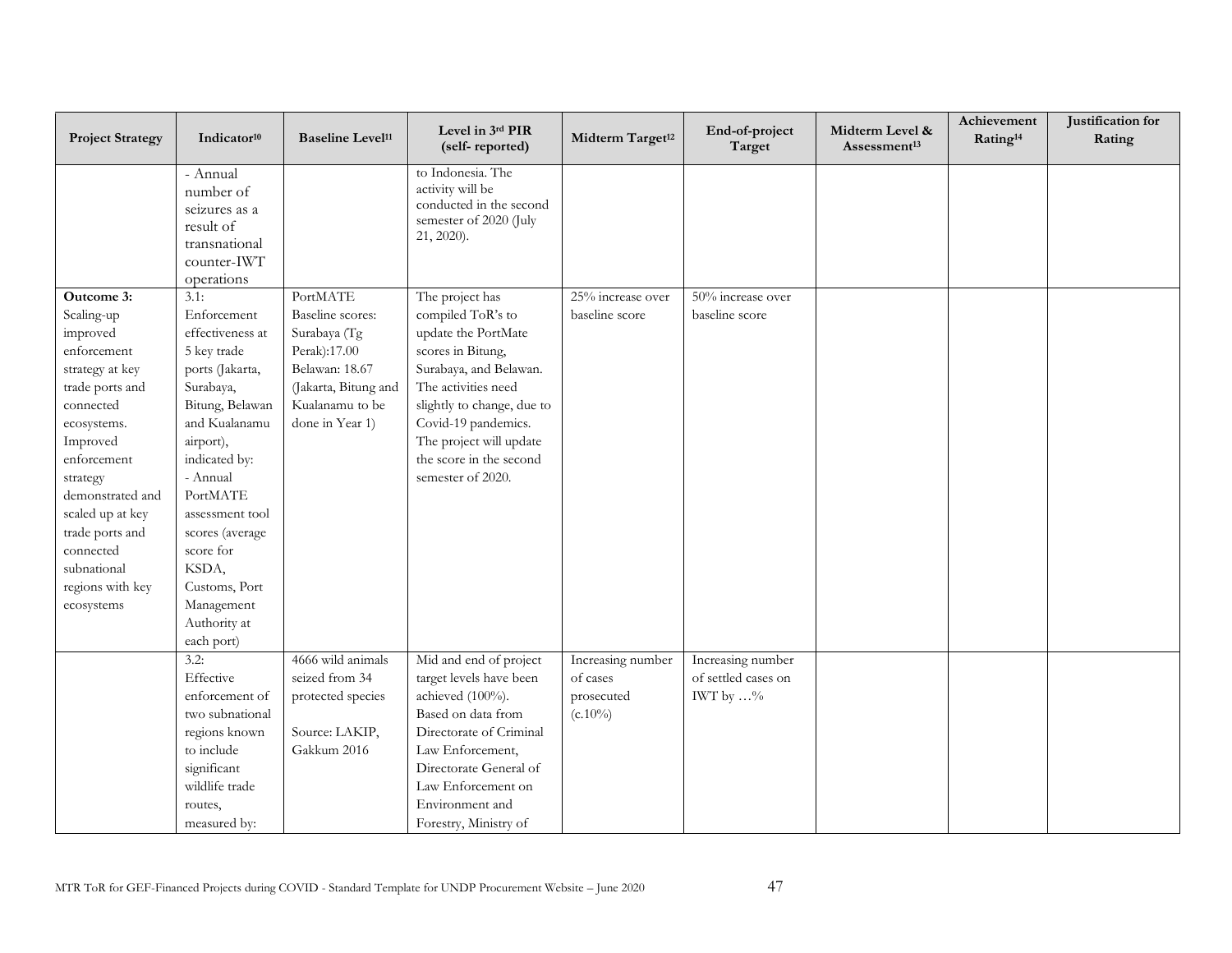| <b>Project Strategy</b>                                                                                                                                                                              | Indicator <sup>10</sup>                                                                                                                                                                                                                                  | <b>Baseline Level<sup>11</sup></b> | Level in 3rd PIR<br>(self-reported)                                                                                                                                                                                                                                                                                                                                                                                                                                                                                                                                                                | Midterm Target <sup>12</sup>                                                             | End-of-project<br>Target                                                              | Midterm Level &<br>Assessment <sup>13</sup> | Achievement<br>Rating <sup>14</sup> | Justification for<br>Rating |
|------------------------------------------------------------------------------------------------------------------------------------------------------------------------------------------------------|----------------------------------------------------------------------------------------------------------------------------------------------------------------------------------------------------------------------------------------------------------|------------------------------------|----------------------------------------------------------------------------------------------------------------------------------------------------------------------------------------------------------------------------------------------------------------------------------------------------------------------------------------------------------------------------------------------------------------------------------------------------------------------------------------------------------------------------------------------------------------------------------------------------|------------------------------------------------------------------------------------------|---------------------------------------------------------------------------------------|---------------------------------------------|-------------------------------------|-----------------------------|
|                                                                                                                                                                                                      | - annual number<br>of IWT seizures<br>at the project<br>sites<br>- annual number<br>of IWT<br>investigations<br>leading to<br>arrests at the<br>project sites;<br>- annual number<br>of successful<br><b>IWT</b><br>prosecutions at<br>the project sites |                                    | <b>Environment</b> and Forest<br>showed an increasing<br>number of cases<br>prosecuted and settled<br>cases on illegal wildlife<br>trade.<br>Referred to data from<br>Directorate of Criminal<br>Law Enforcement,<br>Directorate General of<br>Law Enforcement on<br>Environment and<br>Forestry, Ministry of<br>Environment and<br>Forestry, for the year<br>2016, as a baseline,<br>showed 51 cases<br>prosecuted. For the year<br>2019, the number of<br>cases prosecuted showed<br>65. It is showed a 27,5%<br>increases compared to<br>baseline (Ev7-LAKIP<br>DG of Law<br>Enforcement 2019). |                                                                                          |                                                                                       |                                             |                                     |                             |
| Outcome 4:<br>Knowledge<br>Management,<br>M&E and Gender<br>Mainstreaming.<br>Implementation<br>and<br>upscaling/replicati<br>on of project<br>approaches at<br>national and<br>international levels | 4.1: number of<br>project lessons<br>documented<br>and used by<br>other national<br>and<br>international<br>projects.                                                                                                                                    | $\overline{0}$                     | 1. The project, with<br>YIARI, developed an<br>SOP for translocation,<br>habituation, and post-<br>release monitoring for<br>slow loris. To learn on<br>the slow-loris<br>management, a<br>Malaysian non-<br>government<br>organization, 1stop<br>Borneo Wildlife,                                                                                                                                                                                                                                                                                                                                 | At least 3 project<br>lessons used by<br>other national and<br>international<br>projects | At least 5 project<br>lessons used by<br>other national and<br>international projects |                                             |                                     |                             |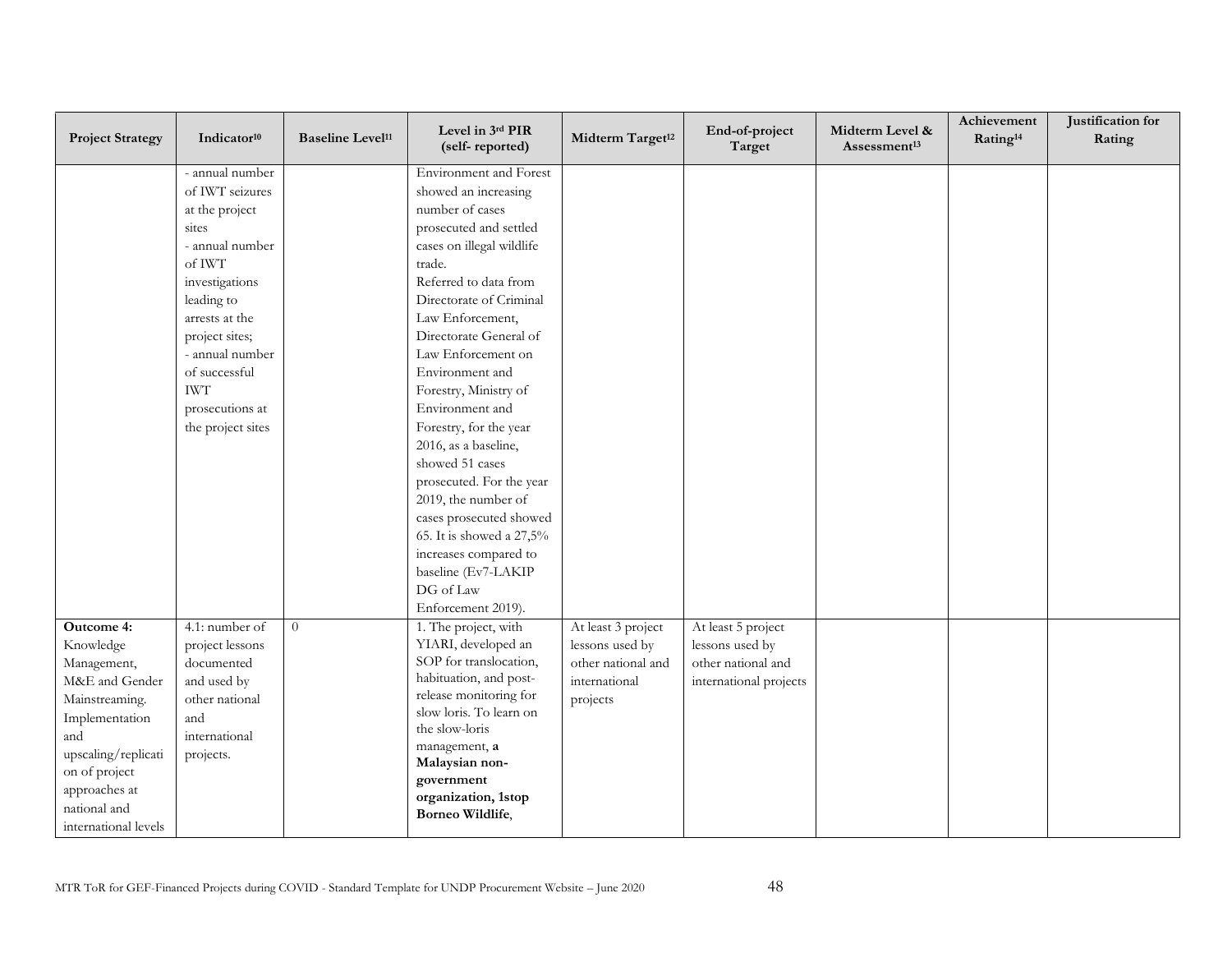| <b>Project Strategy</b> | Indicator <sup>10</sup> | <b>Baseline Level<sup>11</sup></b> | Level in 3rd PIR<br>(self-reported) | Midterm Target <sup>12</sup> | End-of-project<br>Target | Midterm Level &<br>Assessment <sup>13</sup> | Achievement<br>Rating <sup>14</sup> | Justification for<br>Rating |
|-------------------------|-------------------------|------------------------------------|-------------------------------------|------------------------------|--------------------------|---------------------------------------------|-------------------------------------|-----------------------------|
| is supported by         |                         |                                    | conducted a learning                |                              |                          |                                             |                                     |                             |
| effective               |                         |                                    | session for habituation             |                              |                          |                                             |                                     |                             |
| knowledge               |                         |                                    | and post-release                    |                              |                          |                                             |                                     |                             |
| management and          |                         |                                    | management. They have               |                              |                          |                                             |                                     |                             |
| gender                  |                         |                                    | the plan to build a slow            |                              |                          |                                             |                                     |                             |
| mainstreaming           |                         |                                    | loris rehabilitation center         |                              |                          |                                             |                                     |                             |
|                         |                         |                                    | in Sabah, Malaysia.                 |                              |                          |                                             |                                     |                             |
|                         |                         |                                    | YIARI, through                      |                              |                          |                                             |                                     |                             |
|                         |                         |                                    | microgrant funded by                |                              |                          |                                             |                                     |                             |
|                         |                         |                                    | CIWT, also collaborates             |                              |                          |                                             |                                     |                             |
|                         |                         |                                    | with other NGOs on the              |                              |                          |                                             |                                     |                             |
|                         |                         |                                    | implementation of SOP               |                              |                          |                                             |                                     |                             |
|                         |                         |                                    | for translocation,                  |                              |                          |                                             |                                     |                             |
|                         |                         |                                    | habituation, and post-              |                              |                          |                                             |                                     |                             |
|                         |                         |                                    | release monitoring for              |                              |                          |                                             |                                     |                             |
|                         |                         |                                    | slow loris. Animal                  |                              |                          |                                             |                                     |                             |
|                         |                         |                                    | handling resulting from             |                              |                          |                                             |                                     |                             |
|                         |                         |                                    | law enforcement with                |                              |                          |                                             |                                     |                             |
|                         |                         |                                    | PPS Tasikoki in North               |                              |                          |                                             |                                     |                             |
|                         |                         |                                    | Sulawesi. While with                |                              |                          |                                             |                                     |                             |
|                         |                         |                                    | <b>SOCP</b> (Sumatera               |                              |                          |                                             |                                     |                             |
|                         |                         |                                    | Orangutan Conservation              |                              |                          |                                             |                                     |                             |
|                         |                         |                                    | Program) in the handling            |                              |                          |                                             |                                     |                             |
|                         |                         |                                    | and release of seized               |                              |                          |                                             |                                     |                             |
|                         |                         |                                    | four slow lorises and two           |                              |                          |                                             |                                     |                             |
|                         |                         |                                    | langurs (Ev6-YIARI                  |                              |                          |                                             |                                     |                             |
|                         |                         |                                    | Microgrant Final                    |                              |                          |                                             |                                     |                             |
|                         |                         |                                    | Report).                            |                              |                          |                                             |                                     |                             |
|                         |                         |                                    | 2. To reach out to more             |                              |                          |                                             |                                     |                             |
|                         |                         |                                    | institutions and                    |                              |                          |                                             |                                     |                             |
|                         |                         |                                    | personnel on improving              |                              |                          |                                             |                                     |                             |
|                         |                         |                                    | knowledge of                        |                              |                          |                                             |                                     |                             |
|                         |                         |                                    | combatting illegal                  |                              |                          |                                             |                                     |                             |
|                         |                         |                                    | wildlife trade, the project         |                              |                          |                                             |                                     |                             |
|                         |                         |                                    | has the plan to set up a            |                              |                          |                                             |                                     |                             |
|                         |                         |                                    | knowledge management                |                              |                          |                                             |                                     |                             |
|                         |                         |                                    | system for e-learning.              |                              |                          |                                             |                                     |                             |
|                         |                         |                                    | For the first step, the             |                              |                          |                                             |                                     |                             |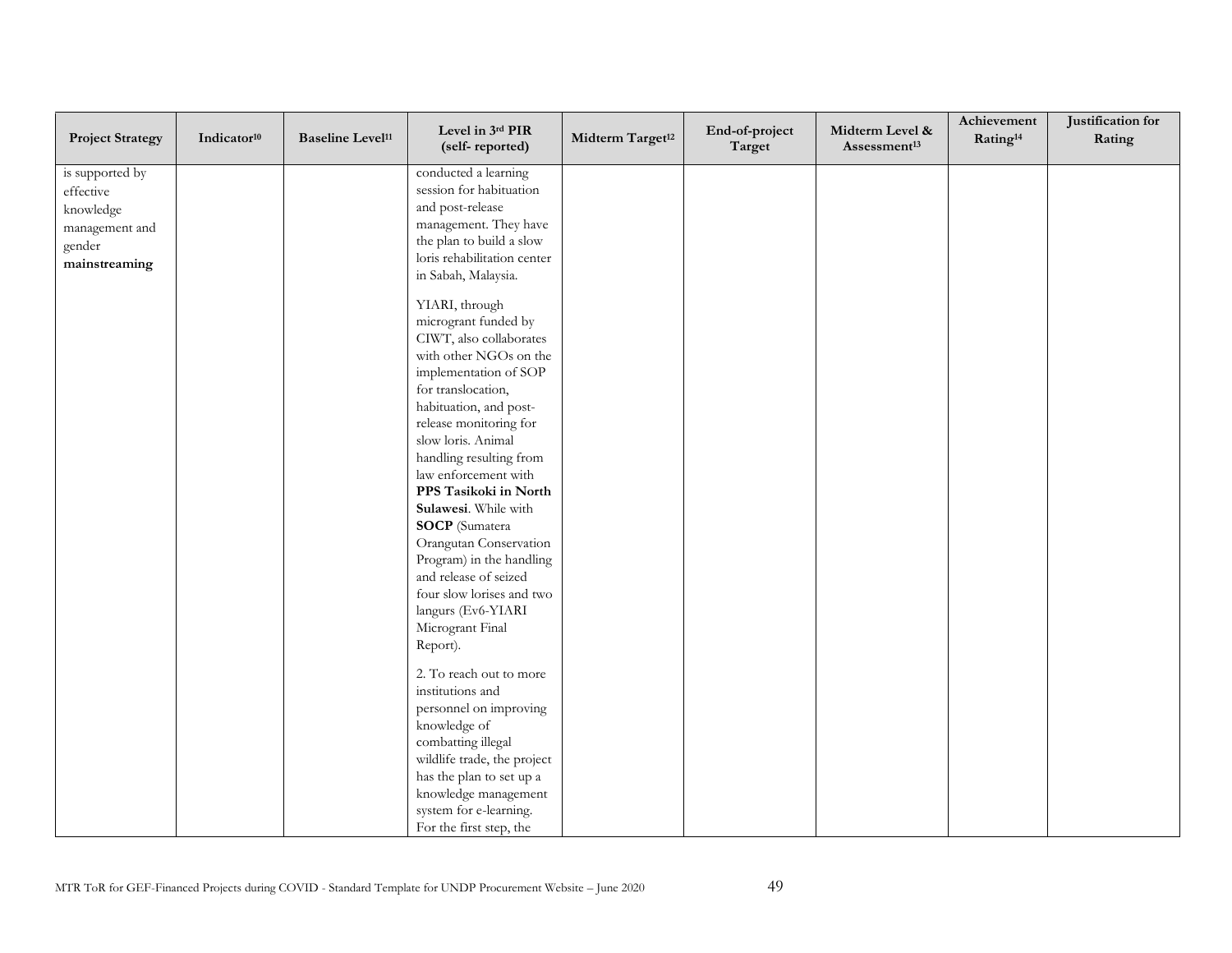| <b>Project Strategy</b> | Indicator <sup>10</sup> | <b>Baseline Level<sup>11</sup></b> | Level in 3rd PIR<br>(self-reported)                                                                                                                                                                                                                                     | Midterm Target <sup>12</sup> | End-of-project<br>Target | Midterm Level &<br>Assessment <sup>13</sup> | Achievement<br>Rating <sup>14</sup> | Justification for<br>Rating |
|-------------------------|-------------------------|------------------------------------|-------------------------------------------------------------------------------------------------------------------------------------------------------------------------------------------------------------------------------------------------------------------------|------------------------------|--------------------------|---------------------------------------------|-------------------------------------|-----------------------------|
|                         |                         |                                    | project has produced a<br>video series on collecting<br>and handling biological<br>material from wild<br>animals and plants by<br>morphological and DNA<br>analysis. The production<br>is expected available in<br>August 2020.                                         |                              |                          |                                             |                                     |                             |
|                         |                         |                                    | 3. The project also<br>conducted a Knowledge,<br>Attitude, and Practice<br>(KAP) Survey to support<br>communication strategy<br>for a social marketing<br>campaign on IWT. The<br>survey implemented by<br>Lembaga Demografi,<br>University of Indonesia.               |                              |                          |                                             |                                     |                             |
|                         |                         |                                    | The survey is aimed to<br>understand the current<br>situation on the IWT-<br>related issues, challenges,<br>and opportunities in<br>Indonesia to combat<br>IWT, as well as the<br>knowledge, attitude, and<br>practices of the<br>campaign's target<br>audience groups. |                              |                          |                                             |                                     |                             |
|                         |                         |                                    | Due to Covid-19<br>Pandemics, the survey<br>slightly backs off from<br>the schedule.                                                                                                                                                                                    |                              |                          |                                             |                                     |                             |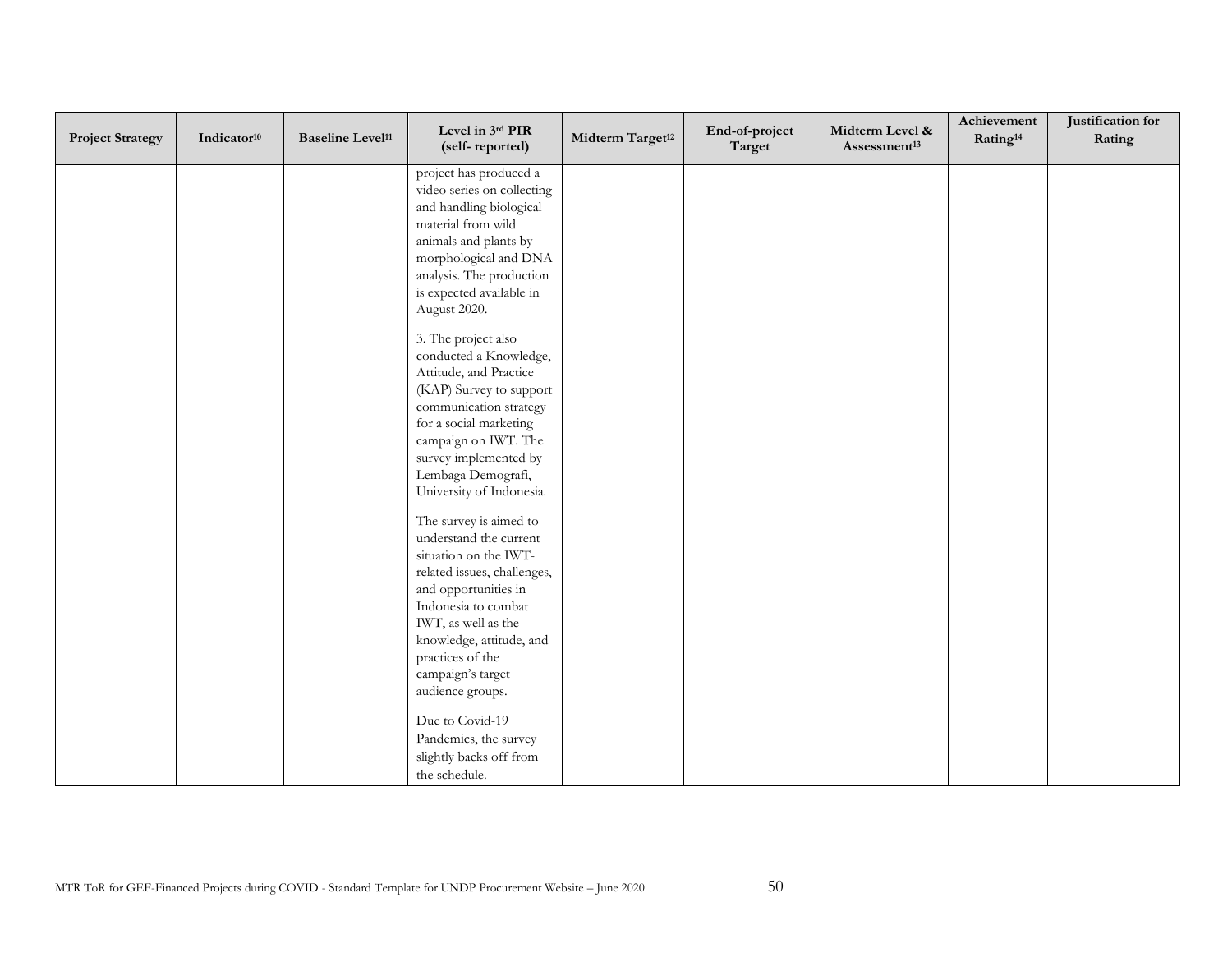#### **Indicator Assessment Key**

| Green=Achieved | Yellow= On target to be achieved | Red= Not on target to be achieved |
|----------------|----------------------------------|-----------------------------------|
|----------------|----------------------------------|-----------------------------------|